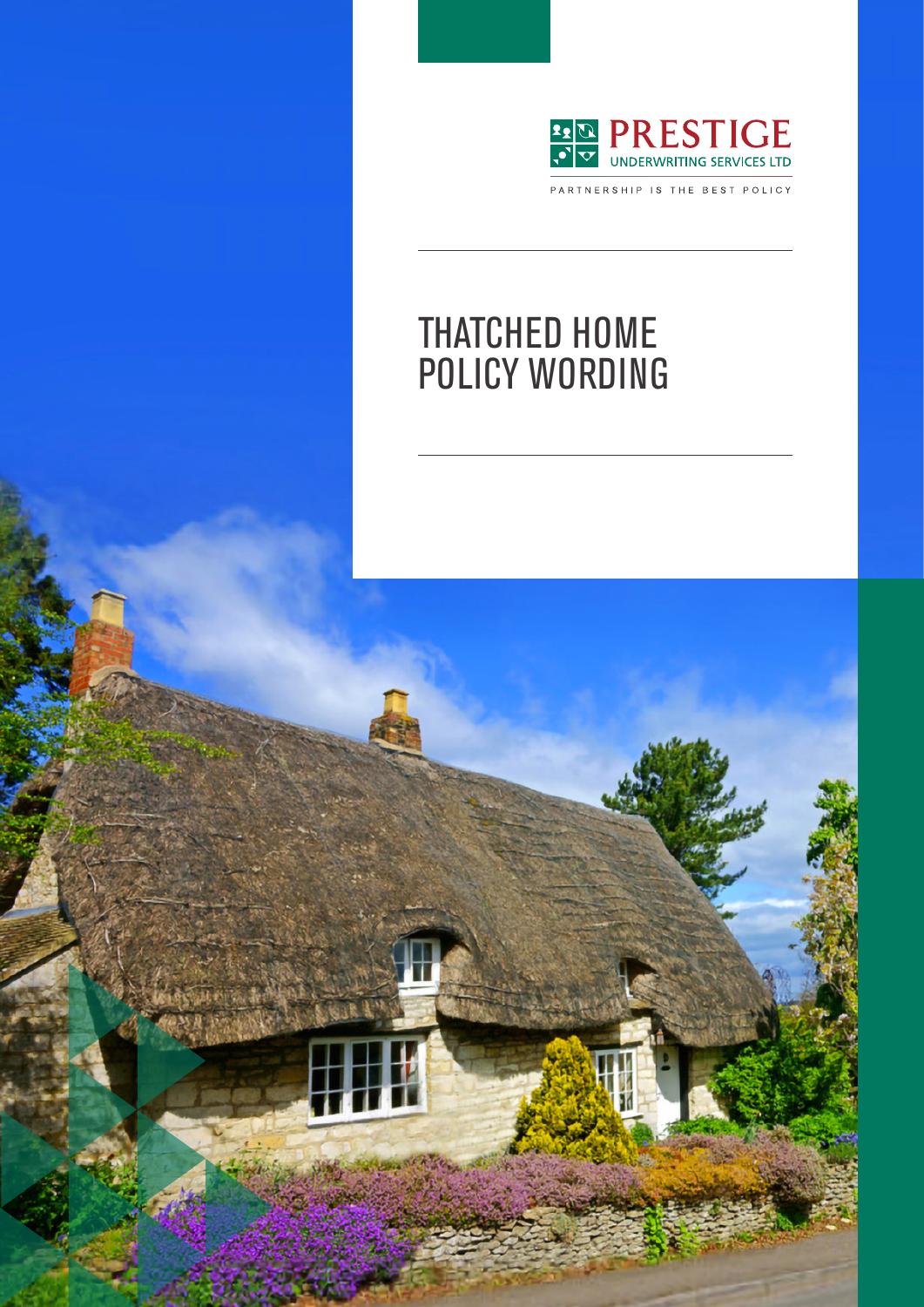## **Contents**

### **Page**

| Welcome to your Prestige Underwriting Services Ltd 'Thatched Home' insurance policy | $\overline{2}$ |
|-------------------------------------------------------------------------------------|----------------|
| The contract of insurance                                                           | 3              |
| Your duty                                                                           | 3              |
| Definition of words                                                                 | $\overline{4}$ |
| <b>General conditions</b>                                                           | 8              |
| General exclusions                                                                  | 12             |
| Claim conditions                                                                    | 14             |
| Section 1 - Buildings cover                                                         | 17             |
| Section 2 - Contents cover                                                          | 23             |
| Section 3 - Personal possessions and Valuables                                      | 32             |
| Section 4 - Pedal cycles                                                            | 34             |
| Section 5 - Liability to Domestic Staff                                             | 35             |
| Section 6 - Property owners liability                                               | 36             |
| Section 7 - Public liability                                                        | 37             |
| Making a complaint                                                                  | 38             |
| Privacy notice                                                                      | 40             |
|                                                                                     |                |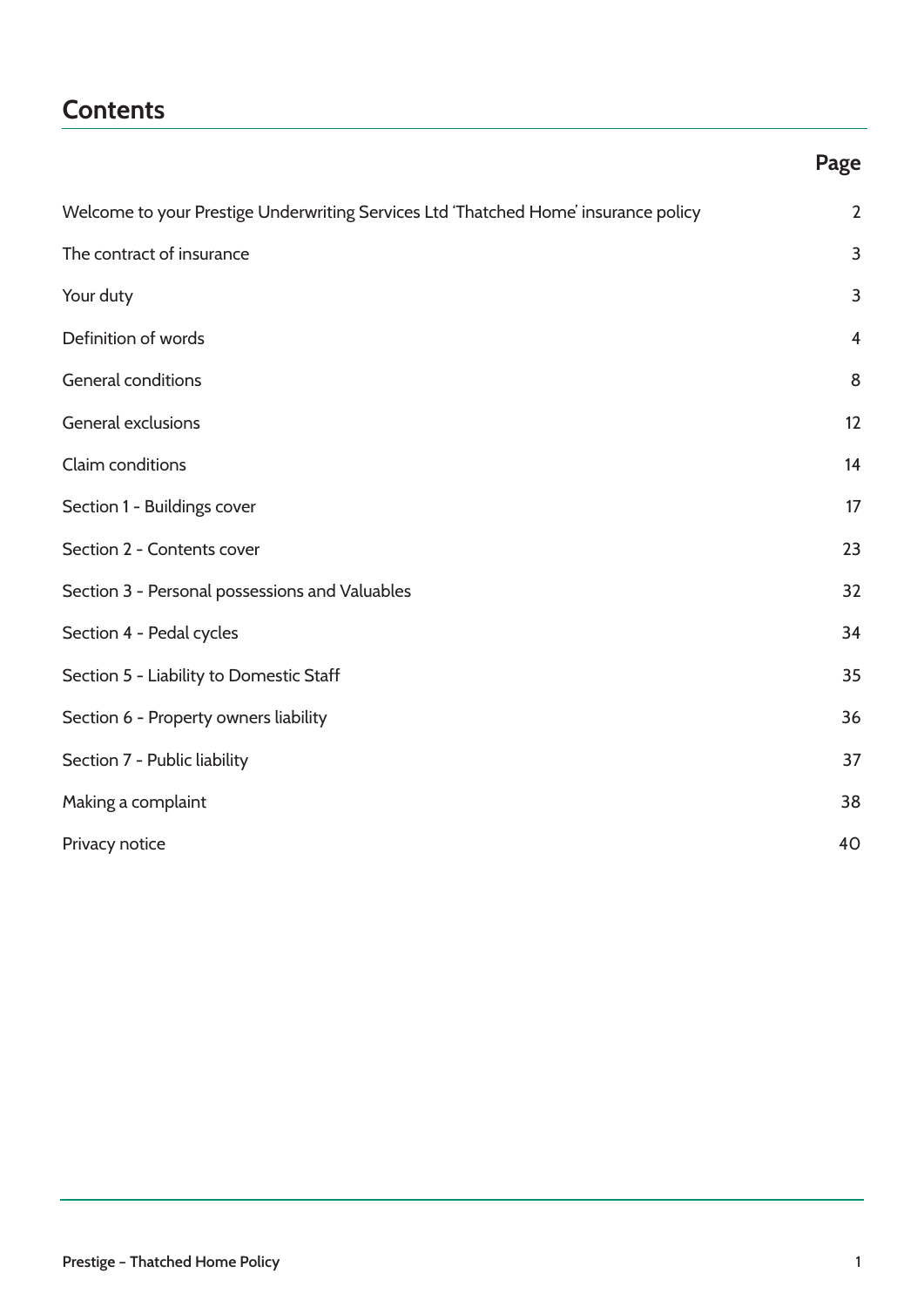## **Welcome to your Prestige Underwriting Services Ltd 'Thatched Home' insurance policy**

Thank **You** for choosing Prestige Thatched Home. Prestige Underwriting Services Ltd home insurance is arranged on behalf of the insurer as shown on **Your Schedule**.

**Our** aim is to provide **You** with peace of mind when it comes to looking after **Your** household insurance needs and to make **Your** insurance cover clear and easy to understand.

**You** should read this **Policy** wording, along with **Your Schedule** and statement of fact, as together they give **You** full details of **Your** cover. If **You** have any questions about **Your Policy** documents, if any details are incorrect on any of the documentation **You** have received, or if **You** wish to make a change to **Your Policy**, please contact **Your Broker or Agent**, whose details are shown on **Your Schedule**. Please also contact **Us** if **You** require **Your** documents in an alternative format, for example large print.

Throughout this **Policy** some words are in **bold**. The meanings of these words are explained in the section headed 'Definition of words' on page 4.

### **Authorisation**

Prestige Underwriting Services Ltd is authorised and regulated by the Financial Conduct Authority.

Firm reference number 307105.

Prestige Underwriting Services Ltd is registered in Northern Ireland, NI031853

Registered Office: 10, Governors Place, Carrickfergus, Co. Antrim, BT38 7BN

The insurer for **Your Policy** as shown on **Your Schedule** is authorised by the Prudential Regulation Authority and regulated by the Financial Conduct Authority and the Prudential Regulation Authority unless otherwise stated.

Details can be checked on the Financial Services Register by visiting the Financial Conduct Authority website at www.fca.org.uk or by contacting them on 0800 111 6768.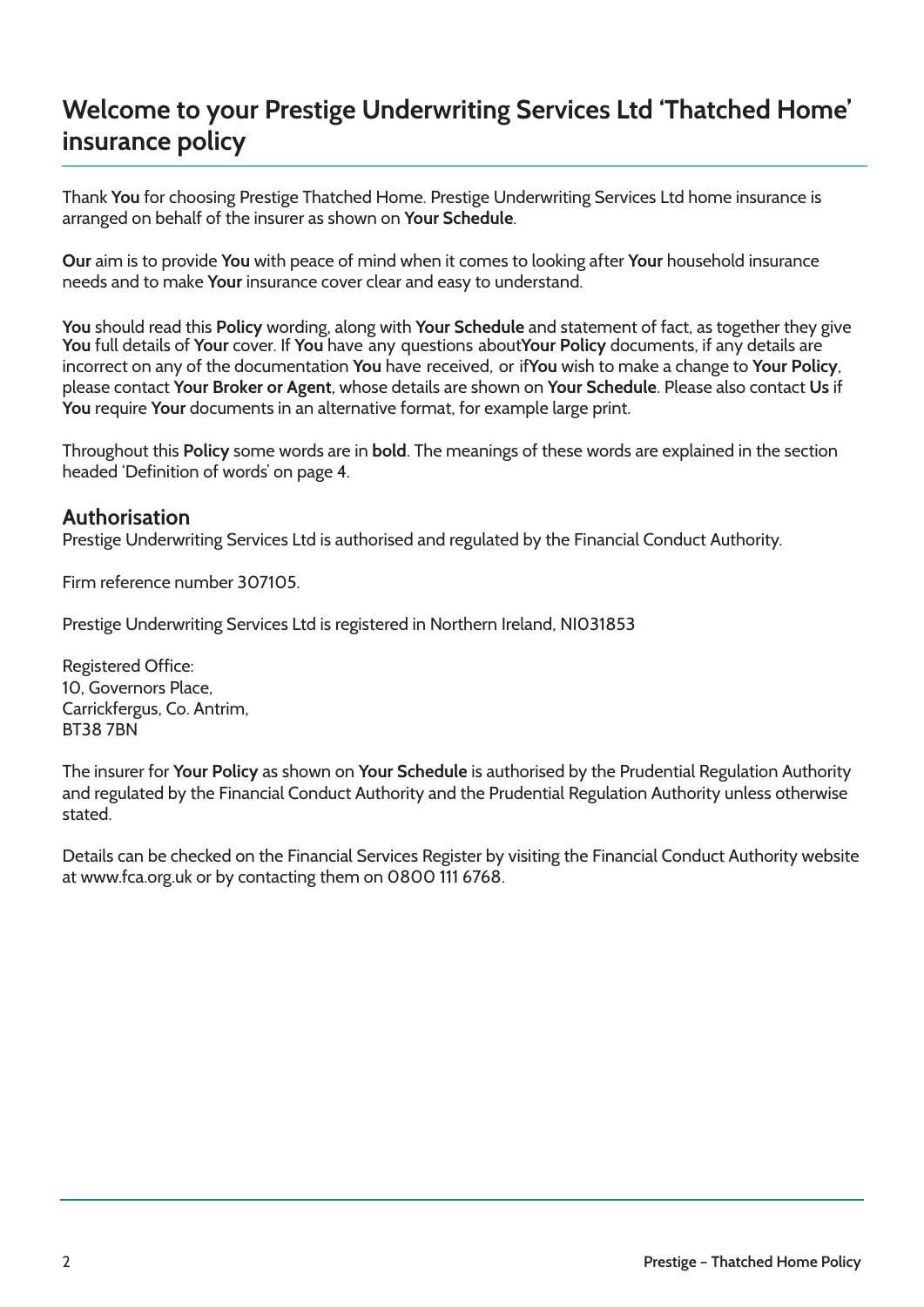## **The contract of insurance**

This **Policy** is a contract of insurance between **You** and **Us**, consisting of this **Policy** wording, **Your Schedule**, any **Endorsements** and any changes to **Your** insurance **Policy** contained in notices issued by **Us** at renewal.

This **Policy** wording contains important information about what is and what is not covered under this **Policy**. **Your Schedule** shows the details of **Your** cover, including which sections are operative, any **Excess** which will be applied if **You** make a claim and whether any **Endorsements** are applicable.

In return for having accepted **Your** premium **We** will provide insurance for injury, loss, damage or liability under the sections of cover detailed in this **Policy** and on **Your Schedule**; subject to this occurring within the **Period of Insurance**.

## **Your duty**

It is **Your** responsibility to ensure that all the information that has been given by **You** or has been provided on **Your** behalf is accurate and complete to the best of **Your** knowledge and belief. **Your Policy** may be cancelled, **Your** claim rejected or not fully paid if **You** fail to provide **Us** with correct information or do not inform **Us** of relevant changes. See the section headed 'Changes you must tell us about' on page 8 for more information.

If **You** make a false statement, misrepresent or withhold information from **Us** this may result in **Your Policy** being voided, this means **Your Policy** will be treated as if it never existed and as a consequence all claims under the **Policy** will be refused and any premiums paid may be retained by **Us**.

If **You** are in any doubt that the information provided to **Us** is correct, please immediately contact **Your Broker or Agent**.

**You** are required to comply with all **Endorsements** applied to this **Policy**, as shown on **Your Schedule** and if **You** fail to do so **Your Policy** may be cancelled, **Your** claim rejected or not fully paid.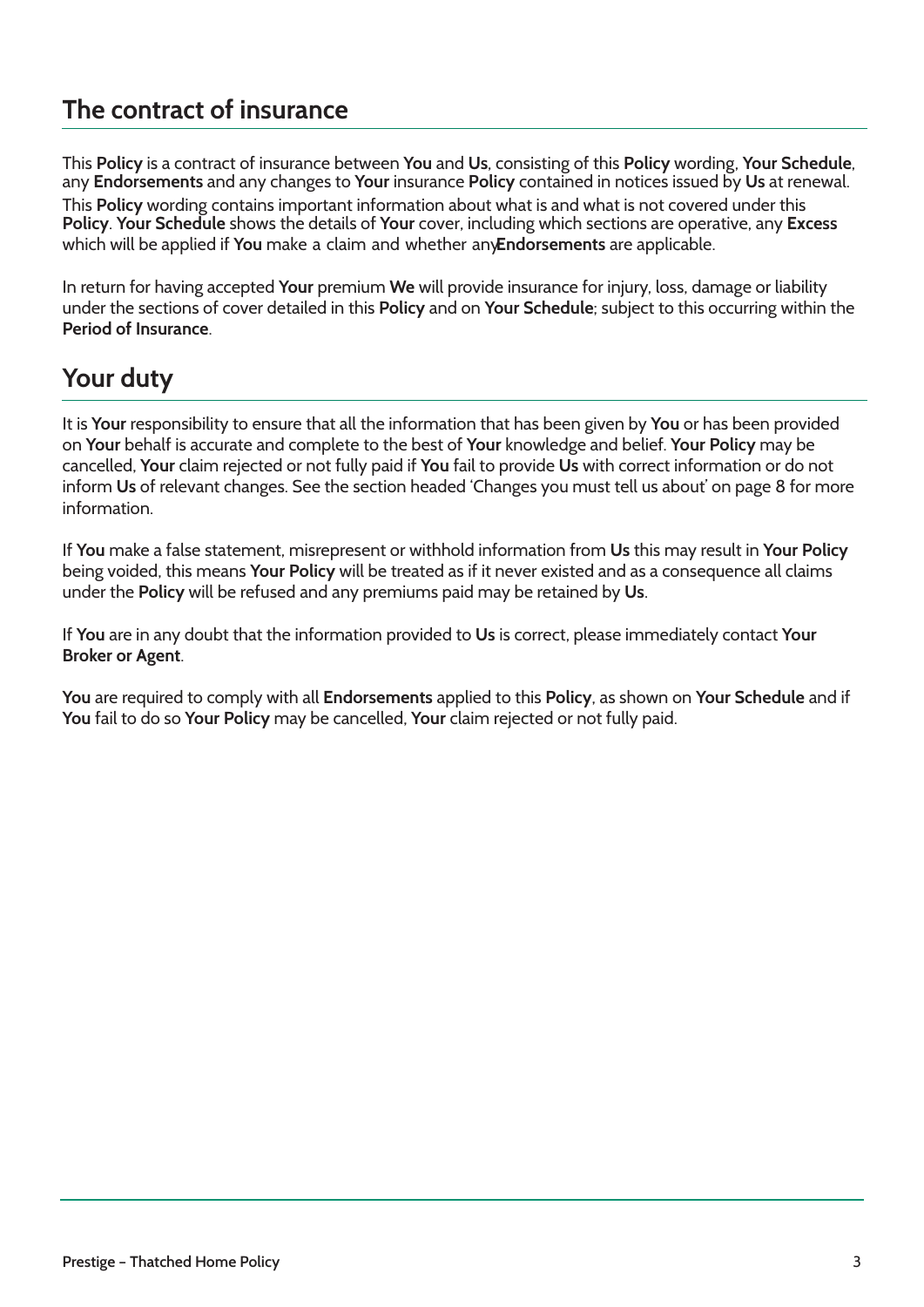## **Definition of words**

The definitions below apply throughout **Your Policy**.

Wherever the words or phrases below appear in **bold** print in the **Policy** they will have the meaning as defined below.

### **Accidental Damage**

Sudden and unintentional physical damage that occurs unexpectedly and not through wear and tear, breakdown or malfunction.

#### **Bodily Injury**

A physical injury, death or disease that is caused by a sudden, unexpected, external and visible event.

#### **Buildings**

**Your Home**, its fixtures and fittings and any other permanent structure within the boundary of **Your Home** that belongs to **You** or that **You** are legally responsible for, including the following;

- tennis courts, patios, paved terraces, paths, drives, garden walls, fences, gates, hedges, permanently connected drains, pipes, cables, service tanks, septic tanks, soakaways and central heating fuel storage tanks
- permanently installed swimming pools and hot tubs
- solar panels, wind turbines and ground source heating pumps permanently fixed to the **Buildings** or land belonging to **Your Home**

#### **Business Equipment**

All computer equipment (including software, but excluding data) and office equipment owned by **You** and used for clerical purposes in connection with **Your** business that may be run from the **Home**.

#### **Contents**

Household goods, personal property and **Business Equipment** within the **Home** that belong to **You** or **You** are legally responsible for, including the following;

- **Tenant's** fixtures and fittings
- radio and television aerials, satellite dishes, their fittings and masts which are attached to the **Home**
- hot tubs not permanently installed
- deeds and registered bonds and other personal documents up to £1,500 in total
- stamps or coins forming part of a collection up to £2,500 in total
- **Valuables** within the **Home** up to 33% of the **Contents** sum insured and a single article or collection limit of 10% of the **Contents** sum insured, unless shown otherwise on **Your Schedule**

**Contents** does NOT include:

- **Motorised Vehicles or Craft**
- any living creature
- trees, bushes, plants or shrubs other than those normally kept in the **Home**
- any part of the **Buildings**
- any property held or used for business purposes other than **Business Equipment** up to £5,000 in total

#### **Credit Cards**

**Credit Cards**, charge cards, debit cards, bank cards and cash dispenser cards issued in the **United Kingdom** belonging to **You**.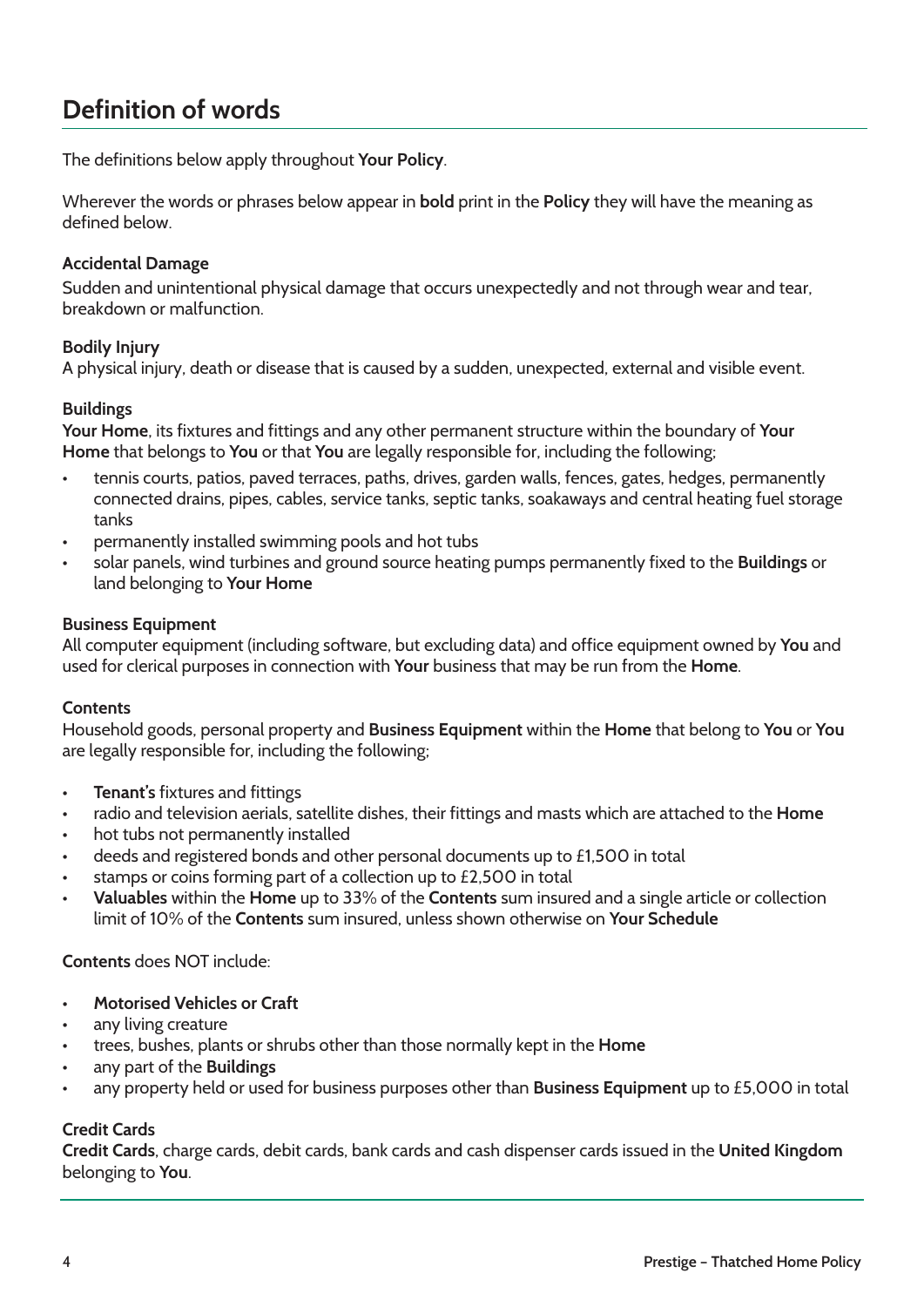## **Definition of words** Cont.

### **Domestic Staff**

A person(s) employed to carry out private domestic duties associated with **Your Home** and not employed by **You** in any capacity or in connection with any trade profession or employment.

### **Downloadable Data**

Software, data or files (including audio visual) legally downloaded to computer(s), **Home** entertainment equipment or mobile phones belonging to **You**.

### **Endorsement**

Any variations to the terms and conditions of this insurance as shown on **Your Schedule**.

#### **Excess**

The first part of any claim **You** have to pay as stated on **Your Schedule** or **Endorsement**.

#### **Heave**

Upward or sideways movement of the ground beneath **Your Buildings** caused by the soil expanding.

#### **Home**

The private dwelling and its domestic outbuildings and garages at the address shown on **Your Schedule**.

### **Landslip**

Downward movement of sloping ground.

#### **Money**

Current legal tender, cash, cheques, money orders, postal orders, unused current postage stamps (that are not part of a collection), savings stamps, savings certificates, share certificates, premium bonds, luncheon vouchers, travellers cheques, travel tickets, season tickets, phone cards, gift tokens and other tokens with a cash value, but not including tickets or gift vouchers for sporting, musical, cultural events or festivals, or any items used for business purposes.

### **Motorised Vehicle or Craft**

Mechanically propelled or assisted vehicles which includes adults and children's motor cycles, quad bikes, trikes or go karts, trailers or caravans; including their parts and accessories, aircraft, drones, remotely piloted aircraft or unmanned aerial vehicles, hovercraft, boats, sailboards or any other craft designed to be used in or on water and any parts, accessories or spares for any of these other than:

- domestic gardening vehicles and equipment used within the boundaries of the land belonging to the **Home**
- mobility scooters, electric wheelchairs and power chairs; excluding vehicles registered for road use
- golf carts and trolleys
- remote-controlled toys and models

#### **Period of Insurance**

The length of time for which this insurance is in force, as shown on **Your Schedule** and for which **You** have paid and **We** have accepted a premium.

#### **Personal Possessions**

Items that **You** wear, use or are normally carried about **Your** person all of which belong to **You** or for which **You** are legally responsible. **Personal Possessions** does NOT include contact, corneal or micro corneal lenses, dentures, crowns, caps or fillings in teeth.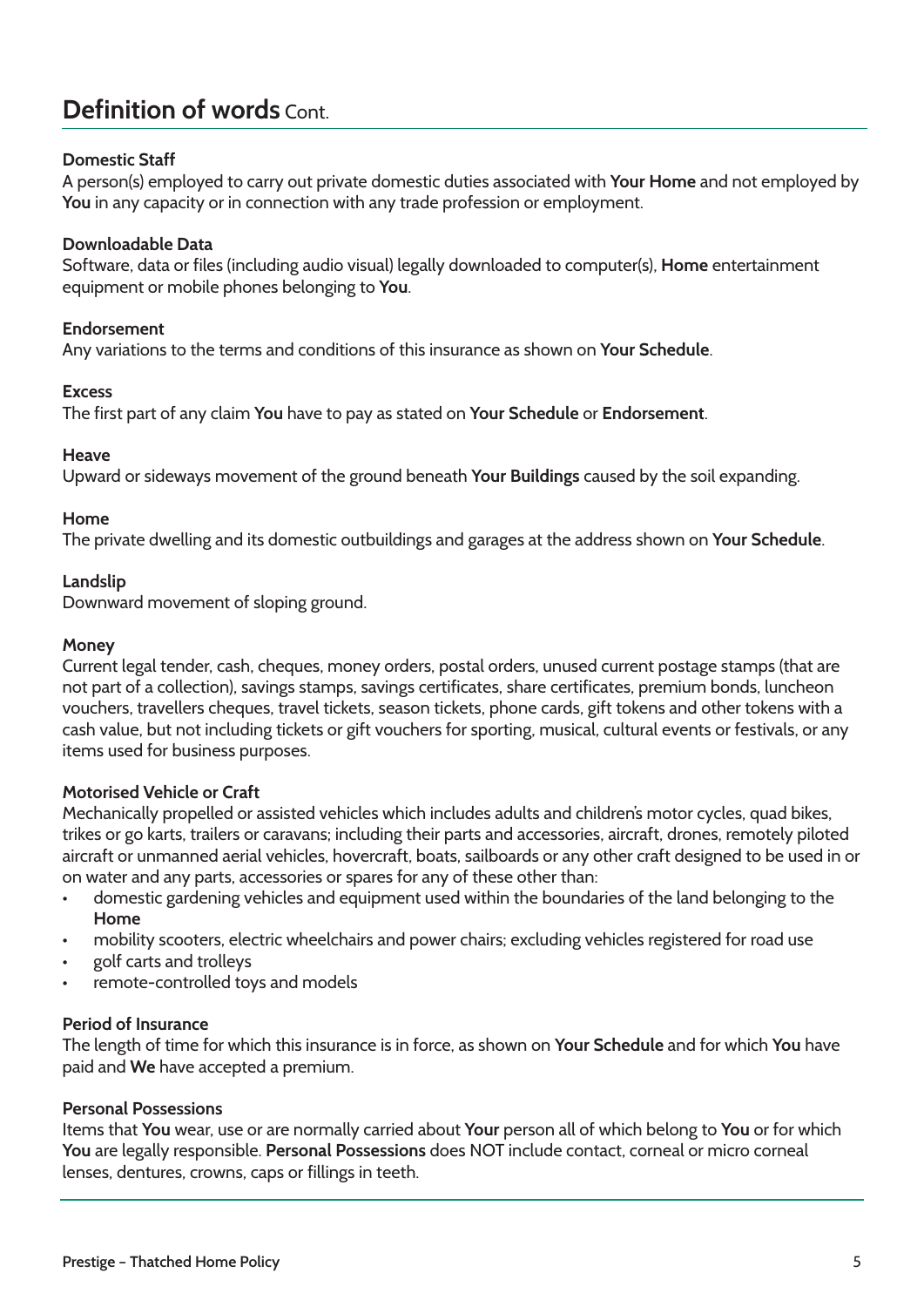## **Definition of words** Cont.

### **Policy**

**Your Policy** wording and most recent **Schedule** including any **Endorsements**; which describes the cover provided, which **You** have paid for, or agreed to pay for and for which **We** have accepted the premium.

#### **Sanitary Ware**

Washbasins, sinks, bidets, lavatory pans and cisterns, shower trays, shower screens, baths and bath panels.

#### **Schedule**

The **Schedule** forms part of this insurance and contains details of the insurers, **You, You**r statement of fact, **Your** property , the sums insured, the **Excess**, any **Endorsements**, the **Period of Insurance** and the sections of this insurance which apply.

#### **Settlement**

The downward movement of properties after they are built caused by compression of soil by the super imposed weight of the structure.

#### **Storm**

A period of violent weather which may incorporate:

- wind speeds of at least 48 knots (55mph)
- torrential rain, falling at a rate of at least 25mm an hour
- snow to a depth of at least one foot (30 centimetres) in a 24 hour period
- hail of such intensity that it causes damage to hardened surfaces or breaks glass

#### **Specified Item**

Item(s) that have been individually identified to **Us** and are shown on **Your Schedule**.

### **Subsidence**

Downward movement of the ground beneath the **Buildings** by a cause other than **Settlement**.

#### **Tenant**

The occupier(s) of the **Home** when let including let holiday homes OR the leaseholder(s) of the **Home**.

#### **Terrorism**

The use of biological, radiological, chemical and/or nuclear force, or contamination and threat thereof by any person or group of people whether acting alone or on behalf of or in connection with any organisation(s) or government(s) committed for political, religious, ideological or similar purpose(s), including the intention to influence any government(s) and/or to put the public in fear.

#### **United Kingdom**

The **United Kingdom** will include England, Wales, Scotland, Northern Ireland, the Isle of Man and the Channel Islands.

### **Unoccupied**

- a) Furnished for normal habitation but not lived in for more than 60 days in a row. By lived in **We** mean that the **Home** must be occupied at least 5 nights in a row each month or 2 nights in a row each week within a 60 day period
- b) Insufficiently furnished for normal habitation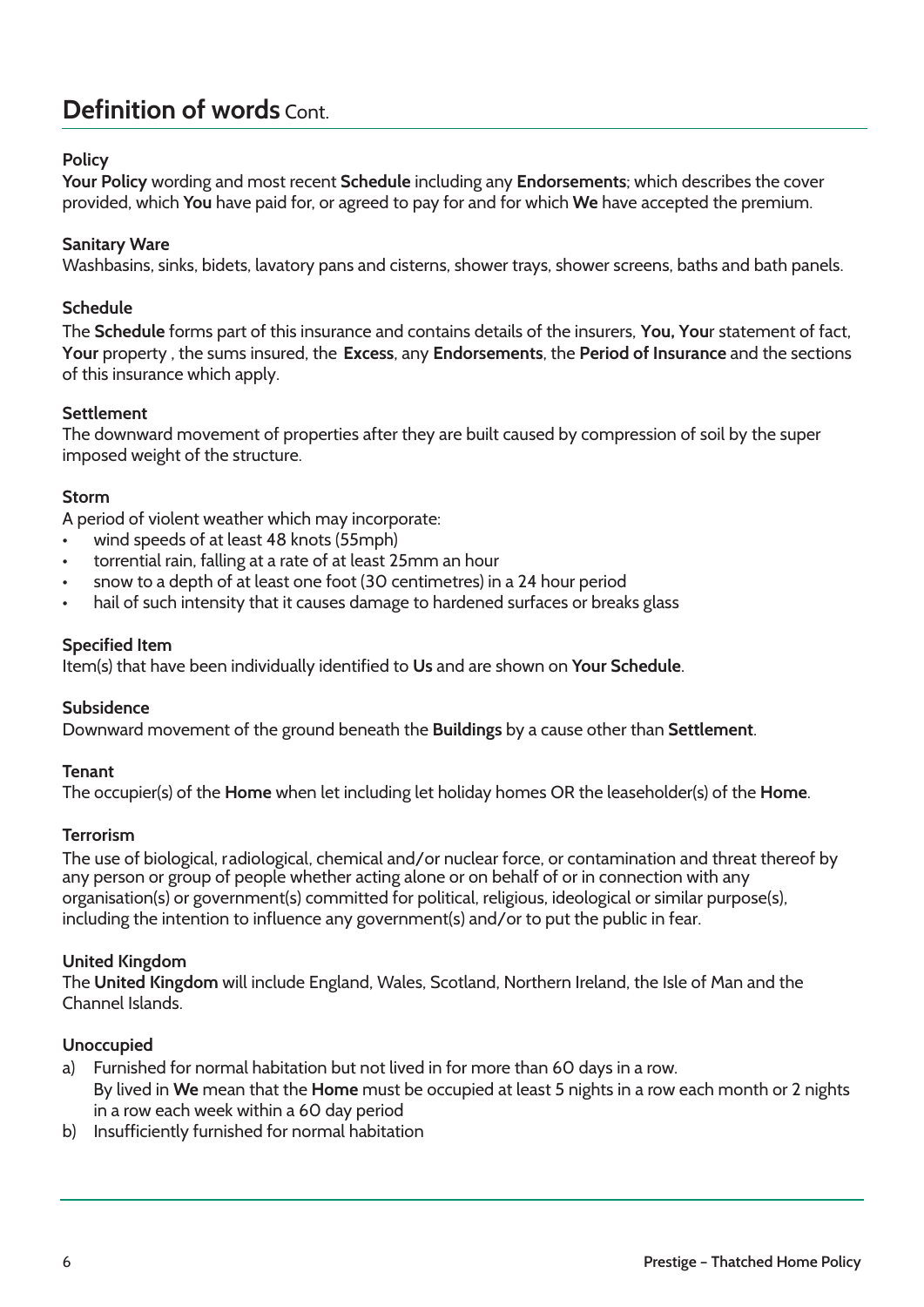## **Definition of words** Cont.

### **Valuables**

Jewellery, furs, gold, silver, gold and silver plated articles and other precious metals, gems, stones, pictures, paintings and other works of art.

#### **Vermin**

Animals that are destructive, including but not limited to; rats, mice, squirrels, owls, pigeons, foxes, bees, wasps or hornets.

#### **We / Us / Our**

Prestige Underwriting Services Ltd on behalf of the insurer as shown on **Your Schedule**.

#### **You / Your**

The person(s) named as the policyholder on the **Schedule** and any of the following who normally live with them: husband, wife, partner (a person living with them as though married), civil partner, children, parents and other relatives.

#### **Your Broker or Agent**

The person or persons who placed this Insurance on **Your** behalf.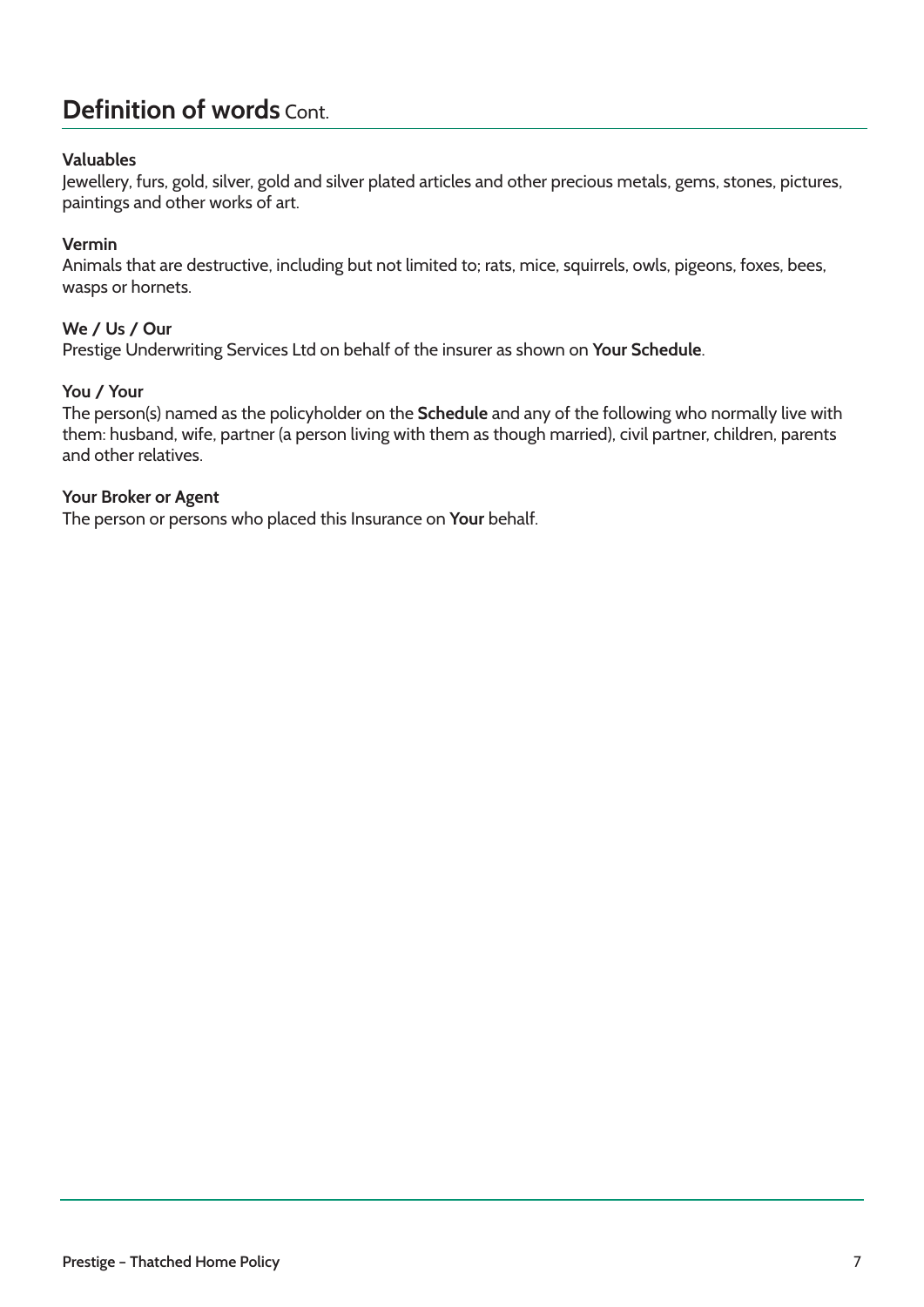## **General conditions**

These general conditions apply to the sections of cover **You** have chosen, which are shown on **Your Schedule**.

If **Your Policy** is providing cover for more than one **Home** as shown on **Your Schedule**, **We** will consider each property as if it were insured separately.

**You** must comply with these conditions to have full protection of **Your Policy**. If **You** do not comply with them **Your Policy** may be cancelled, **Your** claim rejected or not fully paid.

#### **1. The law which applies to this policy**

**You** and **We** can choose the law which applies to this **Policy**. **We** propose that the law of England and Wales applies. Unless **We** and **You** agree otherwise the law of England and Wales will apply to this **Policy**.

#### **2. Rights of third parties**

No third party shall have any rights under this **Policy** or the right to enforce any part of it unless provided for by law or expressly stated in this **Policy**.

#### **3. Changes you must tell us about**

**You** must notify **Us** as soon as possible of any change to the information **You** have previously provided

#### to **Us**, via **Your Broker or Agent**.

Below are some examples of changes **You** must tell **Us** about:

- if **You** change **Your** insured or correspondence address
- if **You** intend to let or sub-let **Your Home**
- if the **Tenant** type at the **Home** changes
- if the use of the **Home** changes and the **Home** becomes listed as a commercial premises
- if **Your Home** is used for business purposes other than clerical work
- if **You** intend to use **Your Home** for any reason other than private residential purposes
- if **Your Home** becomes **Unoccupied**
- if **You** become bankrupt
- if **You** are convicted of a criminal offence other than driving offences
- if the occupancy of the **Home** changes
- if the **Contents**, **Valuables** or **Personal Possessions** sum insured changes (if **You** have these sections insured with **Us**)
- if the full rebuilding cost of **Your** property changes (if **You** have **Buildings** cover with **Us**)
- if **You** plan to do any of the following works to the **Buildings**;
	- extensions
	- works affecting load bearing walls
	- any roofing work
	- any structural works including demolition
	- any works costing 50% or more of the **Buildings** sum insured
- if the type of locks or alarm change or if **You** no longer have an alarm maintenance contract in force

When **You** tell **Us** about a change **We** will reassess the premium and terms of **Your Policy** and advise **You** of any changes.

If **We** are unable to continue cover, **We** will notify **You** and arrange for **Your Policy** to be cancelled as per the section headed 'Cancellation' .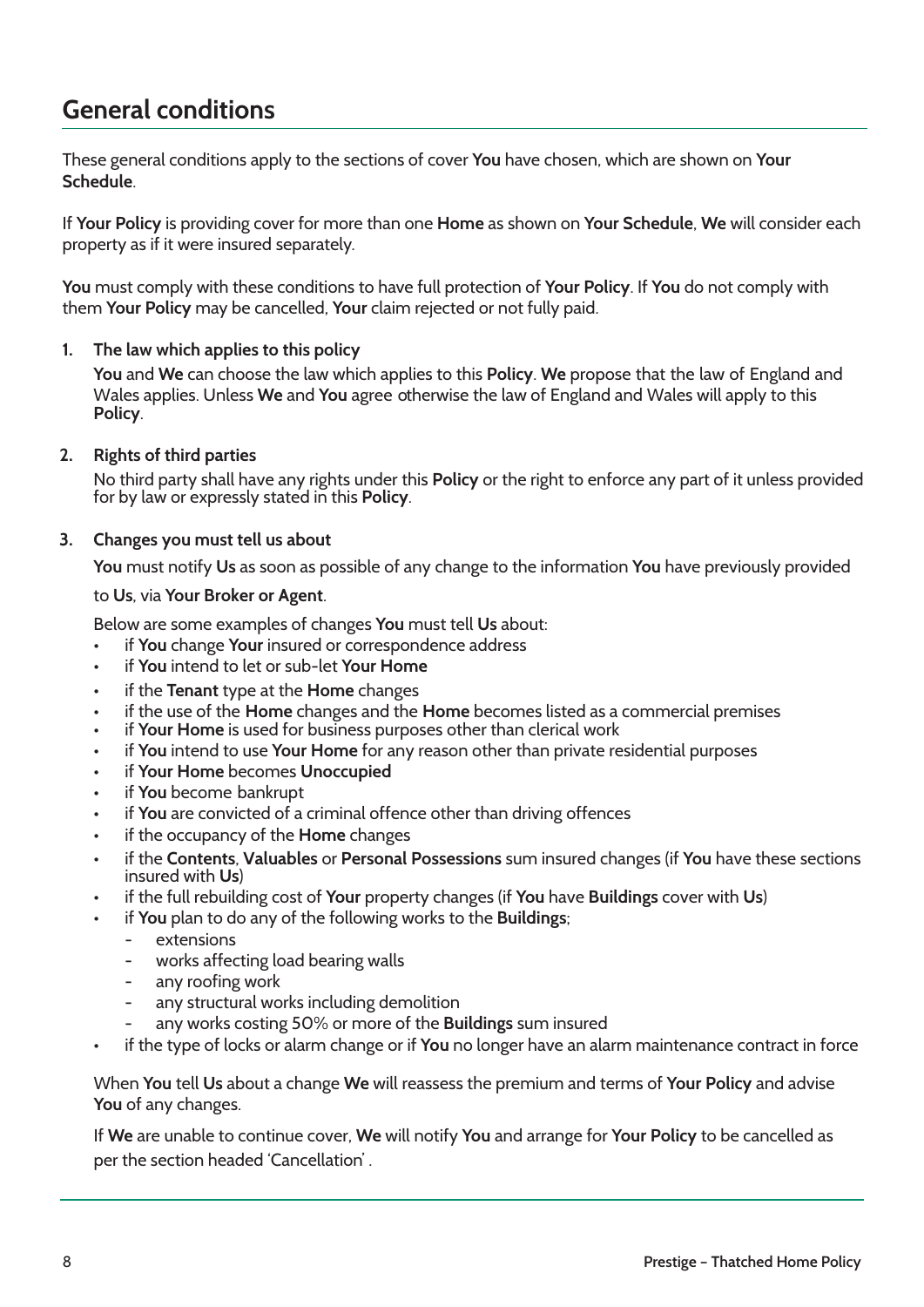## **General conditions** Cont.

### **4. Cancellation**

### Statutory cancellation rights

**You** may cancel this **Policy** within 14 days of receipt of **Your Policy** documents or the start date of the **Period of Insurance**, whichever is the latter (the cooling off period). If cover has not commenced a full refund will be given, if cover has commenced **We** will refund the premium paid for the period of unused cover. There will be no refund of premium in the event **You** have made or are in the process of naking a claim in the current **Period of Insurance**.

### Cancellation outside the statutory period

**You** may cancel **Your Policy** at any time after the cooling off period, when **We** will refund any premium paid for the period of unused cover, as long as **You** have not made any claim or are in the process of making a claim in the current **Period of Insurance**.

If **You** have arranged to pay **Your** premium using a monthly instalment plan and **We** settle a claim during the current **Period of Insurance**, **You** must continue with the payments until the **Policy** renewal date, or **We** may, at **Our** discretion deduct the outstanding instalments from any claim payment **We** make.

If **You** do not exercise **Your** right to cancel, **Your Policy** will continue, and **You** will be required to pay the premium. To cancel **Your Policy** please contact **Your Broker** or **Agent**.

### Our right to cancel

**We** and **Your Broker or Agent** can cancel **Your Policy** at any time by sending **You** 7 days written notice to **Your** last known address. **We** will refund any premium paid for the period of unused cover, as long as You have not made a claim or are in the process of making a claim in the curre **Petriod of Insurance**. Valid reasons for cancellation may include;

- where **You** fail to notify **Us** as soon as possible of a change in information **You** have previously given **Us**
- where **You** fail to pay the agreed premium or any additional premiums applicable or, if paying the premium by instalments, **You** fail to pay any of the agreed instalments, where **We** have made reasonable attempts to collect outstanding premium
- where there is a change in circumstances that **You** fail to tell **Us** about or which no longer meets **Our** underwriting criteria
- where **You** fail to take all reasonable precautions to avoid injury, loss or damage or fail to take all practicable steps to safeguard property insured under this **Policy** from loss or damage
- where We reasonably suspect fraud
- where **You** are required by the terms of **Your Policy** to co-operate with **Us**, or send **Us** information or documentation and **You** fail to do so in a way that materially affects **Our** ability to process a claim, or **Our** ability to defend **Our** interests

### **5. Premium Payment**

**We** will not make any payment under this **Policy** unless **You** have paid or agreed to pay all applicable premiums in full. In the event of non-payment of the premium or a default if **You** are paying by instalments, **We** or **Your Broker or Agent** may cancel the **Policy** by sending **You** seven days written notice to **Your** last known address.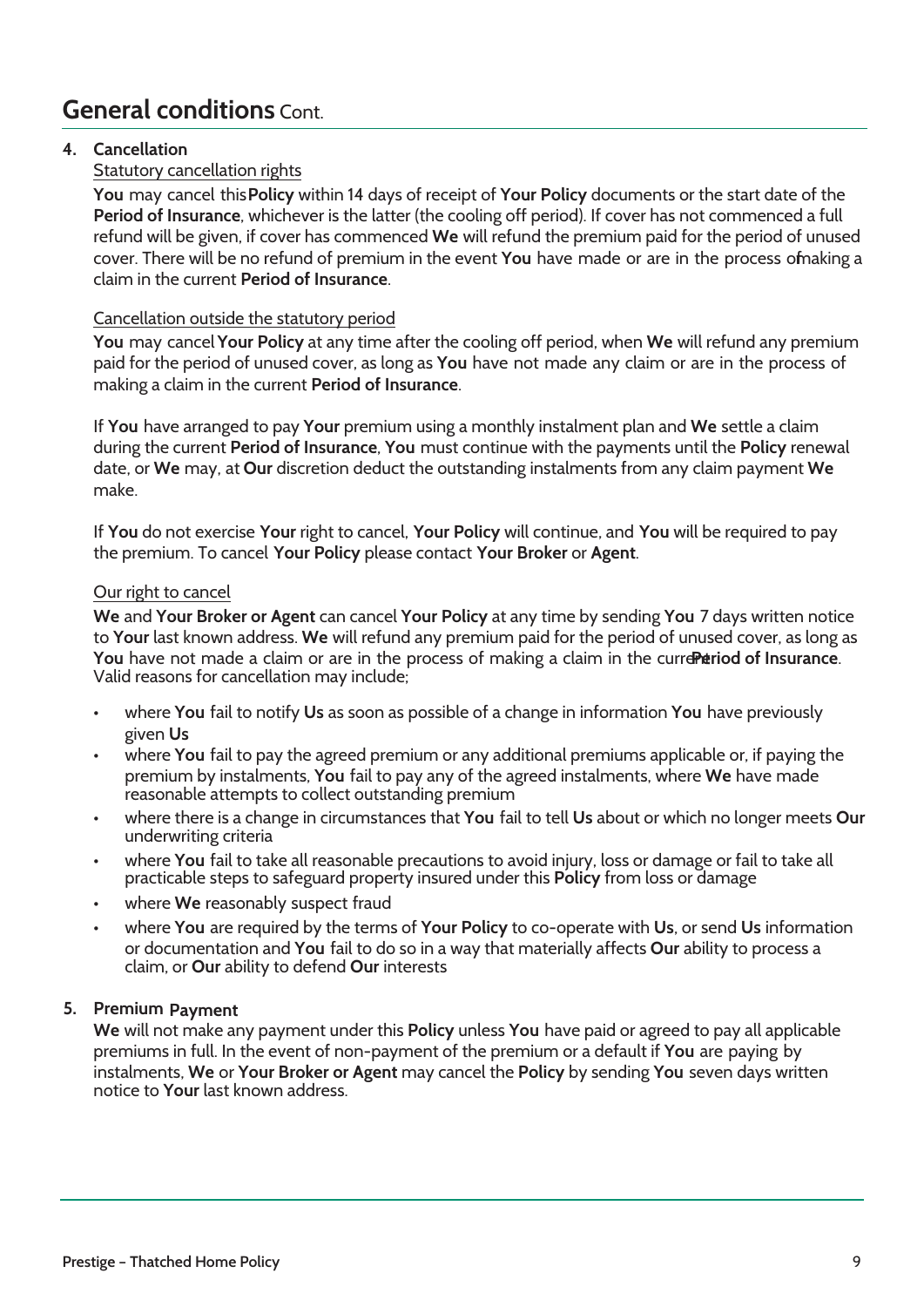## **General conditions** Cont.

### **6. Sums Insured**

**You** have an ongoing duty to ensure that **Your** sums insured represent the full value of the property insured at all times.

For **Buildings**, this means the cost of rebuilding the **Buildings** if they were completely destroyed, including demolition, debris removal and professional fees. This will not necessarily be the market value.

For **Contents**, including **Valuables** and **Personal Possessions**, this is the current cost as new. Other than clothes, furs and household linen where the current cost as new less an appropriate allowance for wear and tear may be applied.

If the amount shown on **Your Schedule** represents less than 100% of the full value, **We** will only settle claims at the percentage **You** are insured for.

For example, if **Your** sums insured only represent 70% of the full value, **We** will not pay more than 70% of **Your** claim.

#### **7. Proof of value**

For all **Valuables** valued in excess of £2,500 **You** must hold an appropriate valuation, no more than 3 years old, which must be made available to **Us** upon request, should **You** make a claim for the item(s).

#### **8. Index Linking**

**Buildings**: The sum insured shown on **Your Schedule** is adjusted monthly in line with the House Rebuilding Cost Index prepared by the Royal Institution of Chartered Surveyors and **Your** annual premium will be calculated on the adjusted sum insured.

The sum insured will continue to increase during repair or replacement following loss or damage to the **Buildings** provided that at the time it represents the full rebuilding cost of the **Home** and **You** ensure that repairs or replacement are carried out without undue delay.

**Contents**: The sum insured shown on **Your Schedule** is adjusted monthly in line with the Consumer Durable Section of the Retail Price Index prepared by the Office for National Statistics and **Your** annual premium will be calculated on the adjusted sum insured.

The sum insured will continue to increase during repair or replacement following loss or damage to the **Contents** provided that at the time it represents the full replacement cost on a new for old basis and **You** ensure that repairs or replacement are carried out without undue delay.

**Valuables** & **Personal Possessions**: The sum insured for these items are not adjusted and the onus is on **You** to ensure the sum insured is adequate.

#### **9. Policy Fee**

**We** reserve the right to apply a fee to **Your Policy** and retain this upon cancellation.

#### **10. Taking care of your property and preventing loss or damage**

**You** must take steps to maintain the **Home** in a good state of repair and take all reasonable precautions to avoid loss, damage or injury and to safeguard all property insured from loss or damage.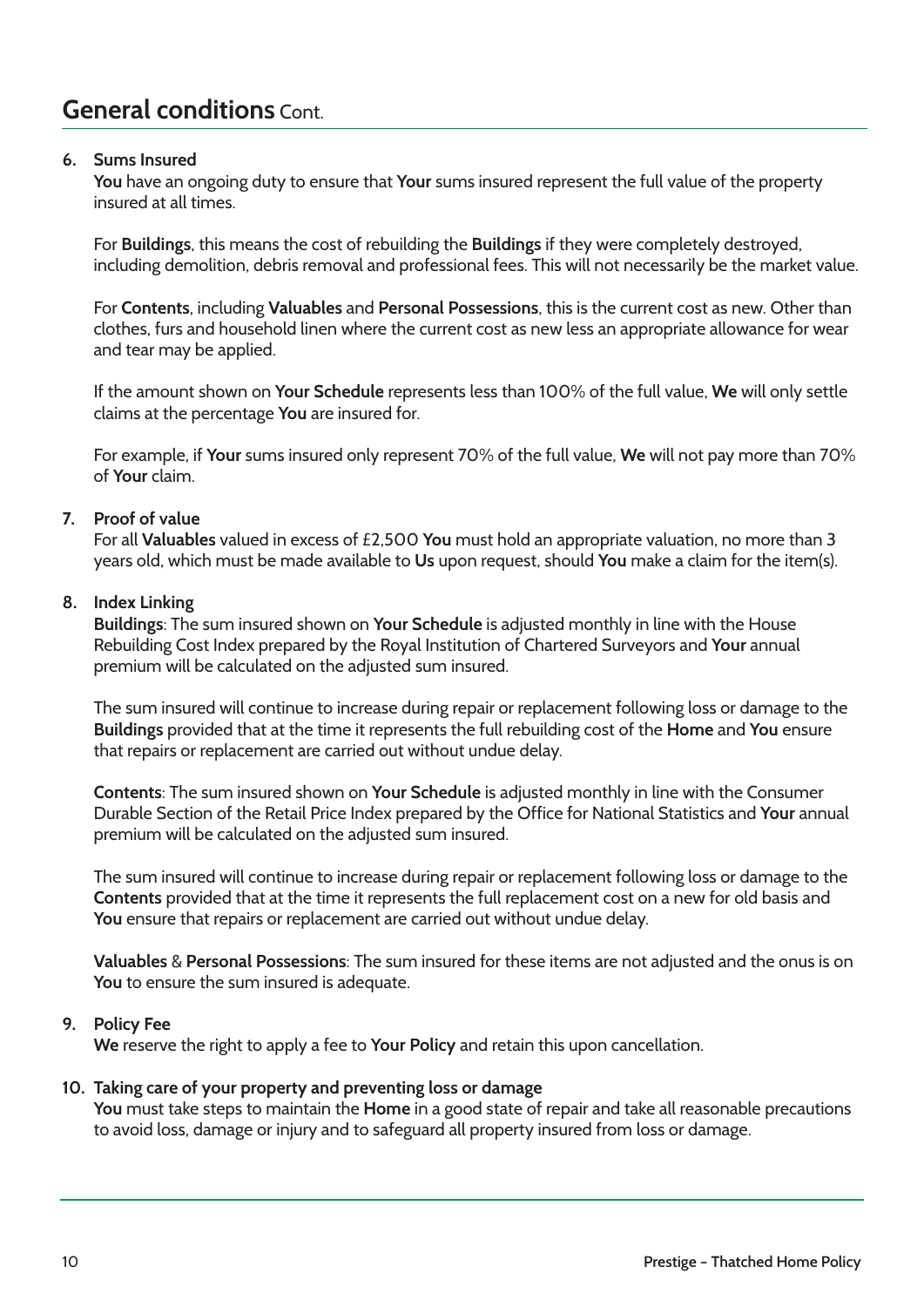## **General conditions** Cont.

### **11. No Claim Discount**

If **You** make a claim under **Your Policy We** will reduce **Your** no claim discount at the renewal date of **Your Policy**. If **You** do not make a claim under **Your Policy We** will increase **Your** no claim discount at the renewal date of **Your Policy** until **You** reach the maximum discount.

### **12. Fraudulent claims**

**We** will not pay for any claim which is in any part fraudulent or exaggerated, or if **You** or any person acting for **You** uses fraudulent means to gain benefits under the **Policy**. If **You** know of, or deliberately cause any injury or damage, **We** will not pay **Your** claim and may cancel **Your Policy**.

Throughout **Your** dealings with **Us We** expect **You** to act honestly. If **You** or anyone acting for **You**:

- make a claim under the **Policy** knowing the claim to be false or fraudulently exaggerated in any respect
- make a statement in support of a claim knowing the statement to be false in any respect
- submit a document in support of a claim knowing the document to be forged or false in any respect
- make a claim in respect of any loss or damage caused by **Your** deliberate act or with **Your** involvement

#### then **We**:

- may not pay the claim
- may not pay any other fraudulent claim that has been or will be made under the **Policy**
- may cancel the **Policy** from the date of the fraudulent act
- will be entitled to recover from **You** the amount of any fraudulent claim already paid under the **Policy** since the **Policy** commenced
- may not refund any premium paid for the **Policy**
- may inform the Police of the circumstances
- may prosecute fraudulent claimants

### **13. Sanctions Clause**

**We** shall not provide any benefit under this contract of insurance to the extent of providing cover, payment of any claim or the provision of any benefit where doing so would breach any sanction, prohibition or restriction imposed by law or regulation.

#### **14. Refunds**

The minimum amount **We** will refund is £10. Any refund less than £10 will not be given.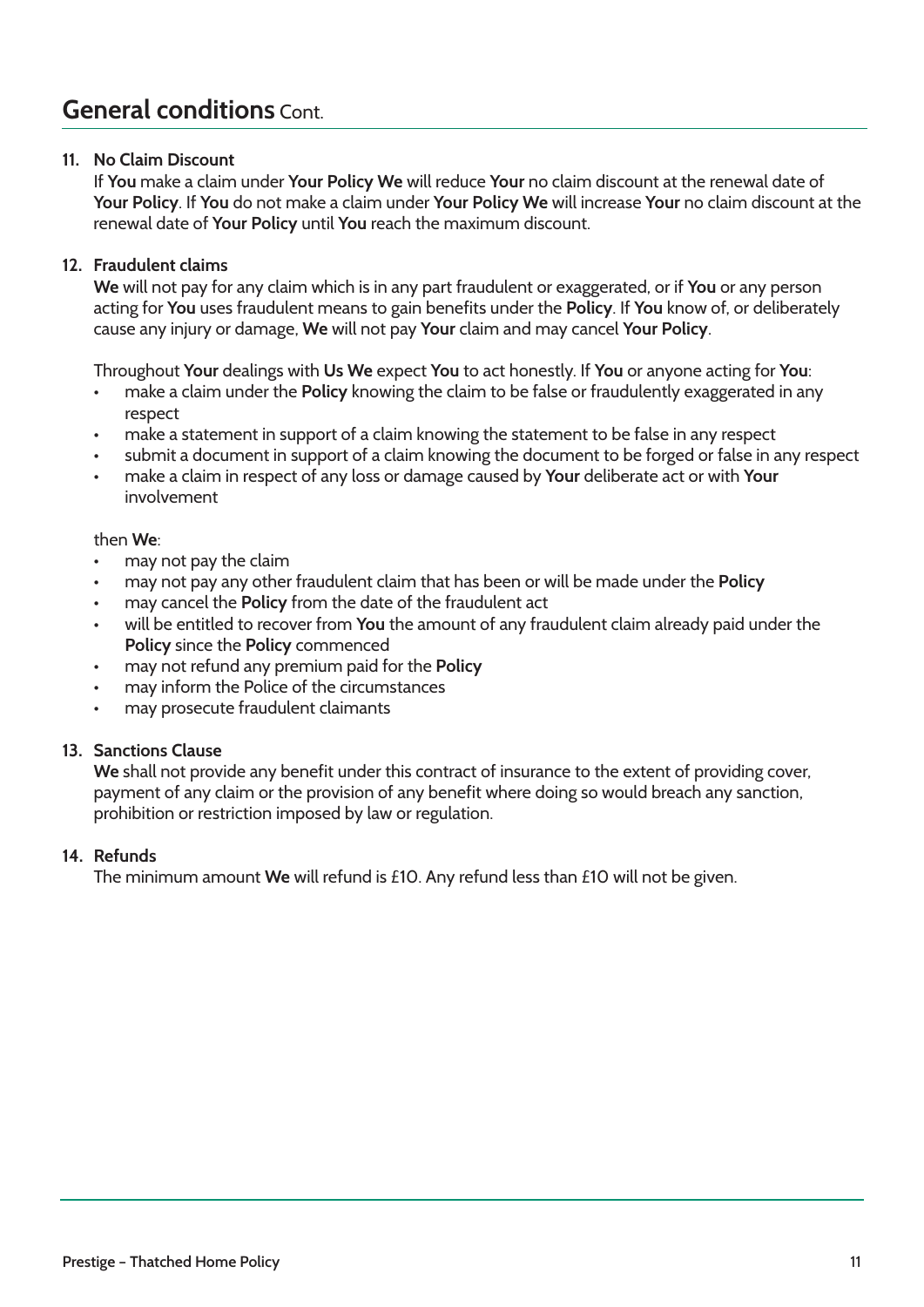## **General exclusions**

These exclusions apply throughout **Your Policy**.

**We** will not pay for:

### **1. Any loss or damage caused by:**

- a) Confiscation or detention by customs or other officials or authorities
- b) Reduction in value of any property following its repair or reinstatement
- c) Riot or civil commotion outside the **United Kingdom**
- d) Sonic bangs, pressure waves caused by aircraft and other aerial devices travelling at sonic or supersonic speeds.

### **2. Gradual deterioration/maintenance**

Any loss or damage caused by wear and tear, corrosion, damp, mould, dry or wet rot or fungus or any other damage that happens gradually over time and costs that arise from the normal use, maintenance and upkeep of **Your Buildings** and/or its **Contents**.

### **3. Liability Insurance**

Any liability which is covered under a more specific **Policy**. This exclusion applies to liability to **Domestic Staff**, **Tenant's** liability, public liability and property owners liability.

### **4. Pollution/contamination**

Loss, damage, liability or **Bodily Injury** arising directly or indirectly from pollution or contamination unless caused by:

- a) a sudden and unforeseen and identifiable incident;
- b) leakage of oil from a domestic oil installation at **Your Home**

### **5. Radioactive or nuclear contamination**

Loss, damage or liability to any property or any other loss, damage or additional expense following on from the event for which **You** are claiming arising from:

- a) ionizing radiations or contamination by radioactivity from any nuclear fuel or from any nuclear waste from the combustion of nuclear fuel;
- b) the radioactive, toxic, explosive or other hazardous properties of any explosive nuclear assembly or of its nuclear component.

### **6. Terrorism**

Any loss damage, liability, cost or expense of whatever nature directly or indirectly caused, or happening through, or in connection with any act of **Terrorism**.

### **7. War risks**

Any loss, damage or liability caused by or happening through war, invasion, acts of foreign enemy hostilities (whether war is declared or not) civil war, rebellion, revolution, insurrection, military, warlike operations, mutiny, civil commotion and usurped power.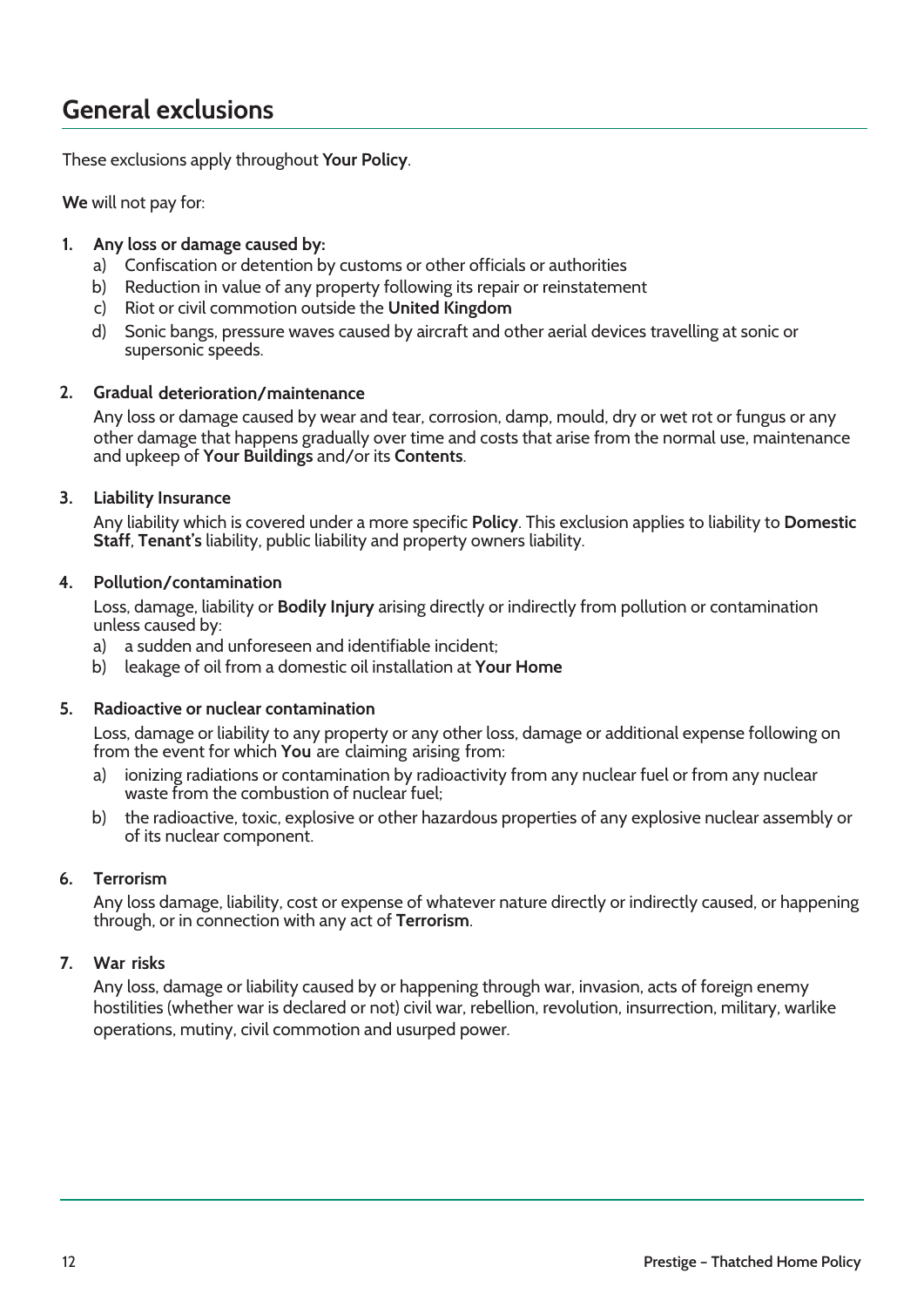## **General exclusions** Cont.

### **8. You are not covered for loss or damage:**

- caused by cleaning, restoring, altering, dyeing, repairing, dismantling, misusing, maintaining or extending
- or liability arising out of the activities of contractors. Whilst contractors are at the **Home**, there is no cover for theft or attempted theft from the **Home** unless there is physical evidence of forced entry to, or exit from, the **Home**
- in connection with **Your** business, trade or profession, other than damage to **Business Equipment**
- caused by faulty workmanship, faulty materials or faulty design (other than in respect of **Your** liability as property owner)
- that would not have occurred if **You** had not failed to deal with damage to the property, which **You** could reasonably be expected to have noticed or where there has been an unreasonable delay in dealing with the damage
- that occurred before this **Policy** commenced
- more specifically covered by another **Policy**, legislation or guarantee
- caused by any criminal or deliberate act by **You**, **Your Domestic Staff**, **Your Tenant**, any occupant of the **Home** or any person to whom **You** have given **Your** permission to enter the **Home**
- caused by any **Vermin**, insects, pet or domesticated animal

### **9. Illegal activities**

**We** will not pay for any loss, damage or liability arising as a result of the **Home** being used for illegal activities.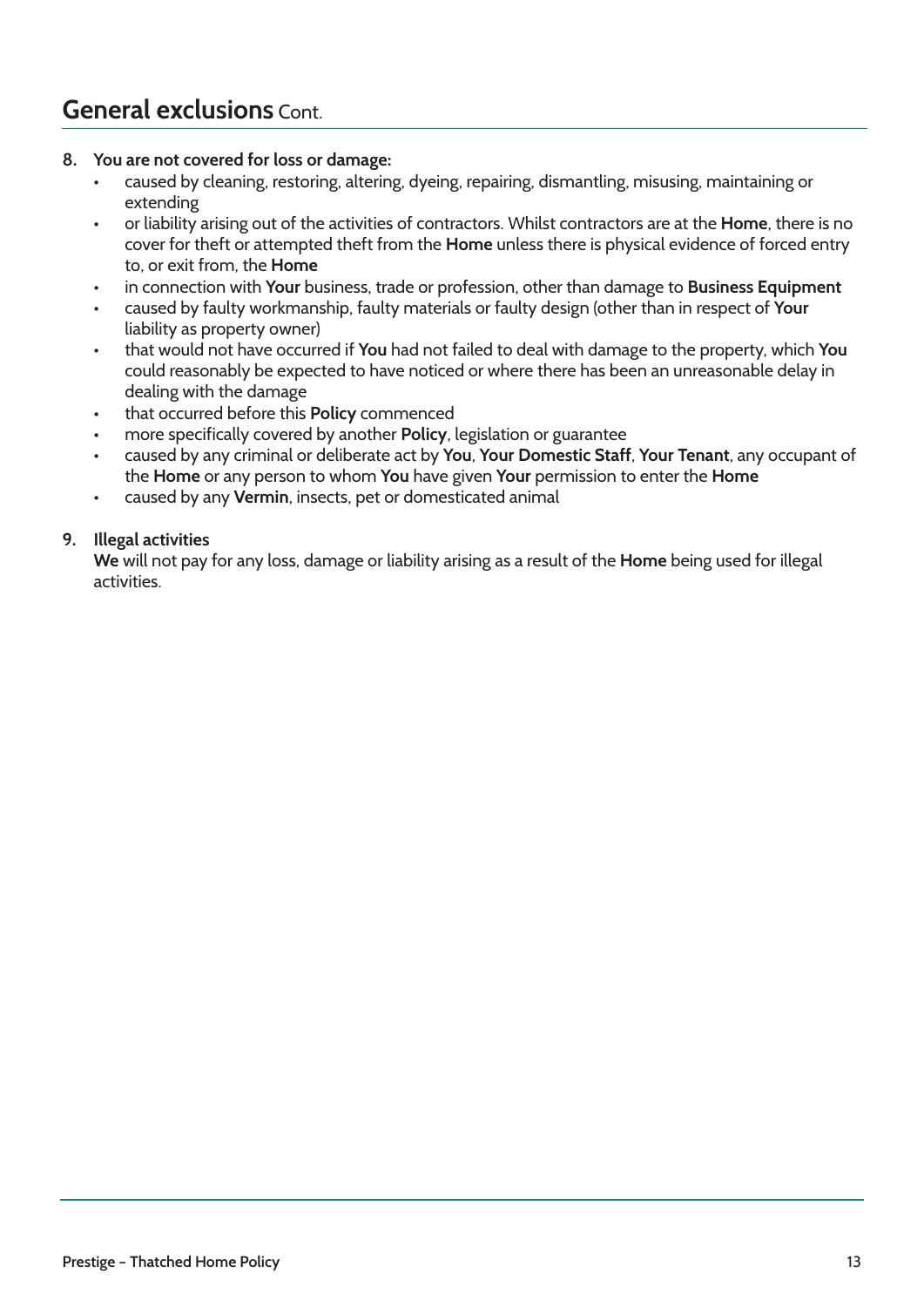## **Claim conditions**

**You** must comply with these conditions to have the full protection of **Your Policy**. If **You** do not comply with these conditions **Your Policy** may be cancelled, **Your** claim rejected or not fully paid.

### **Your duties**

The first thing **We** recommend **You** do is check the cover provided on **Your Schedule** and if **Your Policy** provides cover for the loss or damage **You** should:

- if **You** are a victim of theft, riot, malicious damage, or property has been lost or stolen whilst away from **Your Home**, urgently inform the Police and obtain a crime reference number; ideally within 24 hours of discovery. For any incident of riot **You** must inform the Police within 7 days of the incident
- report the theft or loss of any credit card to the Police and credit card company; ideally within 24 hours of discovery
- take appropriate action to prevent the property from further loss or damage
- take all reasonable steps to recover missing property
- contact **Us** or **Your Broker or Agent** as soon as is practically possible and provide **Us** with details of the incident

#### **How to make a claim**

If **You** need to make a claim **You** should do so as soon as possible and can either contact **Our** claims department directly:

Prestige Underwriting Services Ltd, 4th Floor, Lanyon Building, North Derby Street, Belfast, BT15 3HL. Phone: 08000 327327

### or contact **Your Broker or Agent**.

In the event of an emergency **You** should:

- take any necessary steps to prevent further damage to the property e.g. shut off the water supply, turn of the gas and/or electric
- not dispose of any damaged items or carry out or have carried out any permanent repairs, as **We** may need to inspect the damage

### **What you must do after making your claim**

**We** may ask **You** to provide information and assistance that are relevant to **Your** claim and **You** will be required to cooperate with **Us** and where requested, provide evidence of ownership and/or proof of the loss. For example **We** may request copies of purchase receipts, instruction manuals, guarantee cards, valuations, photographs, utility and/or local authority bills, pre-purchase surveys, plans or deeds to **Your** property.

If **You** submit a claim for theft of a pedal cycle away from the **Home** for which a 'Sold Secure' approved lock is required, **You** will be required to provide evidence of ownership of an appropriate lock.

**We** will accept proof in the following ways:

- a dated purchase receipt, or if bought online a web receipt, both of which must detail the type of lock purchased
- a bank or credit card statement clearly showing the purchase of the cycle lock
- written confirmation of the purchase provided by an accredited cycle retailer
- photographs clearly showing the lock attached and detached from the cycle, which must be provided at the time of arranging cover and in any event prior to a loss occurring. Where possible the photos should be date stamped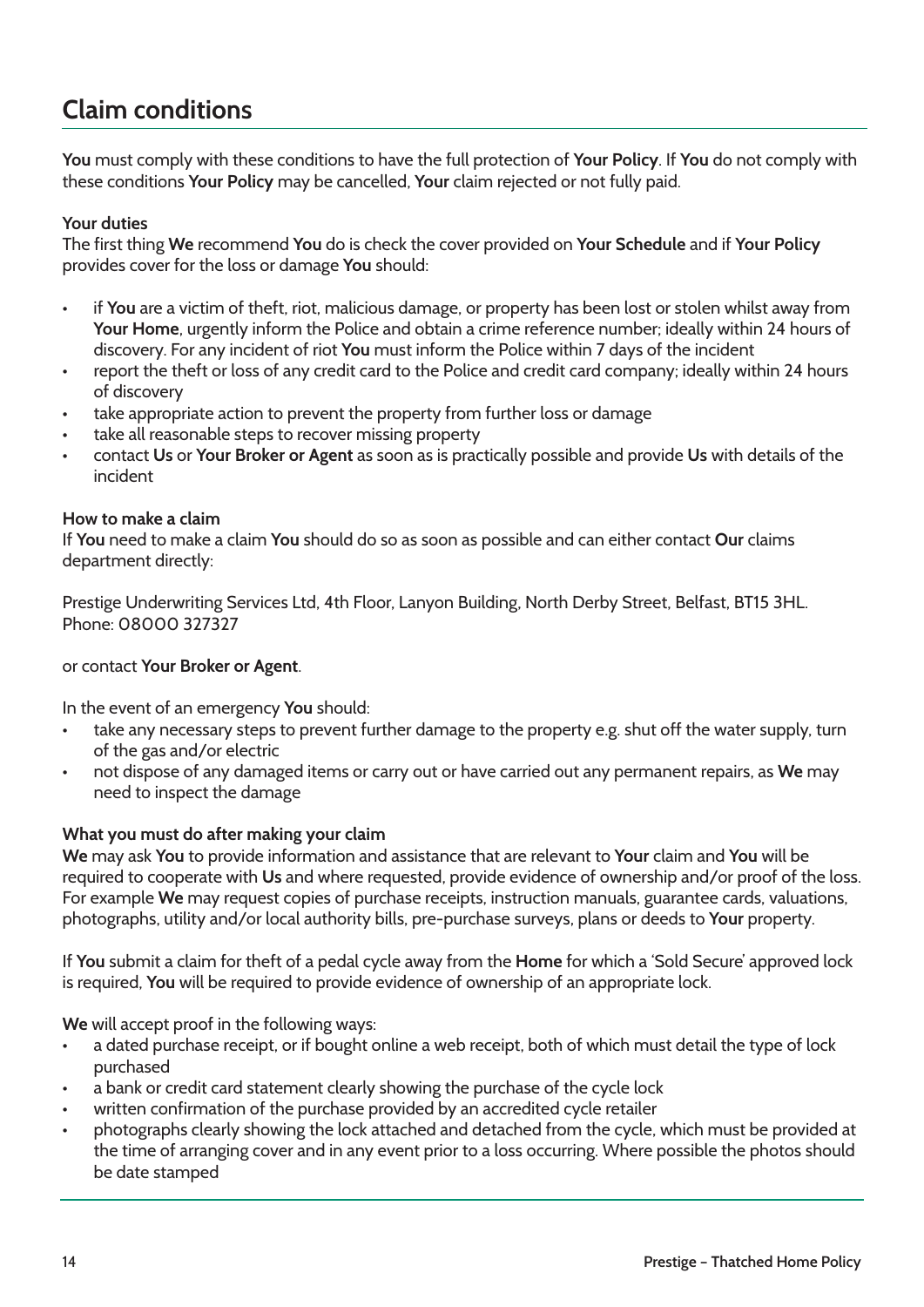## **Claim conditions** Cont.

If a Sold Secure rated lock is not used (when required) to secure pedal cycles through the frame to an immovable object, **Your** claim could be rejected or not fully paid.

To assist **Us** in dealing with **Your** claim, **We** may also ask that **You** obtain estimates for the replacement or repair of any damaged property and **We** will pay any reasonable expenses **You** incur in providing **Us** with these as part of **Your** claim.

**You** must allow **Us** access to any **Buildings** that have been damaged and to salvage anything **We** can and ensure no further damage occurs.

If **You** are being held responsible by someone for damage to their property or **Bodily Injury** to them, **You** must provide **Us** with full details as soon as possible and send **Us** any claim form, application notice, legal document or any other correspondence sent to **You**.

### **What you must not do:**

- dispose of any damaged items, carry out or have carried out any permanent repairs, as **We** may need to see them and/or inspect the damage
- abandon any property to **Us**
- if **You** are being held responsible by someone for injury or damage, **You** must not admit or deny responsibility or make/reach any agreement with them

In dealing with any claim under this **Policy**, **We** may either before or after **We** pay **Your** claim:

- carry out the defence or settlement of any claim and if required choose the solicitor who will act in any legal action and arrange for payment of any associated costs and/or expenses
- take any legal action in **Your** name or the name of any other person covered by this **Policy** to recover any money due from a third party or get compensation
- take possession of the property insured and deal with any salvage

### **How we settle claims:**

- **We** will pay for the cost of reinstating, repairing or replacing **Your Buildings**, and/or **Contents** belonging to **You**, which are covered by this **Policy**. **We** will decide whether to pay to reinstate, repair, replace or pay **You** the cash value.
- if **We** offer to repair or replace any item and **You** ask **Us** to pay **You** the cash value, **We** will not pay **You** more than the amount it would cost **Us** to repair or replace the item through **Our** preferred supplier
- if **We** are unable to provide a suitable replacement, then **We** will pay the full replacement cost of the item with no discount applied
- **We** will not pay more than the sum insured for any claim and the amount **We** will pay may also be dependent upon any limit shown in **Your Policy** and/or **Schedule**
- **We** will not reduce **Your** sums insured following any claim settlement
- if any **Excess** applies the amount applicable will be deducted from **Your** claim
- **We** will not pay for loss of value to any item or **Buildings** resulting from repair or replacement following a claim

**We** may appoint an approved contractor or supplier to act on **Our** behalf to validate **Your** claim and who will be authorised to arrange a quotation, repair or replacement.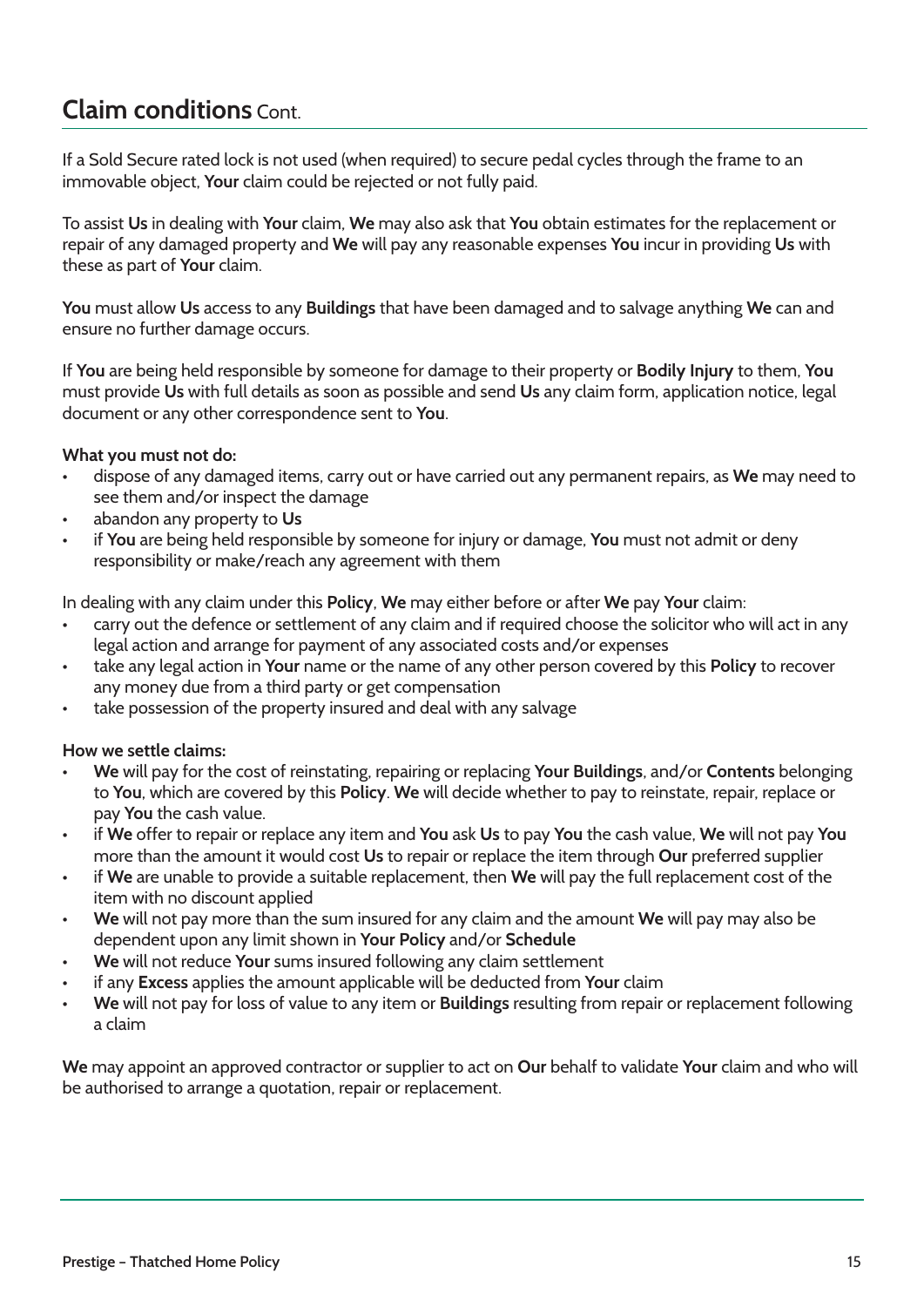## **Claim conditions** Cont.

### Buildings:

- **We** will settle claims for loss or damage to the **Buildings** without applying a deduction for wear and tear, subject to the **Buildings** being maintained in a good state of repair. If **Your Buildings** have not been maintained in a good state of repair, **We** may deduct an appropriate amount from any claim settlement, representative of the condition of **Your Buildings** prior to the incident for which **You** are claiming
- **We** will pay the reasonable cost of the work required to reinstate or replace any part of the **Buildings** damaged, for which cover is provided under this **Policy**, including any fees or related costs that have been agreed by **Us**
- if damage to the **Buildings** is not going to be rebuilt or reinstated, then **We** will pay **You** the lowest of the following;
	- the reduction in the value of the property as a result of the damage
	- the estimated cost of repair, if the repairs had been carried out without delay
- **We** may arrange for any relevant investigations to be carried out in connection with **Your** claim

### *Matching sets, suites and flooring*

**We** will pay up to 50% of the cost of replacing any undamaged parts of the **Buildings** which form part of a pair, set, suite or part of a common design or function, for which a claim has been accepted by **Us**, but no more than the sum insured shown on **Your Schedule**. If a floor covering is damaged beyond repair, **We** will only pay to have the damaged flooring replaced. **We** will not pay for undamaged floor covering in any adjoining rooms.

Contents and Personal Possessions:

- **We** will settle claims for loss or damage to items which are beyond economic repair on a new for old basis as long as the **Contents** and **Personal Possessions** have been maintained in a good state of repair
- for any article that is lost or totally destroyed, **We** will pay **You** the cost to replace the item as new, with one of the same type and quality
- **We** will deduct an amount for wear and tear and depreciation for any claim for clothing, towels, bed or table linen and pedal cycles; other than pedal cycles specified on **Your Schedule**

If **Personal Possessions** are lost or damaged away from the **Home We** will not consider the value of the **Personal Possessions** in the **Home** at the time of such loss or damage.

If **You** claim for loss or damage to a **Personal Possession** which is specified on **Your Schedule** and the item is lost, destroyed or beyond economical repair, the onus is on **You** to amend the **Policy** to reflect any changes.

### *Matching pairs, sets or collection's*

**We** will pay up to 50% of the cost of replacing any undamaged parts of the **Contents** which form part of pair, set or suite or part of a common design or function, for which a claim has been accepted by **Us**, but no more than the sum insured shown on **Your Schedule**.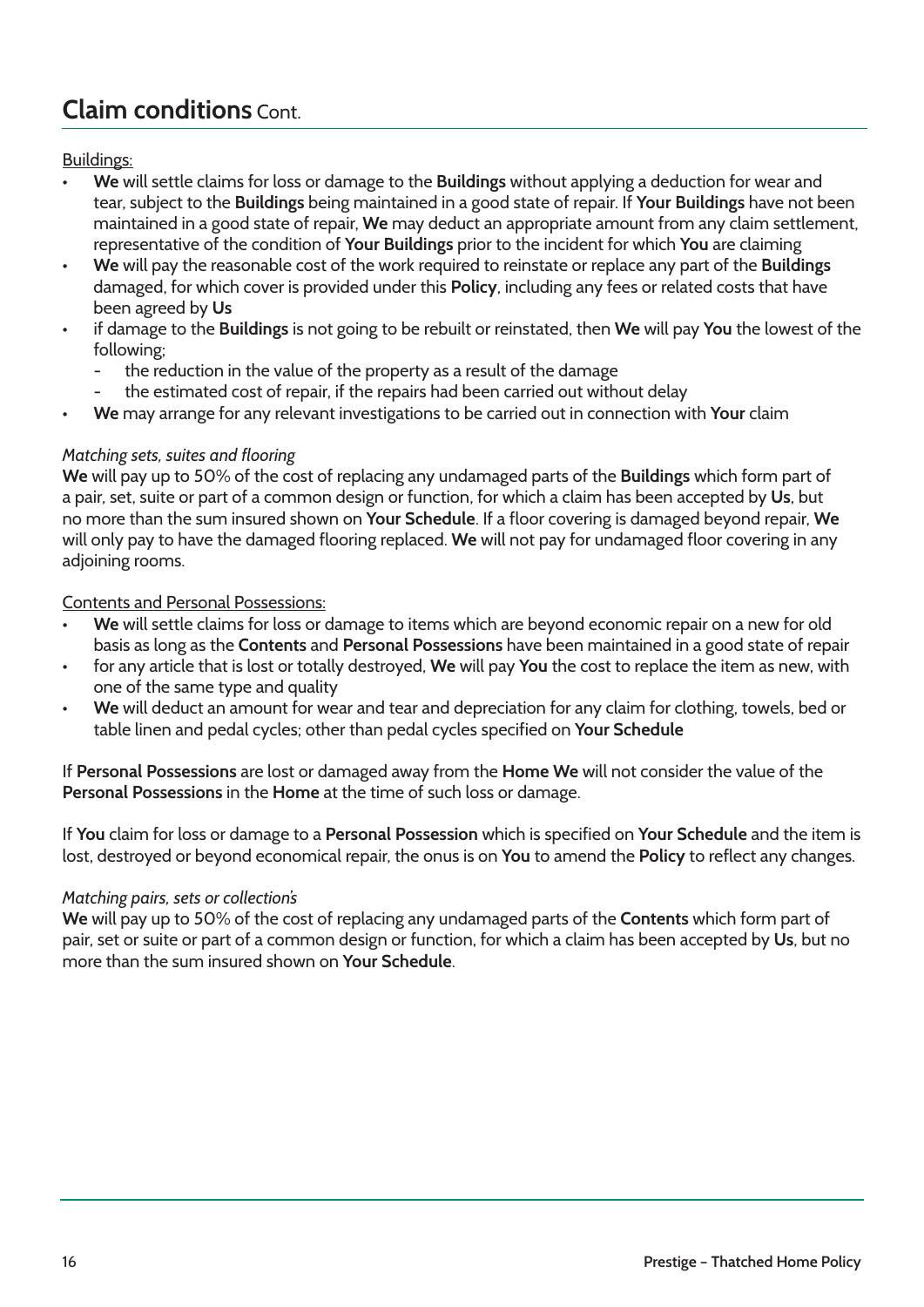## **Section 1 - Buildings (Standard cover)**

|                                                                                                     | <b>Your Schedule</b> tells You if this section is in force.                                                                                               |                                                                                                                                                                                                                                                                                                                                                                                                                                                            |  |
|-----------------------------------------------------------------------------------------------------|-----------------------------------------------------------------------------------------------------------------------------------------------------------|------------------------------------------------------------------------------------------------------------------------------------------------------------------------------------------------------------------------------------------------------------------------------------------------------------------------------------------------------------------------------------------------------------------------------------------------------------|--|
| <b>What Your Policy covers:</b><br>Your Policy covers loss or damage to the Buildings<br>caused by; |                                                                                                                                                           | What Your Policy does not cover:                                                                                                                                                                                                                                                                                                                                                                                                                           |  |
|                                                                                                     |                                                                                                                                                           | The amount of any <b>Excess</b> as shown in<br>Your Schedule.                                                                                                                                                                                                                                                                                                                                                                                              |  |
| $\mathbf{1}$ .                                                                                      | fire and resultant smoke damage, lightning,<br>explosion or earthquake                                                                                    | smoke damage caused by smog, agricultural<br>or industrial operations                                                                                                                                                                                                                                                                                                                                                                                      |  |
| 2.                                                                                                  | aircraft and other flying devices or items<br>dropped from them                                                                                           |                                                                                                                                                                                                                                                                                                                                                                                                                                                            |  |
| 3.                                                                                                  | Storm, flood or weight of snow                                                                                                                            | loss or damage:<br>caused by Subsidence, Heave or Landslip<br>a)<br>other than as covered under number 10 in<br>Section 1 - Buildings - Standard cover<br>b)<br>to domestic fixed fuel-oil tanks in the open,<br>swimming pools, tennis courts, drives, patios<br>and terraces, gates and fences<br>caused by frost<br>c)<br>d)<br>caused by rising ground water levels                                                                                    |  |
| 4.                                                                                                  | escape of water from and frost damage to<br>fixed water tanks, apparatus or pipes                                                                         | loss or damage:<br>while the Home is Unoccupied<br>a)<br>b)<br>caused by Subsidence, Heave or Landslip<br>other than as covered under number 10 in<br>Section 1 - Buildings - Standard cover<br>to domestic fixed fuel-oil tanks and swimming<br>c)<br>pools<br>$\mathsf{d}$<br>caused by water overflowing from wash<br>basins, sinks, bidets, showers and baths as a<br>result of taps being left on (unless You have<br>chosen Accidental Damage cover) |  |
| 5.                                                                                                  | escape of oil from a fixed domestic oil-fired<br>heating installation and smoke damage<br>caused by a fault in any fixed domestic<br>heating installation | loss or damage while the Home is Unoccupied                                                                                                                                                                                                                                                                                                                                                                                                                |  |
| 6.                                                                                                  | theft or attempted theft                                                                                                                                  | loss or damage:<br>while the Home is Unoccupied<br>a)<br>while the Home is lent, let or sublet unless<br>b)<br>there is physical evidence of violent and<br>forcible entry                                                                                                                                                                                                                                                                                 |  |
| 7.                                                                                                  | collision by any vehicle or animal                                                                                                                        | loss or damage caused by domestic pets                                                                                                                                                                                                                                                                                                                                                                                                                     |  |
| 8.                                                                                                  | malicious acts or vandalism                                                                                                                               | loss or damage while the Home is Unoccupied                                                                                                                                                                                                                                                                                                                                                                                                                |  |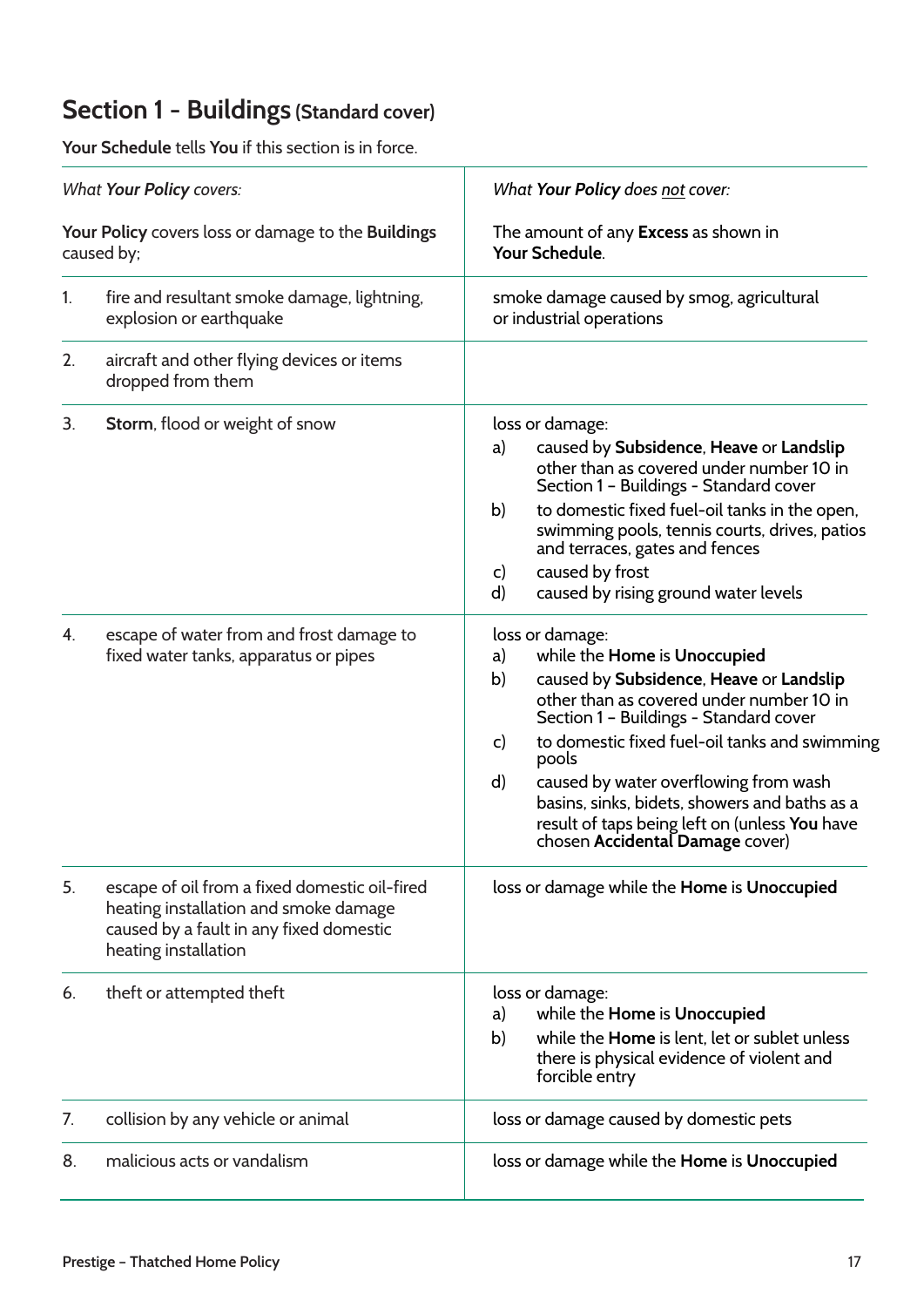## **Section 1 - Buildings (Standard cover)** Cont.

| <b>What Your Policy covers:</b><br>Your Policy covers loss or damage to the Buildings<br>caused by; |                                                                                                                       | What Your Policy does not cover:<br>The amount of any Excess as shown in<br><b>Your Schedule</b>                                                                                                                                                                                                                                                                                                                                                                                                                                                                                                                                                                                                                                                                                                                                                                                                                                                                                         |  |
|-----------------------------------------------------------------------------------------------------|-----------------------------------------------------------------------------------------------------------------------|------------------------------------------------------------------------------------------------------------------------------------------------------------------------------------------------------------------------------------------------------------------------------------------------------------------------------------------------------------------------------------------------------------------------------------------------------------------------------------------------------------------------------------------------------------------------------------------------------------------------------------------------------------------------------------------------------------------------------------------------------------------------------------------------------------------------------------------------------------------------------------------------------------------------------------------------------------------------------------------|--|
|                                                                                                     |                                                                                                                       |                                                                                                                                                                                                                                                                                                                                                                                                                                                                                                                                                                                                                                                                                                                                                                                                                                                                                                                                                                                          |  |
| 10 <sub>1</sub>                                                                                     | Subsidence, Heave or Landslip                                                                                         | loss or damage:<br>to domestic fixed fuel-oil tanks, ground source<br>a)<br>heating pumps, wind turbines, swimming<br>pools, hot tubs, tennis courts, drives, paths,<br>patios, terraces, walls, gates and fences, unless<br>the Home is damaged at the same time by the<br>same event<br>b)<br>to solid floors unless the foundations beneath<br>the load bearing walls of the Home are<br>damaged at the same time by the same event<br>which compensation has been provided for or<br>$\mathsf{C}$<br>would have been but for the existence of this<br>insurance under any contract, legislation or<br>guarantee by law<br>caused by coastal or riverbank erosion<br>d)<br>due to normal Settlement, shrinkage or<br>$\epsilon$<br>expansion<br>f)<br>whilst the <b>Buildings</b> are undergoing any<br>structural repairs, alterations or extensions<br>including the action of chemicals on, or any<br>reaction of chemicals with any materials which<br>form part of the Buildings |  |
| 11.                                                                                                 | breakage or collapse of fixed radio and<br>television aerials, fixed satellite dishes and<br>their fittings and masts | loss or damage to radio and television<br>aerials, satellite dishes, their fittings and<br>masts                                                                                                                                                                                                                                                                                                                                                                                                                                                                                                                                                                                                                                                                                                                                                                                                                                                                                         |  |
| 12.                                                                                                 | falling trees, telegraph poles, solar panels,<br>wind turbines or lamp-posts                                          | loss or damage:<br>caused by trees being cut down or cut back<br>a)<br>within the <b>Home</b><br>to gates and fences<br>b)                                                                                                                                                                                                                                                                                                                                                                                                                                                                                                                                                                                                                                                                                                                                                                                                                                                               |  |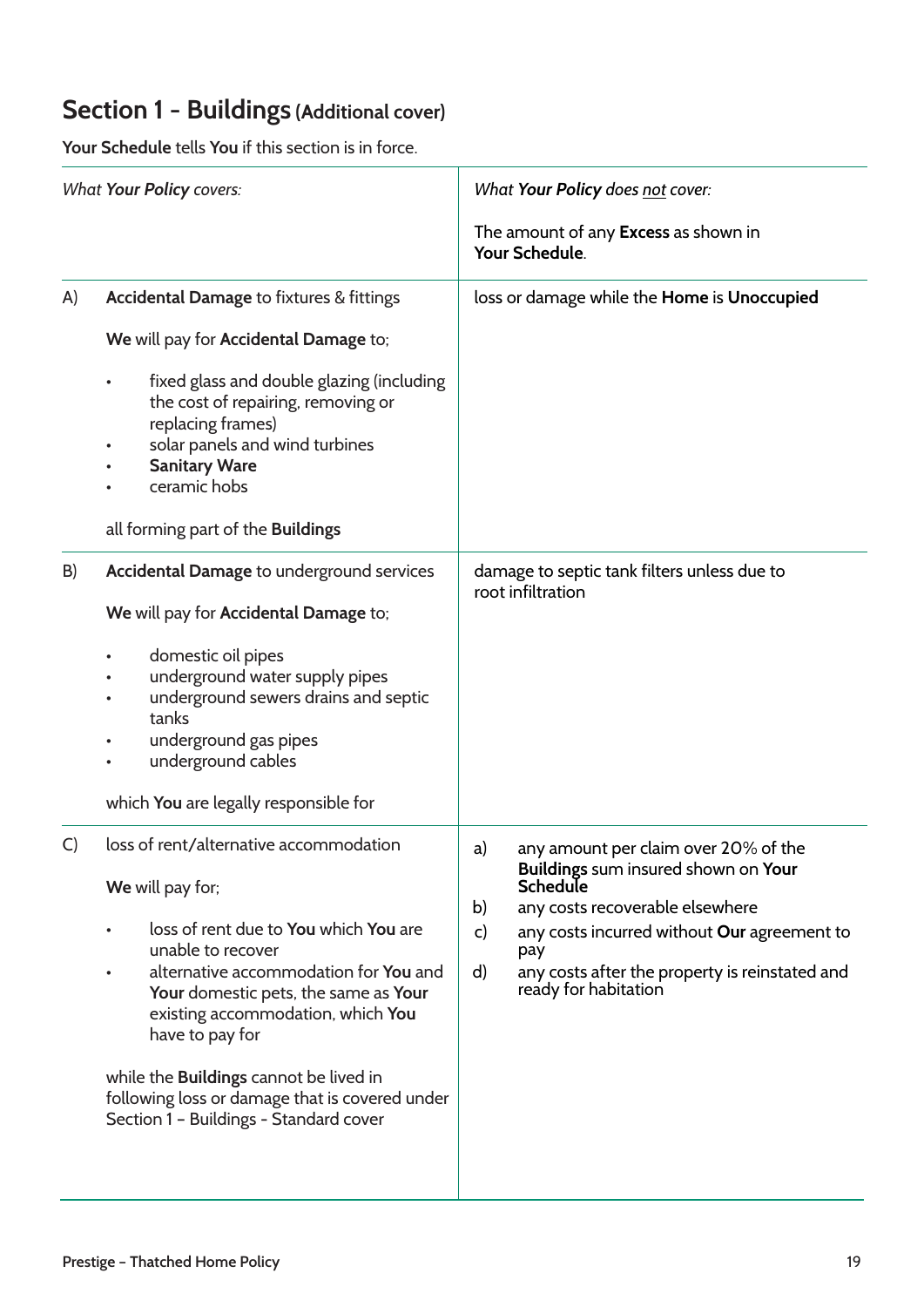## **Section 1 - Buildings (Additional cover)** Cont.

|    | <b>What Your Policy covers:</b>                                                                                                                                                                                                                                                                                                    | What Your Policy does not cover:                                                                                                                                                                           |  |
|----|------------------------------------------------------------------------------------------------------------------------------------------------------------------------------------------------------------------------------------------------------------------------------------------------------------------------------------|------------------------------------------------------------------------------------------------------------------------------------------------------------------------------------------------------------|--|
|    |                                                                                                                                                                                                                                                                                                                                    | The amount of any <b>Excess</b> as shown in<br>Your Schedule.                                                                                                                                              |  |
| D) | professional fees and expenses<br>expenses You have to pay and which We have<br>agreed for;<br>architects, surveyors, consulting<br>engineers and legal fees<br>the cost of removing debris and making<br>safe the Buildings<br>costs You have to pay in order to<br>comply with any government or local<br>authority requirements | any expenses for preparing a claim or an<br>a)<br>estimate of loss or damage<br>any costs if government or local authority<br>b)<br>requirements have been served on You before<br>the loss or damage      |  |
|    | following loss or damage to Buildings which<br>are covered under Section 1                                                                                                                                                                                                                                                         |                                                                                                                                                                                                            |  |
| E) | loss of oil or metered water<br>loss of oil or increased metered water charges<br>You have to pay following an escape of water<br>or oil, which gives rise to an admitted claim<br>under number 4 or 5 of Section 1 - Buildings -<br><b>Standard cover</b>                                                                         | loss or damage while the Home is Unoccupied<br>a)<br>more than £1,000 in any Period of Insurance.<br>b)<br>If You claim for such loss under Sections 1 and<br>2, We will not pay more than £1,000 in total |  |
| F) | sale of Your Home<br>anyone buying the Home will have the benefit<br>of Section 1 from the date of exchange<br>until the sale is completed or the Period of<br>Insurance ends, whichever is sooner                                                                                                                                 | if the Buildings are insured under any other Policy                                                                                                                                                        |  |
| G) | trace & access<br>the cost of tracing the source of the damage<br>covered under number 4 and 5 of Section<br>1 - Buildings - Standard cover and the<br>replacement or repair of any damage to the<br>Buildings while carrying out the investigations                                                                               | more than £5,000 in one Period of<br>a)<br><b>Insurance</b><br>b)<br>the cost of repair of the source of the damage<br>unless it is covered elsewhere within Your<br><b>Policy</b>                         |  |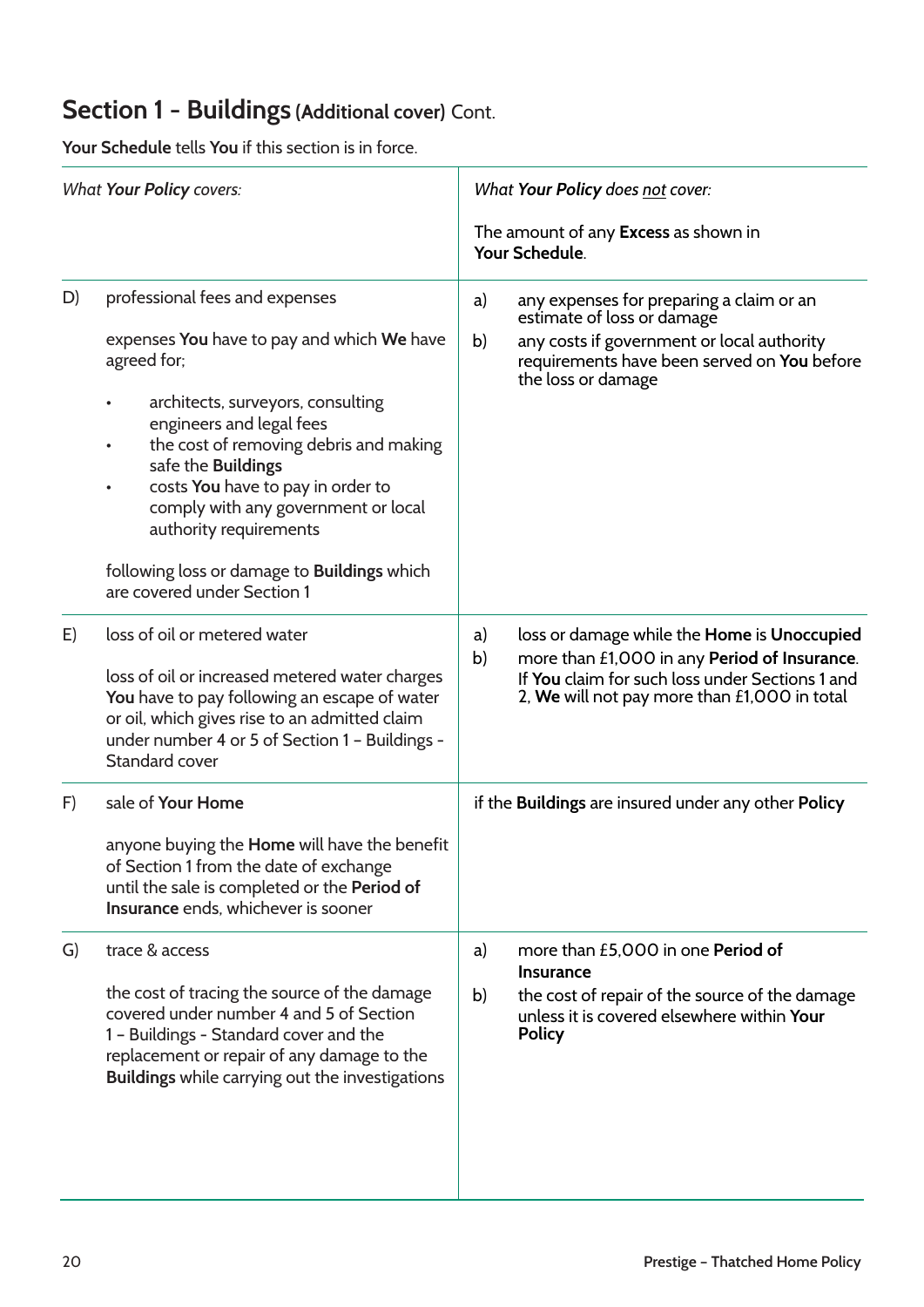## **Section 1 - Buildings (Additional cover)** Cont.

|         | <b>Your Schedule</b> tells You if this section is in force.                                                                                                                                                              |                                                                                                                                                                           |  |
|---------|--------------------------------------------------------------------------------------------------------------------------------------------------------------------------------------------------------------------------|---------------------------------------------------------------------------------------------------------------------------------------------------------------------------|--|
|         | <b>What Your Policy covers:</b>                                                                                                                                                                                          | What Your Policy does not cover:<br>The amount of any Excess as shown in<br>Your Schedule.                                                                                |  |
| H)      | emergency access<br>loss or damage to the <b>Buildings</b> caused by<br>the emergency services gaining access to the<br>Home in the course of their duty<br>the <b>Excess</b> does not apply to this cover               |                                                                                                                                                                           |  |
| $\vert$ | garden, plants & shrubs<br>any loss or damage to plants, trees, bushes,<br>shrubs and lawns at the <b>Home</b> as a result of<br>number 1 and 3 - 9 under Section 1 - Buildings<br>- Standard cover                      | more than £1,000 in any Period of Insurance                                                                                                                               |  |
| J)      | replacement locks<br>The cost of replacing and fitting locks on<br>external doors of the Buildings at the Home,<br>or to any safe or alarm installed at the Home,<br>following theft or loss of keys belonging to<br>You | more than £500 per claim<br>a)<br>more than £2,500 in any Period of Insurance.<br>b)<br>If You claim under Sections 1 and 2, We will<br>not pay more than £2,500 in total |  |
|         |                                                                                                                                                                                                                          |                                                                                                                                                                           |  |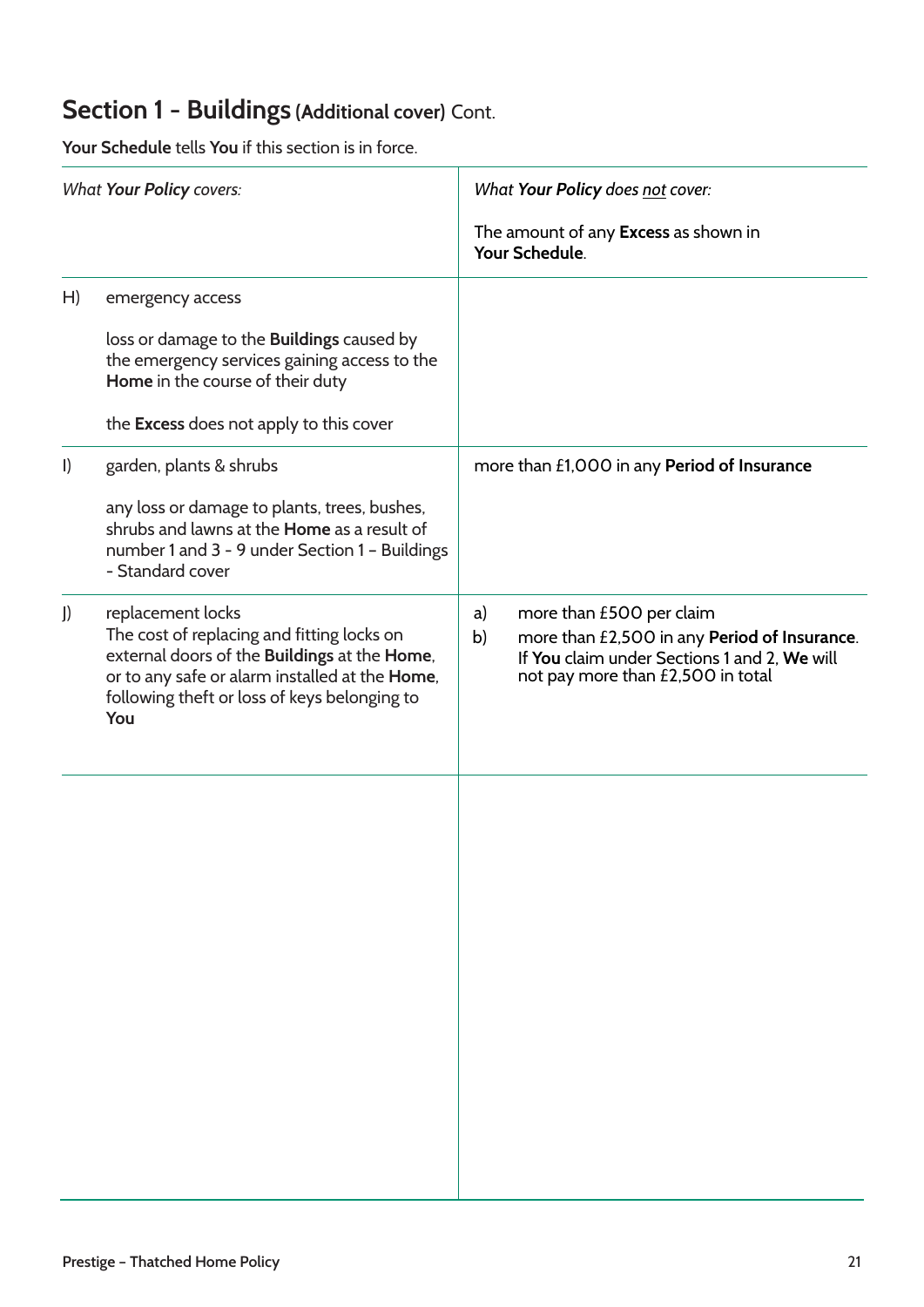## **Section 1 - Buildings – Accidental Damage**

| <b>What Your Policy covers:</b>                                  | What Your Policy does not cover:                                                                                                                                                                                                                                                                                                                                                                                                                                                                                                                   |  |
|------------------------------------------------------------------|----------------------------------------------------------------------------------------------------------------------------------------------------------------------------------------------------------------------------------------------------------------------------------------------------------------------------------------------------------------------------------------------------------------------------------------------------------------------------------------------------------------------------------------------------|--|
| Your Policy covers loss or damage to the Buildings<br>caused by; | The amount of any Excess as shown in<br>Your Schedule.                                                                                                                                                                                                                                                                                                                                                                                                                                                                                             |  |
| <b>Accidental Damage</b>                                         | loss or damage:<br>while the Home is Unoccupied<br>a)<br>We specifically exclude elsewhere under<br>Section 1 - Buildings - Standard cover<br>b)<br>caused by frost<br>$\mathsf{C}$<br>arising from mechanical or electrical<br>breakdown or failure<br>d)<br>caused by any part of the <b>Buildings</b> moving, settling, shrinking, collapsing or cracking<br>$\epsilon$<br>when the Home is lent, let or sublet<br>f)<br>to drives, gates, hedges, fences, patios, paths,<br>g)<br>walls, fixed fuel tanks, tennis courts and<br>swimming pools |  |
|                                                                  |                                                                                                                                                                                                                                                                                                                                                                                                                                                                                                                                                    |  |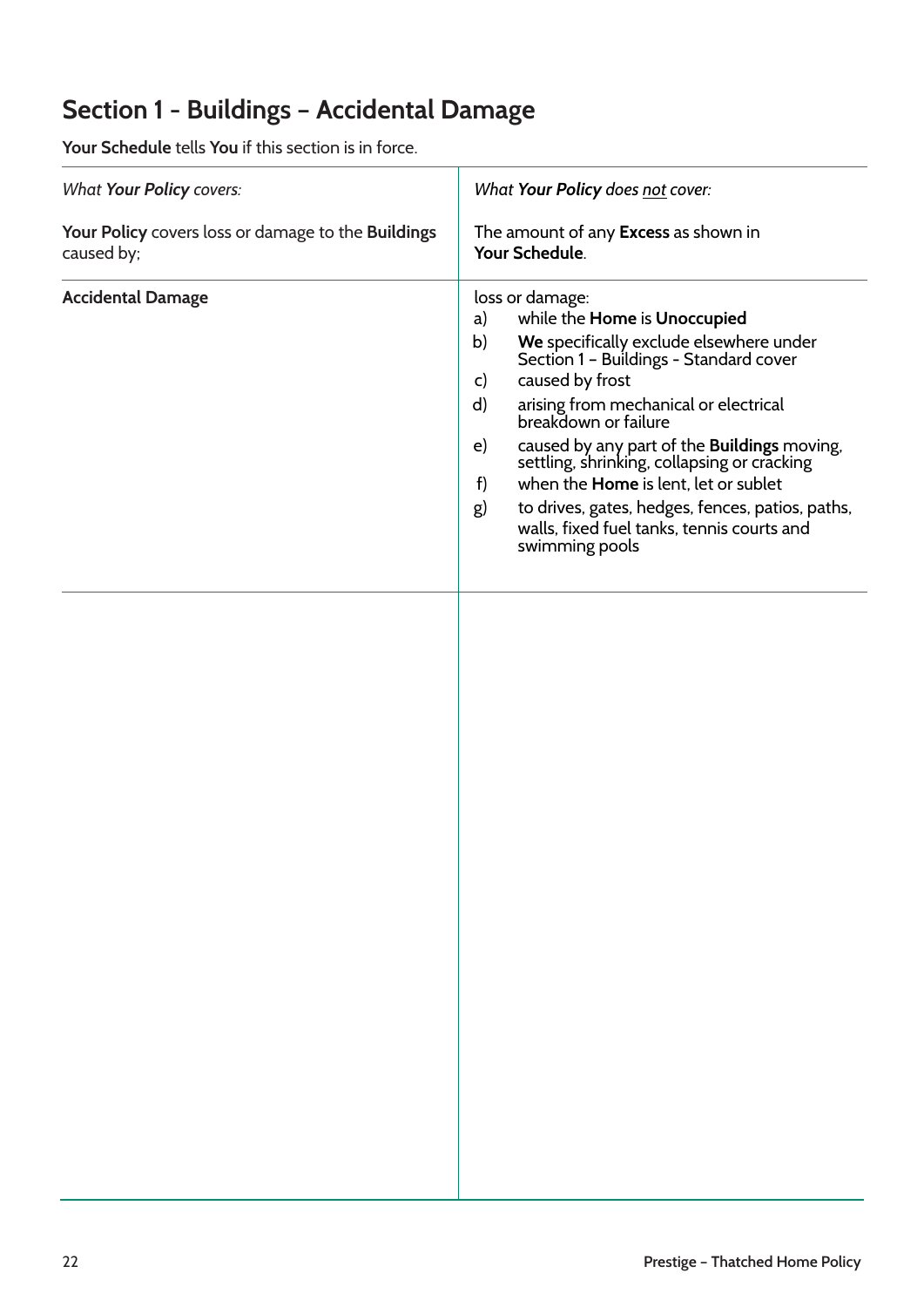## **Section 2 – Contents (Standard cover)**

|                                                                 | <b>Your Schedule</b> tells You if this section is in force.                                                                                               |                                                                                                                                                                                                                                                                                                                                                                                                                                                                                                                                                                         |  |
|-----------------------------------------------------------------|-----------------------------------------------------------------------------------------------------------------------------------------------------------|-------------------------------------------------------------------------------------------------------------------------------------------------------------------------------------------------------------------------------------------------------------------------------------------------------------------------------------------------------------------------------------------------------------------------------------------------------------------------------------------------------------------------------------------------------------------------|--|
|                                                                 | <b>What Your Policy covers:</b>                                                                                                                           | What Your Policy does not cover:                                                                                                                                                                                                                                                                                                                                                                                                                                                                                                                                        |  |
| Your Policy covers loss or damage to the Contents<br>caused by; |                                                                                                                                                           | The amount of any <b>Excess</b> as shown in<br>Your Schedule.                                                                                                                                                                                                                                                                                                                                                                                                                                                                                                           |  |
| 1.                                                              | fire and resultant smoke damage, lightning,<br>explosion or earthquake                                                                                    | smoke damage caused by smog, agricultural<br>or industrial operations                                                                                                                                                                                                                                                                                                                                                                                                                                                                                                   |  |
| 2.                                                              | aircraft and other flying devices or items<br>dropped from them                                                                                           |                                                                                                                                                                                                                                                                                                                                                                                                                                                                                                                                                                         |  |
| 3.                                                              | Storm, flood or weight of snow                                                                                                                            | loss or damage:<br>caused by Subsidence, Heave or Landslip<br>a)<br>other than as covered under number 10 of<br>Section 2 - Contents - Standard cover<br>b)<br>caused by rising ground water levels<br>caused by frost<br>c)                                                                                                                                                                                                                                                                                                                                            |  |
| 4.                                                              | escape of water from fixed water tanks,<br>apparatus or pipes                                                                                             | loss or damage:<br>while the Home is Unoccupied<br>a)<br>caused by water overflowing from wash<br>b)<br>basins, sinks, bidets, showers and baths as a<br>result of taps being left on (unless You have<br><b>Accidental Damage cover)</b>                                                                                                                                                                                                                                                                                                                               |  |
| 5.                                                              | escape of oil from a domestic fixed oil-fired<br>heating installation and smoke damage<br>caused by a fault in any fixed domestic<br>heating installation | loss or damage while the Home is Unoccupied                                                                                                                                                                                                                                                                                                                                                                                                                                                                                                                             |  |
| 6.                                                              | theft or attempted theft                                                                                                                                  | loss or damage:<br>while the Home is Unoccupied<br>a)<br>while the Home is lent, let or sublet unless<br>b)<br>there is physical evidence of violent and<br>forcible entry<br>by deception other than deception used to<br>$\mathsf{C}$<br>solely enter the <b>Home</b><br>of Money unless force is used to gain entry to<br>$\mathsf{d}$<br>or exit from Your Home<br>more than £5,000 per claim for detached<br>e)<br>domestic outbuildings/garages at the Home<br>f)<br>more than £10,000 per claim for attached<br>domestic outbuildings/garages at the <b>Home</b> |  |
| $\prime$ .                                                      | collision by any vehicle or animal                                                                                                                        | loss or damage caused by domestic pets                                                                                                                                                                                                                                                                                                                                                                                                                                                                                                                                  |  |
| 8.                                                              | malicious acts or vandalism                                                                                                                               | loss or damage while the Home is Unoccupied                                                                                                                                                                                                                                                                                                                                                                                                                                                                                                                             |  |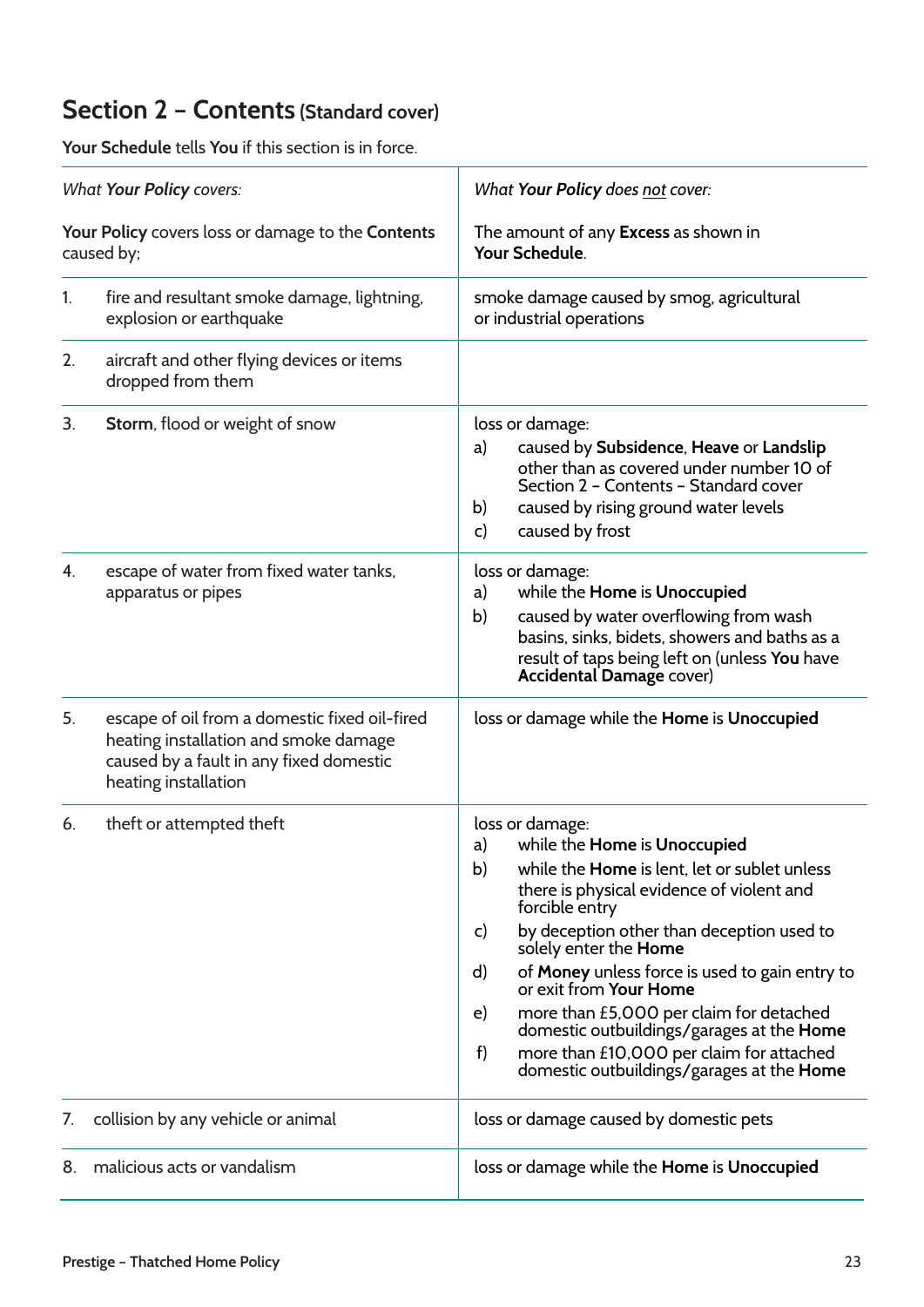## **Section 2 – Contents (Standard cover)** Cont.

|                                                                                                    | <b>Your Schedule</b> tells You if this section is in force.                  |                                                                                                                                                                                                                                                                                                                                                                                                                                                                                                                                                                                                                                                                                                                                                |  |
|----------------------------------------------------------------------------------------------------|------------------------------------------------------------------------------|------------------------------------------------------------------------------------------------------------------------------------------------------------------------------------------------------------------------------------------------------------------------------------------------------------------------------------------------------------------------------------------------------------------------------------------------------------------------------------------------------------------------------------------------------------------------------------------------------------------------------------------------------------------------------------------------------------------------------------------------|--|
| <b>What Your Policy covers:</b><br>Your Policy covers loss or damage to the Contents<br>caused by; |                                                                              | What Your Policy does not cover:<br>The amount of any <b>Excess</b> as shown in<br>Your Schedule.                                                                                                                                                                                                                                                                                                                                                                                                                                                                                                                                                                                                                                              |  |
|                                                                                                    |                                                                              |                                                                                                                                                                                                                                                                                                                                                                                                                                                                                                                                                                                                                                                                                                                                                |  |
| 10 <sub>1</sub>                                                                                    | Subsidence, Heave or Landslip                                                | loss or damage:<br>due to damage arising by movement of solid<br>a)<br>floors unless the foundations beneath the load<br>bearing walls of the Home are damaged at the<br>same time by the same event<br>which compensation has been provided for or<br>b)<br>would have been but for the existence of this<br>insurance under any contract, legislation or<br>guarantee by law<br>caused by coastal or riverbank erosion<br>$\mathsf{C}$<br>due to normal Settlement, shrinkage or<br>d)<br>expansion<br>while the Buildings are undergoing any<br>$\epsilon$<br>structural repairs, alterations or extensions<br>including the action of chemicals on, or any<br>reaction of chemicals with any materials which<br>form part of the Buildings |  |
| 11.                                                                                                | falling trees, telegraph poles, solar panels,<br>wind turbines or lamp-posts | loss or damage caused by trees being cut down<br>or cut back within the Home                                                                                                                                                                                                                                                                                                                                                                                                                                                                                                                                                                                                                                                                   |  |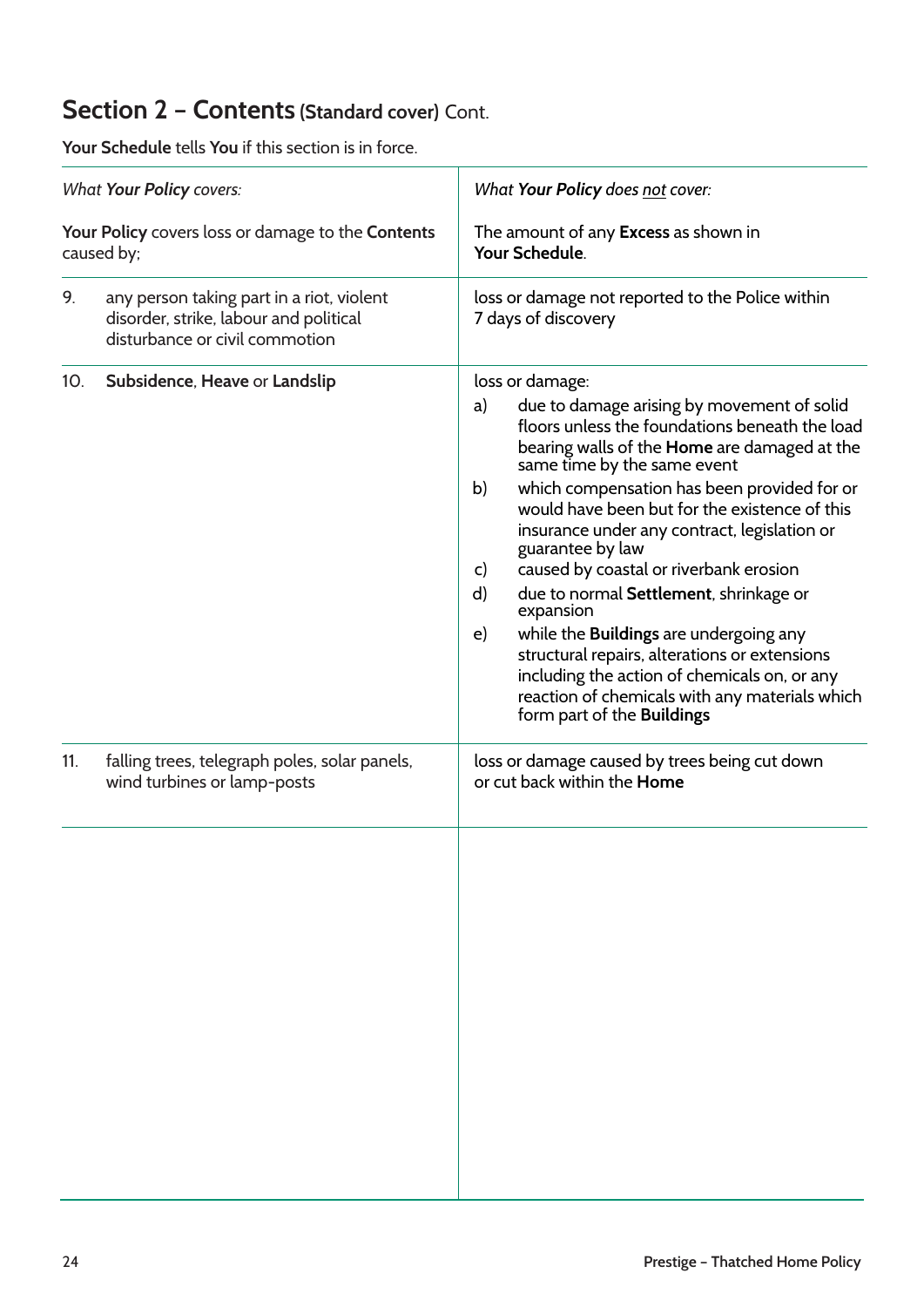|         | <b>Your Schedule</b> tells You if this section is in force.                                                                                                                                                                                                                                                                                             |                                                                                                                                                                                                                                                                                                    |  |
|---------|---------------------------------------------------------------------------------------------------------------------------------------------------------------------------------------------------------------------------------------------------------------------------------------------------------------------------------------------------------|----------------------------------------------------------------------------------------------------------------------------------------------------------------------------------------------------------------------------------------------------------------------------------------------------|--|
|         | <b>What Your Policy covers:</b>                                                                                                                                                                                                                                                                                                                         | What Your Policy does not cover:<br>The amount of any Excess as shown in<br>Your Schedule.                                                                                                                                                                                                         |  |
| A)      | <b>Accidental Damage to fixtures &amp; fittings</b><br>We will pay for Accidental Damage to;<br>fixed glass and double glazing (including<br>the cost of repairing, removing or<br>replacing frames)<br>glass tops and fixed glass in furniture<br>ceramic hobs<br><b>Sanitary Ware</b><br>mirrors                                                      | loss or damage while the Home is Unoccupied                                                                                                                                                                                                                                                        |  |
| B)      | Accidental Damage to underground services<br>We will pay for Accidental Damage to:<br>domestic oil pipes<br>underground water supply pipes<br>underground sewers drains and septic<br>tanks<br>underground gas pipes<br>underground cables<br>which You are legally responsible for as<br><b>Tenant only</b>                                            | damage to septic tank filters unless due to<br>root infiltration                                                                                                                                                                                                                                   |  |
| $\cdot$ | alternative accommodation<br>We will pay the cost of alternative<br>accommodation for You and Your domestic<br>pets, TJNJMBSUlour existing accommodation<br>and temporary storage of Your Contents, if<br>the Home cannot be lived in following loss or<br>damage which is covered under numbers 1 to<br>11 of Section 2 - Contents<br>- Standard cover | any amount over 20% of the Contents sum<br>a)<br>insured shown on Your Schedule per claim<br>any costs recoverable elsewhere<br>b)<br>any costs incurred without Our agreement to<br>$\mathsf{C}$<br>pay<br>any costs after the property is reinstated and<br>$\mathsf{d}$<br>ready for habitation |  |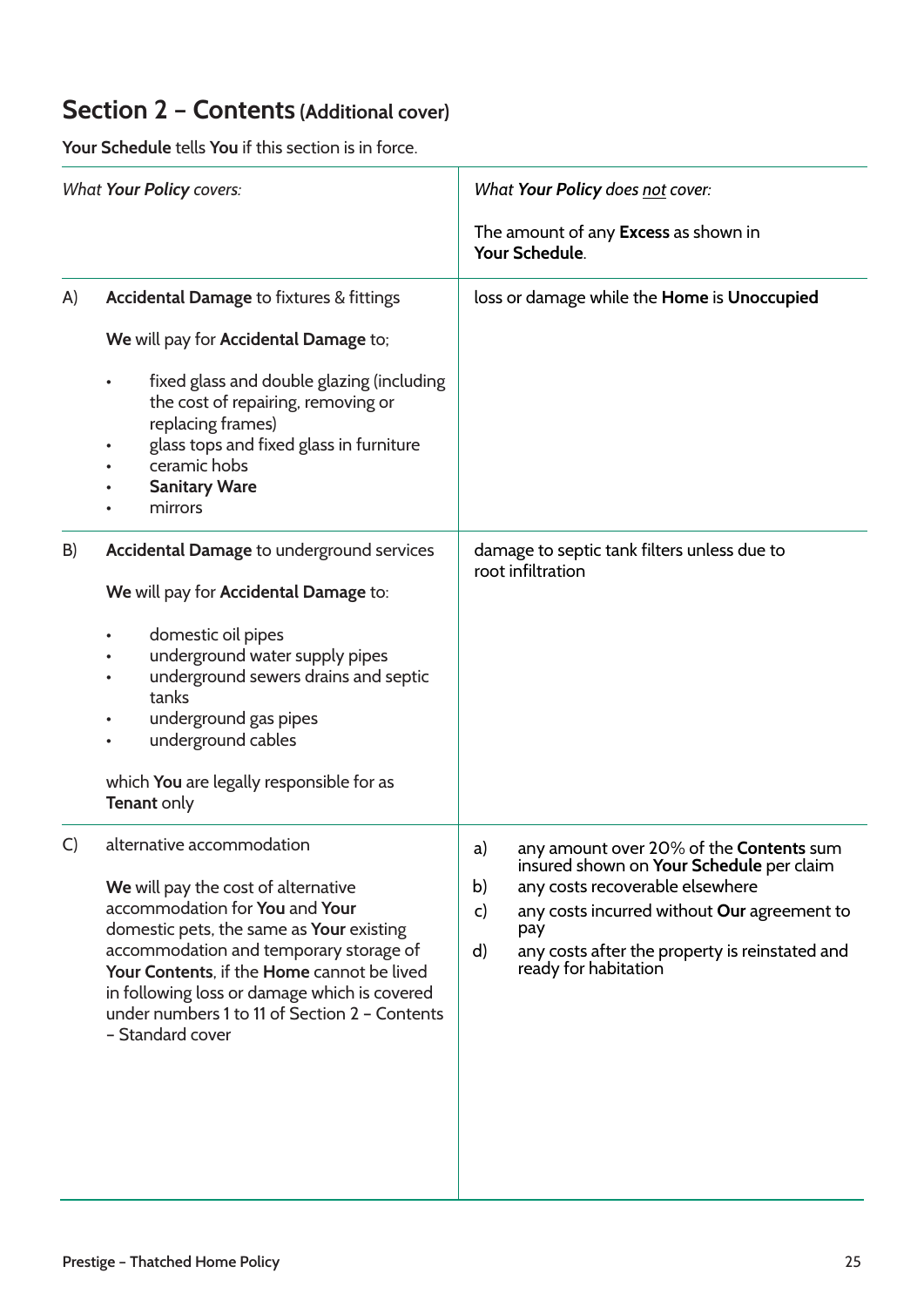|                                 | <b>Your Schedule</b> tells You if this section is in force.                                                                                                                                                                                                                                                        |                                                                                                                                                                                                                                                                                                                                                                                                                                                                                                                                                                                                                                                                                                                                                                                                                                                                                       |  |  |
|---------------------------------|--------------------------------------------------------------------------------------------------------------------------------------------------------------------------------------------------------------------------------------------------------------------------------------------------------------------|---------------------------------------------------------------------------------------------------------------------------------------------------------------------------------------------------------------------------------------------------------------------------------------------------------------------------------------------------------------------------------------------------------------------------------------------------------------------------------------------------------------------------------------------------------------------------------------------------------------------------------------------------------------------------------------------------------------------------------------------------------------------------------------------------------------------------------------------------------------------------------------|--|--|
| <b>What Your Policy covers:</b> |                                                                                                                                                                                                                                                                                                                    | What Your Policy does not cover:<br>The amount of any Excess as shown in<br>Your Schedule.                                                                                                                                                                                                                                                                                                                                                                                                                                                                                                                                                                                                                                                                                                                                                                                            |  |  |
| D)                              | Accidental Damage to electronic equipment<br>We will pay for Accidental Damage to:<br>televisions including satellite decoders<br>$\bullet$<br>and receivers and personal recording<br>devices<br>audio and video equipment<br>personal computers, laptops and web<br>books<br>all situated within the <b>Home</b> | loss or damage:<br>while the Home is Unoccupied<br>a)<br>b)<br>to records, compact discs, computer disks,<br>cassettes or equipment, tapes, discs, memory<br>sticks and computer software<br>electrical or mechanical breakdown<br>C)<br>d)<br>to computers or computer equipment by;<br>erasure or distortion of data<br>i)<br>ii)<br>accidental erasure or mislaying or<br>misfiling or documents or records<br>iii)<br>viruses<br>arising from the cost of remaking any film, disc<br>e)<br>or tape or the value of any information<br>contained on it<br>f)<br>to games consoles<br>to digital cameras, video cameras, or digital<br>g)<br>imaging equipment that are primarily designed<br>to be hand-held<br>to mobile phones and hand held multi-media<br>h)<br>players or similar items designed and intended<br>to be portable, other than laptop computers<br>and web books |  |  |
| E)                              | loss of oil or metered water<br>loss of oil or increased metered water charges<br>You have to pay following an escape of water<br>or oil, which gives rise to an admitted claim<br>under number 4 or 5 of Section 2 - Contents<br>- Standard cover                                                                 | loss or damage while the Home is Unoccupied<br>a)<br>b)<br>more than £1,000 in any Period of Insurance.<br>If You claim for such loss under Sections 1 and<br>2 We will not pay more than £1,000 in total.                                                                                                                                                                                                                                                                                                                                                                                                                                                                                                                                                                                                                                                                            |  |  |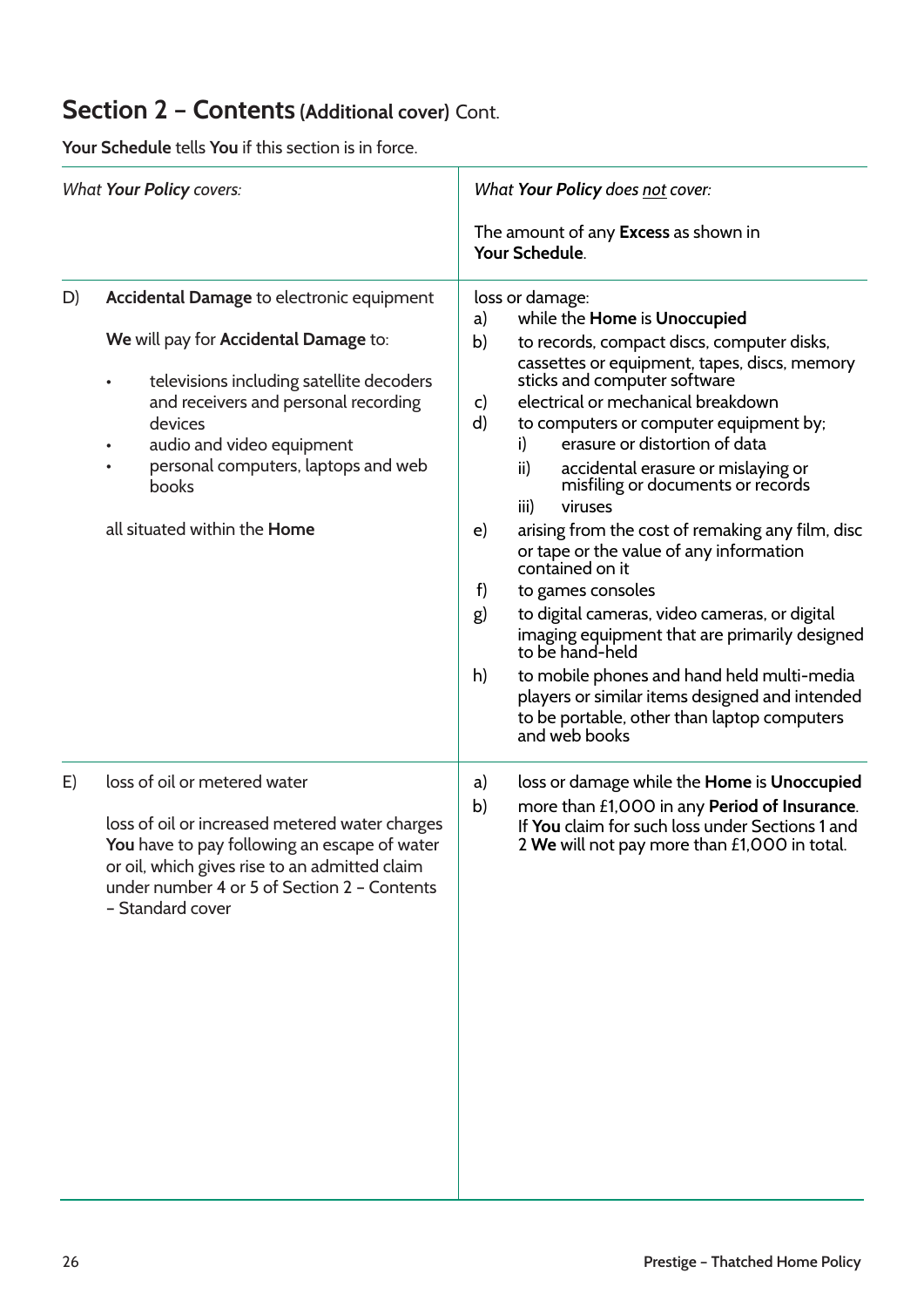| <b>What Your Policy covers:</b> |                                                                                                                                                                                                                                                                                                                                                                                                                                                                                                                                                    | What Your Policy does not cover:                                         |                                                                                                                                                                                                                                                                                                                                                                                                                                                             |  |  |
|---------------------------------|----------------------------------------------------------------------------------------------------------------------------------------------------------------------------------------------------------------------------------------------------------------------------------------------------------------------------------------------------------------------------------------------------------------------------------------------------------------------------------------------------------------------------------------------------|--------------------------------------------------------------------------|-------------------------------------------------------------------------------------------------------------------------------------------------------------------------------------------------------------------------------------------------------------------------------------------------------------------------------------------------------------------------------------------------------------------------------------------------------------|--|--|
|                                 |                                                                                                                                                                                                                                                                                                                                                                                                                                                                                                                                                    |                                                                          | The amount of any <b>Excess</b> as shown in<br><b>Your Schedule</b>                                                                                                                                                                                                                                                                                                                                                                                         |  |  |
| F)                              | <b>Contents temporarily removed from Your</b><br>Home<br>We will pay for loss or damage to Contents<br>under numbers 1 to 11 of Section 2 - Contents<br>- Standard cover whilst temporarily removed<br>from Your Home and kept securely in:<br>any occupied private building<br>$\bullet$<br>any building where You are living or<br>working<br>any building for valuation, cleaning or<br>$\bullet$<br>repair<br>any professional storage facility building<br>any bank or safe deposit building<br>for up to 120 days in any Period of Insurance | loss or damage:<br>a)<br>b)<br>$\mathsf{c}$<br>d)<br>e)<br>f<br>building | to Contents outside the United Kingdom<br>of Money or Credit Cards<br>to Contents within a professional storage<br>facility for more than 60 days<br>any amount per claim over 20% of the sum<br>insured under Section 2 while in a professional<br>storage facility<br>to Contents removed for exhibition or sale<br>under number 6 of Section 2 - Contents<br>- Standard cover, unless there is physical<br>evidence of forced entry to, or exit from the |  |  |
| G)                              | <b>Contents</b> at university, college or boarding<br>school<br>We will pay for loss or damage to Contents<br>covered under numbers 1 to 11 of Section 2 -<br>Contents - Standard cover.<br>Cover applies when You are living in<br>accommodation in the United Kingdom,<br>whilst attending university, college or boarding<br>school                                                                                                                                                                                                             | a)<br>b)                                                                 | more than £5,000 per claim<br>for loss or damage under numbers 6 or 8 of<br>Section 2 - Contents - Standard cover, unless<br>there is physical evidence of forced entry to or<br>exit from the accommodation                                                                                                                                                                                                                                                |  |  |
| H)                              | emergency access<br>any loss or damage caused by the emergency<br>services gaining access to the <b>Home</b> in their<br>course of duty<br>the <b>Excess</b> does not apply to this cover.                                                                                                                                                                                                                                                                                                                                                         |                                                                          |                                                                                                                                                                                                                                                                                                                                                                                                                                                             |  |  |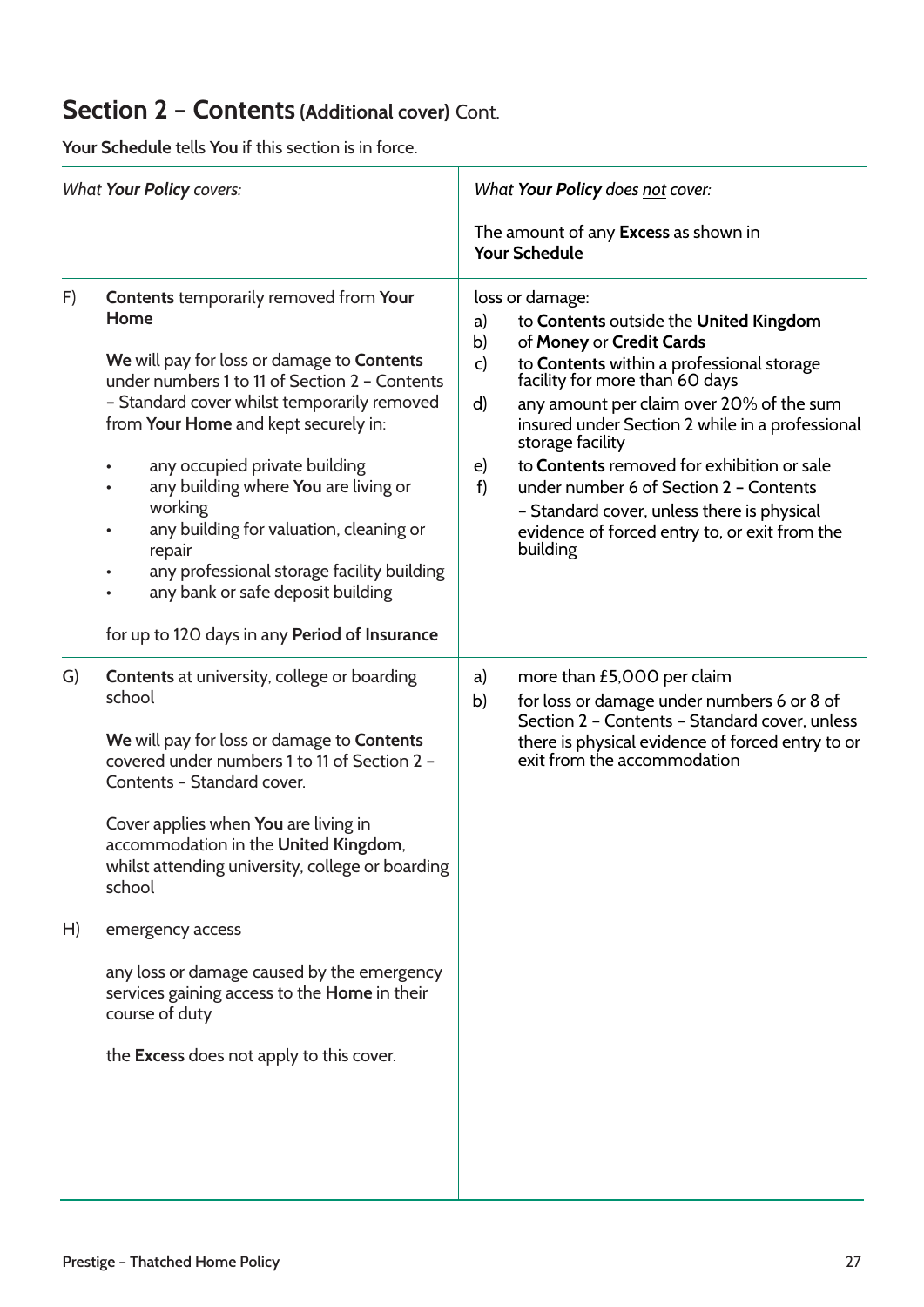| <b>What Your Policy covers:</b> |                                                                                                                                                                                                                                                                                                                                                                                                                                                                                     | What Your Policy does not cover:                                                                                                                                                                                                                                                                                                                                                                                                                                                   |  |  |
|---------------------------------|-------------------------------------------------------------------------------------------------------------------------------------------------------------------------------------------------------------------------------------------------------------------------------------------------------------------------------------------------------------------------------------------------------------------------------------------------------------------------------------|------------------------------------------------------------------------------------------------------------------------------------------------------------------------------------------------------------------------------------------------------------------------------------------------------------------------------------------------------------------------------------------------------------------------------------------------------------------------------------|--|--|
|                                 |                                                                                                                                                                                                                                                                                                                                                                                                                                                                                     | The amount of any <b>Excess</b> as shown in<br><b>Your Schedule</b>                                                                                                                                                                                                                                                                                                                                                                                                                |  |  |
| $\vert$                         | household removals<br>loss of or damage to <b>Contents</b> under numbers<br>1 to 11 of Section 2 - Contents - Standard<br>cover including Accidental Damage if shown<br>as included on Your Schedule, while being<br>removed permanently from Your Home by a<br>professional removal company, to any other<br>private property You are going to live in within<br>the United Kingdom, including whilst being<br>stored within a professional storage facility for<br>up to 72 hours | any amount per claim over 20% of the sum<br>insured under Section 2 while in a professional<br>storage facility loss or damage:<br>to Contents outside the United Kingdom<br>a)<br>b)<br>of Money or Credit Cards                                                                                                                                                                                                                                                                  |  |  |
| $\mathbf{J}$                    | replacement locks<br>the cost of replacing and fitting locks on<br>external doors of the Buildings at the Home,<br>or to any safe or alarm installed at the Home,<br>following theft or loss of keys belonging to<br>You                                                                                                                                                                                                                                                            | more than £500 per claim<br>a)<br>b)<br>more than £2,500 in any Period of Insurance.<br>If You claim under Sections 1 and 2, We will<br>not pay more than £2,500 in total                                                                                                                                                                                                                                                                                                          |  |  |
| K)                              | <b>Tenants liability</b><br>We will pay for loss or damage to the<br>Buildings which You are legally responsible<br>for as a Tenant, arising under numbers 1 to<br>11 of Section 2 - Contents - Standard cover<br>including Accidental Damage if shown as<br>included on Your Schedule                                                                                                                                                                                              | any amount per claim over 10% of the sum<br>insured for <b>Contents</b> for loss or damage to the<br><b>Buildings</b><br>loss or damage:<br>while the Home is Unoccupied<br>a)<br>to the Buildings caused by fire, lightning or<br>b)<br>explosion other than to the landlord's fixtures<br>and fittings<br>under numbers 8, 9 or 10 of Section 2 -<br>$\mathsf{C}$<br>Contents - Standard cover<br>to fixtures and fittings You, as the Tenant,<br>$\mathsf{d}$<br>have installed |  |  |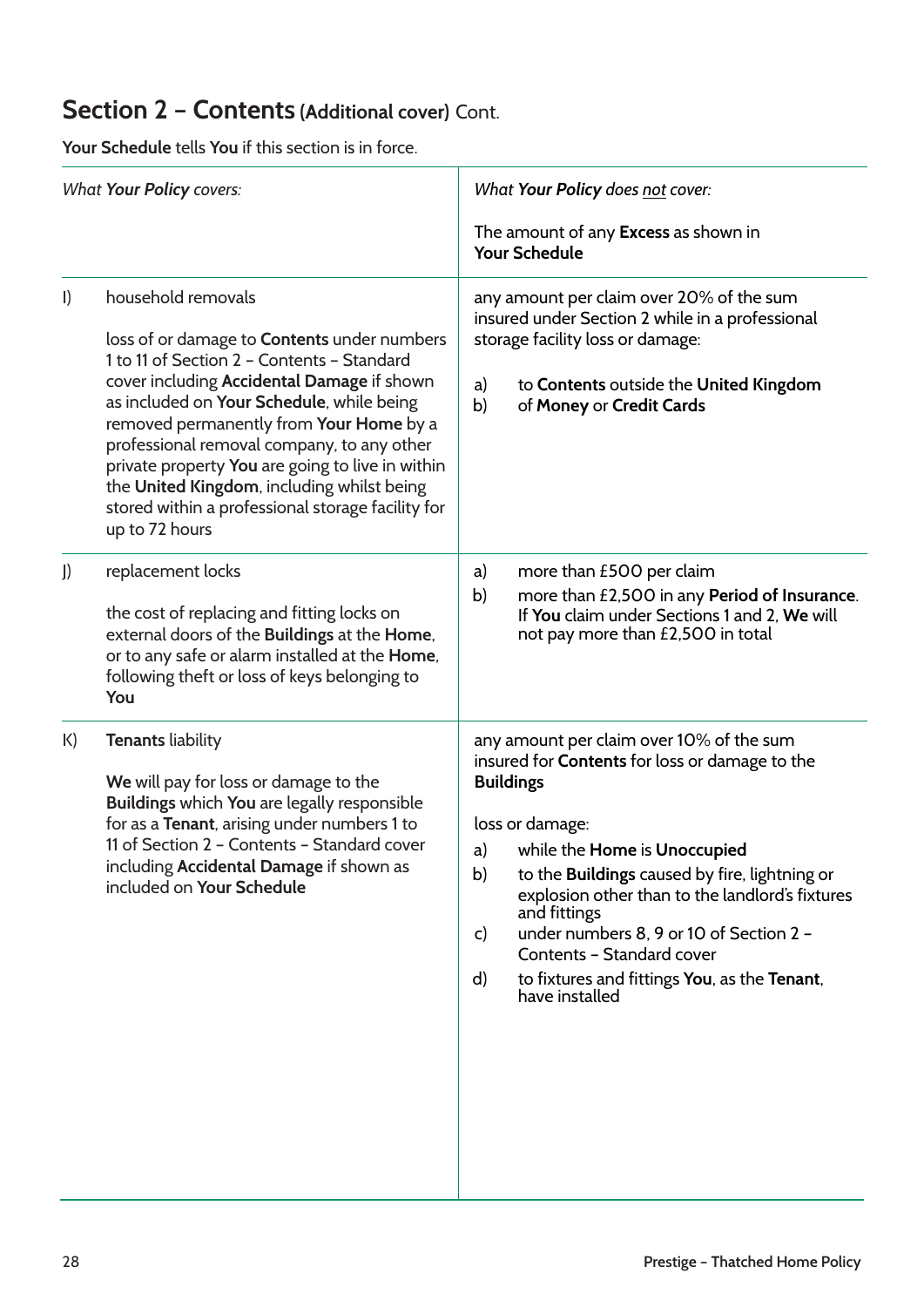| <b>What Your Policy covers:</b> |                                                                                                                                                                                                                                                                          | What Your Policy does not cover:                                                                                                                                                                                                                                                                          |
|---------------------------------|--------------------------------------------------------------------------------------------------------------------------------------------------------------------------------------------------------------------------------------------------------------------------|-----------------------------------------------------------------------------------------------------------------------------------------------------------------------------------------------------------------------------------------------------------------------------------------------------------|
|                                 |                                                                                                                                                                                                                                                                          | The amount of any <b>Excess</b> as shown in<br><b>Your Schedule</b>                                                                                                                                                                                                                                       |
| $\lfloor$                       | fatal injury<br>We will pay:<br>for fatal injury occurring to You at the Home,<br>caused by fire or outward and visible violence<br>by burglars, provided death occurs within 12<br>months of sustaining such injury.<br>the <b>Excess</b> does not apply to this cover. | more than £5,000 per claim for each insured<br>a)<br>person under the age of 16<br>more than £10,000 per claim for each<br>b)<br>insured person aged 16 or over                                                                                                                                           |
| M)                              | temporary increases to the Contents sum<br>insured<br>Your Contents sum insured is increased by<br>10%, for the period 30 days before and 30<br>days after:<br>a wedding, civil partnership, anniversary,<br>birthday and/or<br>a religious celebration                  |                                                                                                                                                                                                                                                                                                           |
| N)                              | guests, visitors and Domestic Staff personal<br>effects<br>We will pay for loss or damage under numbers<br>1 to 11 of Section 2 - Contents - Standard<br>cover whilst in Your Home                                                                                       | loss or damage:<br>specifically excluded under Section 2<br>a)<br>b)<br>more specifically insured elsewhere<br>more than £500 for each visitor per claim<br>c)                                                                                                                                            |
| O)                              | domestic freezer cover<br>We will pay the cost of replacing frozen food<br>spoilt in any fridge or freezer in Your Home<br>used for domestic purposes caused by;<br>a rise or fall in temperature<br>contamination by refrigerant or<br>refrigerant fumes                | loss or damage:<br>caused by Your gas or electricity supplier<br>a)<br>cutting off or restricting Your supply<br>caused by a strike, a lockout or an industrial<br>b)<br>dispute<br>more than £1,000 per claim<br>C)<br>d)<br>if the appliance is more than 10 years old<br>when the food becomes damaged |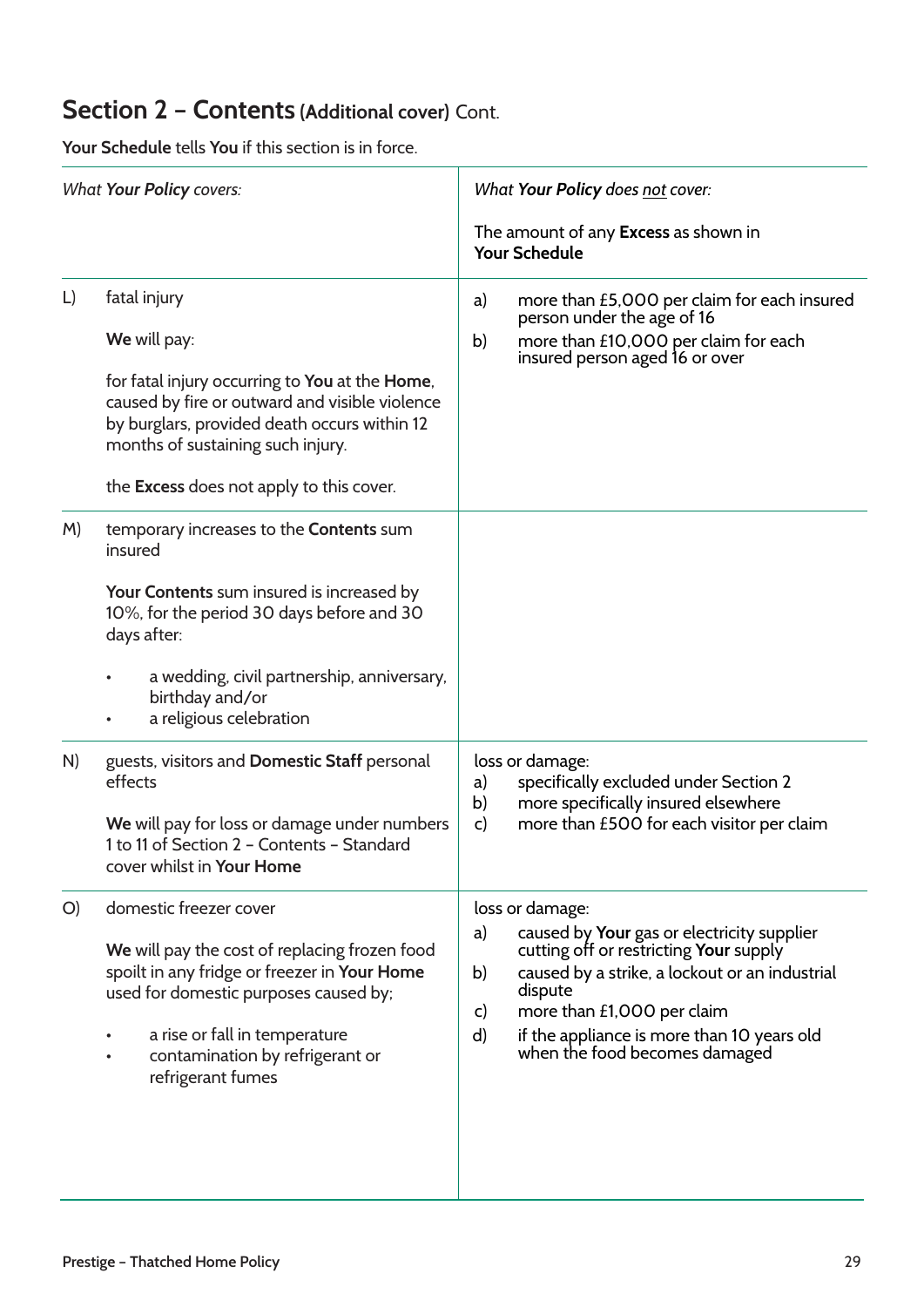| <b>What Your Policy covers:</b> |                                                                                                                                                                                                                                                                                                                                                        | What Your Policy does not cover:                                                                                                                                                                                                                                                                |
|---------------------------------|--------------------------------------------------------------------------------------------------------------------------------------------------------------------------------------------------------------------------------------------------------------------------------------------------------------------------------------------------------|-------------------------------------------------------------------------------------------------------------------------------------------------------------------------------------------------------------------------------------------------------------------------------------------------|
|                                 |                                                                                                                                                                                                                                                                                                                                                        | The amount of any <b>Excess</b> as shown in<br>Your Schedule.                                                                                                                                                                                                                                   |
| P)                              | <b>Downloadable Data</b><br>We will pay the cost of replacing<br>Downloadable Data stored on Your<br>computer(s) or other personal electronic<br>entertainment equipment, following loss<br>or damage covered under numbers 1 to 11<br>of Section 2 - Contents - Standard cover<br>including Accidental Damage if shown as<br>insured on Your Schedule | more than £2,500 per claim<br>a)<br>for any files or data that have been illegally<br>b)<br>obtained                                                                                                                                                                                            |
| Q)                              | <b>Contents</b> in the open<br><b>Contents</b> not contained within the <b>Home</b> but<br>still within the boundary of the land belonging<br>to the <b>Home</b>                                                                                                                                                                                       | more than £1,500 in one Period of Insurance<br>loss or damage:<br>while the Home is Unoccupied<br>a)<br>under number 3 of Section 2 - Contents<br>b)<br>-Standard cover                                                                                                                         |
| R)                              | pedal cycles<br>accidental loss of or damage to pedal cycles<br>up to £500                                                                                                                                                                                                                                                                             | loss or damage:<br>while being used for racing, pacemaking or<br>a)<br>trials<br>to pedal cycle tyres, wheels or accessories<br>b)<br>unless the pedal cycle is lost or damaged at<br>the same time<br>unless in a building within the Home or locked<br>$\mathsf{C}$<br>to an immovable object |
| S)                              | <b>Money and Credit Cards</b><br>We will pay for:<br>theft or accidental loss of Money<br>any amounts which You become legally<br>liable to pay as a result of unauthorized<br>use following loss or theft of Your Credit<br>Cards<br>anywhere in the world                                                                                            | more than £1,000 per claim<br>a)<br>loss of Money by mistake in change, counting<br>b)<br>or overpayment<br>loss of Money not reported to the police<br>C)<br>within 24 hours of discovery<br>any loss in value<br>d)                                                                           |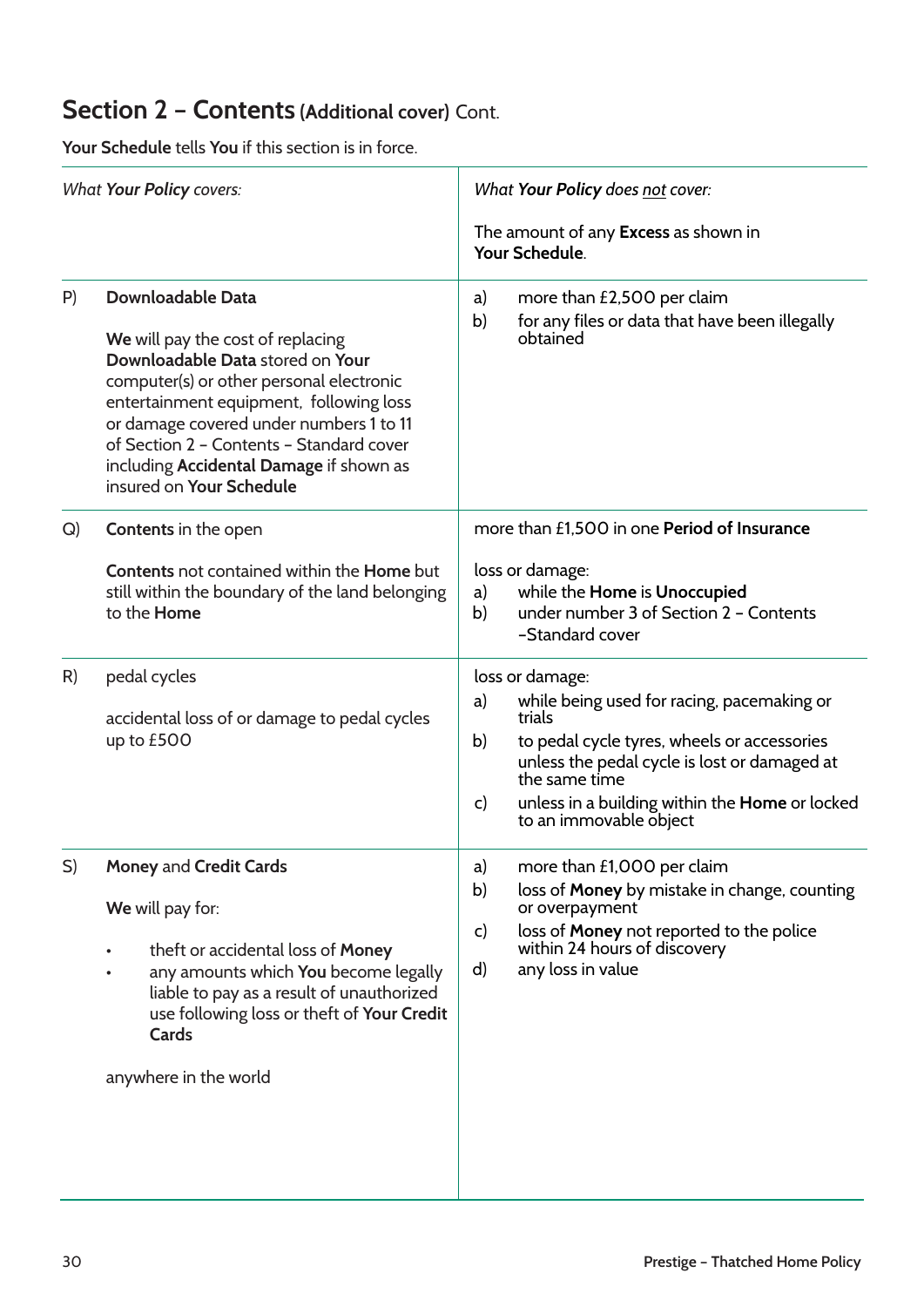## **Section 2 - Contents - Accidental Damage**

| <b>Your Schedule</b> tells You if this section is in force.     |                                                                                                                                                                                                                                                                                                                                                                                                                                                                                                                                          |  |
|-----------------------------------------------------------------|------------------------------------------------------------------------------------------------------------------------------------------------------------------------------------------------------------------------------------------------------------------------------------------------------------------------------------------------------------------------------------------------------------------------------------------------------------------------------------------------------------------------------------------|--|
| <b>What Your Policy covers:</b>                                 | What Your Policy does not cover:                                                                                                                                                                                                                                                                                                                                                                                                                                                                                                         |  |
| Your Policy covers loss or damage to the Contents<br>caused by: | The amount of any Excess as shown in<br>Your Schedule.                                                                                                                                                                                                                                                                                                                                                                                                                                                                                   |  |
| <b>Accidental Damage</b>                                        | any amount per claim over 10% of the Contents<br>sum insured in total for porcelain, china, glass<br>and other brittle articles<br>loss or damage:<br>while the Home is Unoccupied<br>a)<br>We exclude elsewhere under Section 2, other<br>b)<br>than items designed and intended to be<br>portable<br>to Money or Credit Cards<br>C)<br>to contact, corneal or micro corneal lenses<br>d)<br>to hearing aids<br>e)<br>f)<br>arising from mechanical or electrical<br>breakdown or failure<br>when the Home is lent, let or sublet<br>g) |  |
|                                                                 |                                                                                                                                                                                                                                                                                                                                                                                                                                                                                                                                          |  |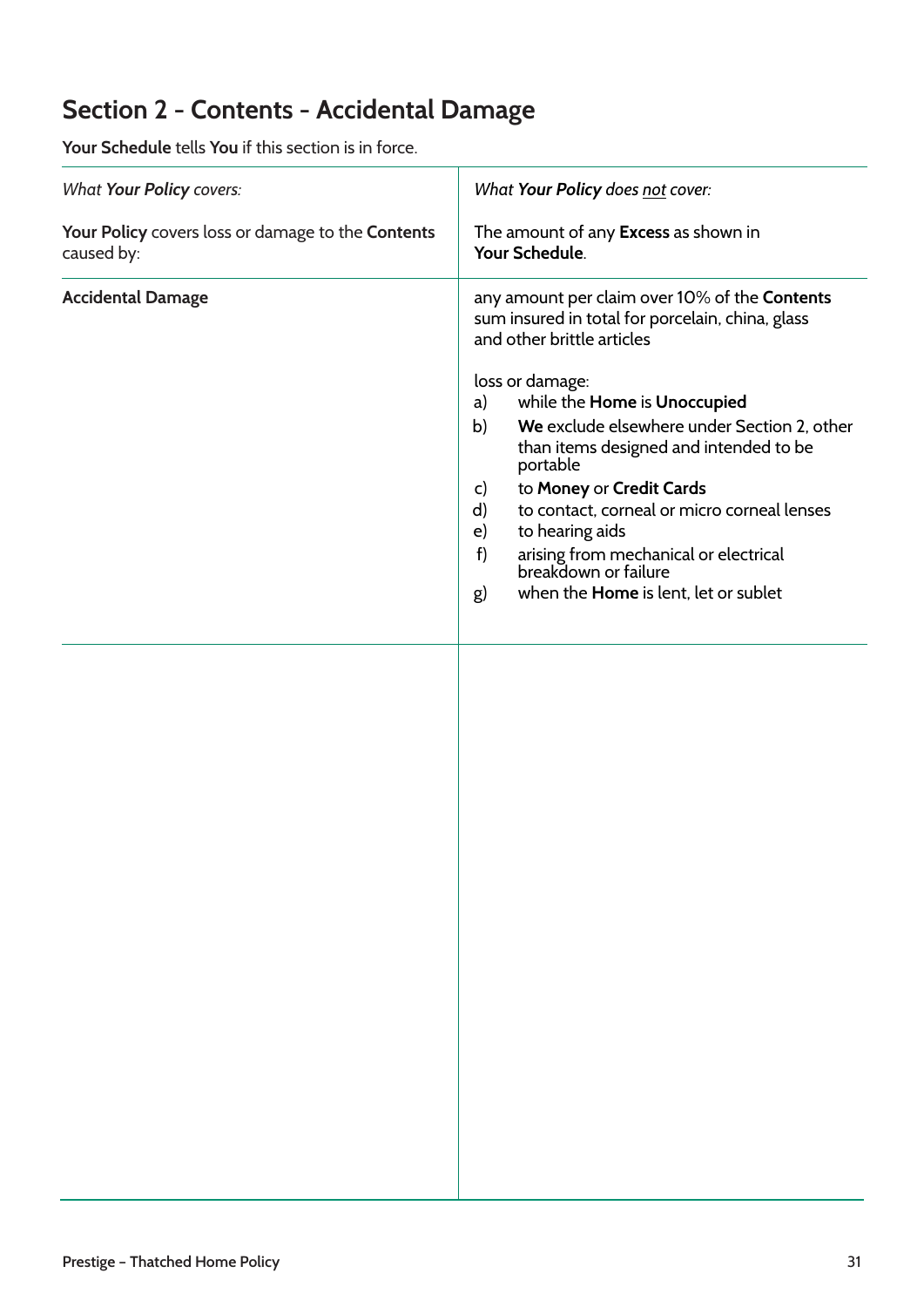## **Section 3 - Personal Possessions and Valuables**

| <b>What Your Policy covers:</b>                                                               | What Your Policy does not cover:                                                                                                                                                                              |
|-----------------------------------------------------------------------------------------------|---------------------------------------------------------------------------------------------------------------------------------------------------------------------------------------------------------------|
|                                                                                               | The amount of any <b>Excess</b> as shown in<br>Your Schedule.                                                                                                                                                 |
| We will pay for loss or damage to Personal<br>Possessions and Valuables anywhere in the world | a)<br>more than $£2,500$ for any one item (including<br>articles forming part of a pair or set) unless<br>shown as a Specified Item on Your Schedule                                                          |
|                                                                                               | more than £1,500 for theft or disappearance<br>b)<br>of property from any unattended motor<br>vehicle                                                                                                         |
|                                                                                               | theft or disappearance of property from any<br>C)<br>unattended motor vehicle, unless it is locked<br>and the items were hidden from view in a<br>concealed luggage area, boot or closed glove<br>compartment |
|                                                                                               | more than £2,000 in respect of theft or<br>$\mathsf{d}$<br>disappearance of jewellery from hotel or other<br>temporary accommodation during Your<br>absence from such rooms                                   |
|                                                                                               | any item of jewellery set with stones valued<br>e)<br>over £7,500 which has not been inspected by<br>a professional jeweller, e.g. a member of                                                                |
|                                                                                               | 'The National Association of Jewellers' (www.<br>naj.co.uk) at least once every 3 years, with any<br>defect remedied                                                                                          |
|                                                                                               | f)<br>any item of jewellery/watches with clasps<br>valued over £7,500, which have not been<br>serviced/inspected by a professional jeweller/                                                                  |
|                                                                                               | horologist every 3 years with any defect<br>remedied                                                                                                                                                          |
|                                                                                               | loss or damage:                                                                                                                                                                                               |
|                                                                                               | caused by mechanical or electrical faults or<br>a)<br>breakdown                                                                                                                                               |
|                                                                                               | to guns caused by rusting or bursting of barrels<br>b)<br>to any sports equipment whilst in use<br>$\mathsf{C}$<br>to pedal cycles<br>d)                                                                      |
|                                                                                               | to contact, corneal or micro corneal lenses<br>$\epsilon$<br>unless shown as a Specified Item on Your<br><b>Schedule</b>                                                                                      |
|                                                                                               | f<br>to dentures or dental appliances unless shown<br>as a Specified Item on Your Schedule                                                                                                                    |
|                                                                                               | to items not in the custody, care or control of<br>g)<br>You                                                                                                                                                  |
|                                                                                               | to jewellery within baggage, unless the<br>h)<br>baggage is being carried by hand under Your<br>personal supervision                                                                                          |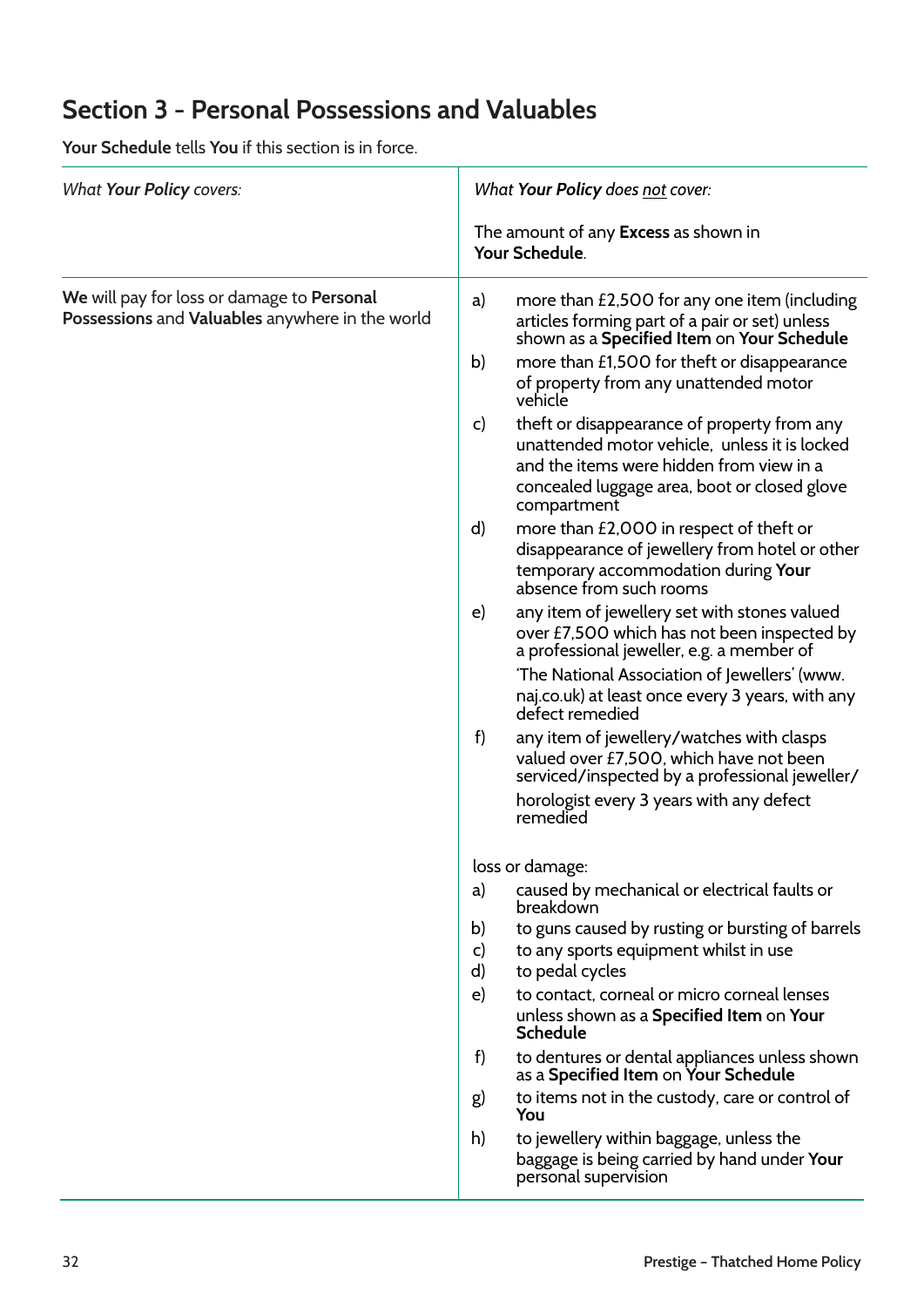## **Section 3 - Personal Possessions and Valuables** Cont.

| <b>What Your Policy covers:</b> | What Your Policy does not cover:                                                                                                                                                                                                                                                                                                                                                                                                                                                                                                                             |
|---------------------------------|--------------------------------------------------------------------------------------------------------------------------------------------------------------------------------------------------------------------------------------------------------------------------------------------------------------------------------------------------------------------------------------------------------------------------------------------------------------------------------------------------------------------------------------------------------------|
|                                 | The amount of any Excess as shown in<br><b>Your Schedule</b>                                                                                                                                                                                                                                                                                                                                                                                                                                                                                                 |
|                                 | to Motorised Vehicle or Craft<br>i)<br>j)<br>to articles used for business purposes unless<br>identified to Us and shown as a Specified<br>Item on Your Schedule<br>$\mathsf{k}$<br>to documents, lottery or raffle tickets or<br>securities<br>$\mathbf{I}$<br>where the property has been obtained by a<br>person using any form of payment which<br>proves to be counterfeit, false, fraudulent,<br>invalid, uncollectable, irrecoverable or<br>irredeemable<br>to precious metals, pictures, paintings and<br>works of art outside the <b>Home</b><br>m) |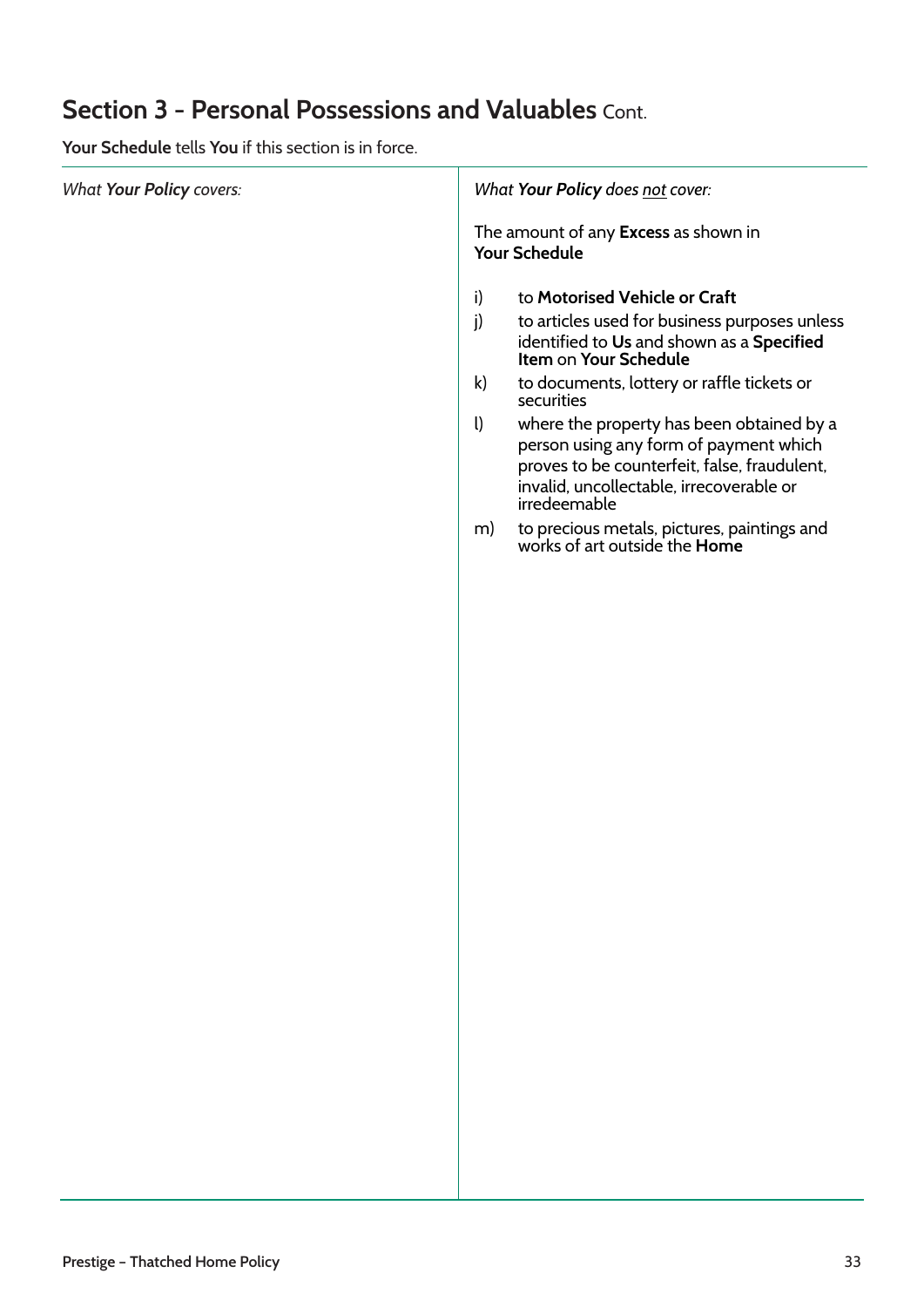## **Section 4 - Pedal Cycles**

| <b>What Your Policy covers:</b>                                                                                                                                                                                                                                                              | What Your Policy does not cover:                                                                                                                                                                                                                                                                                                                                                                                                                                                                                                                                                                                                                                                                                                                                                                                                                                                                                                                                 |
|----------------------------------------------------------------------------------------------------------------------------------------------------------------------------------------------------------------------------------------------------------------------------------------------|------------------------------------------------------------------------------------------------------------------------------------------------------------------------------------------------------------------------------------------------------------------------------------------------------------------------------------------------------------------------------------------------------------------------------------------------------------------------------------------------------------------------------------------------------------------------------------------------------------------------------------------------------------------------------------------------------------------------------------------------------------------------------------------------------------------------------------------------------------------------------------------------------------------------------------------------------------------|
|                                                                                                                                                                                                                                                                                              | The amount of any <b>Excess</b> as shown in<br>Your Schedule.                                                                                                                                                                                                                                                                                                                                                                                                                                                                                                                                                                                                                                                                                                                                                                                                                                                                                                    |
| We will pay the cost of repairing or replacing pedal<br>cycles belonging to You (if shown as a Specified<br>Item on Your Schedule) following loss or damage<br>caused by:<br>theft or attempted theft<br><b>Accidental Damage</b><br>occurring anywhere in the United Kingdom and<br>Europe. | cuts, bursts or punctures to tyres<br>a)<br>mechanical or electrical faults or breakdown<br>b)<br>theft or attempted theft when a pedal cycle is<br>$\mathsf{C}$<br>unattended, unless;<br>it is in a secured locked building or;<br>i.<br>ii.<br>secured through the frame of the cycle<br>by a locked security device to an<br>immovable object, permanent structure<br>or motor vehicle or:<br>if the insured value of a cycle is<br>iii.<br>over £1,500, secured through the frame<br>of the cycle by a 'Sold Secure'<br>'Gold' standard security device to an<br>immovable object, permanent structure<br>or motor vehicle.<br>loss or damage:<br>to tyres, accessories, or removable parts of the<br>a)<br>pedal cycle unless the pedal cycle is stolen/<br>lost or damaged at the same time<br>when the pedal cycle is being used for racing,<br>b)<br>pacemaking, trials, testing or let out on hire or<br>used for anything other than private purposes |
|                                                                                                                                                                                                                                                                                              |                                                                                                                                                                                                                                                                                                                                                                                                                                                                                                                                                                                                                                                                                                                                                                                                                                                                                                                                                                  |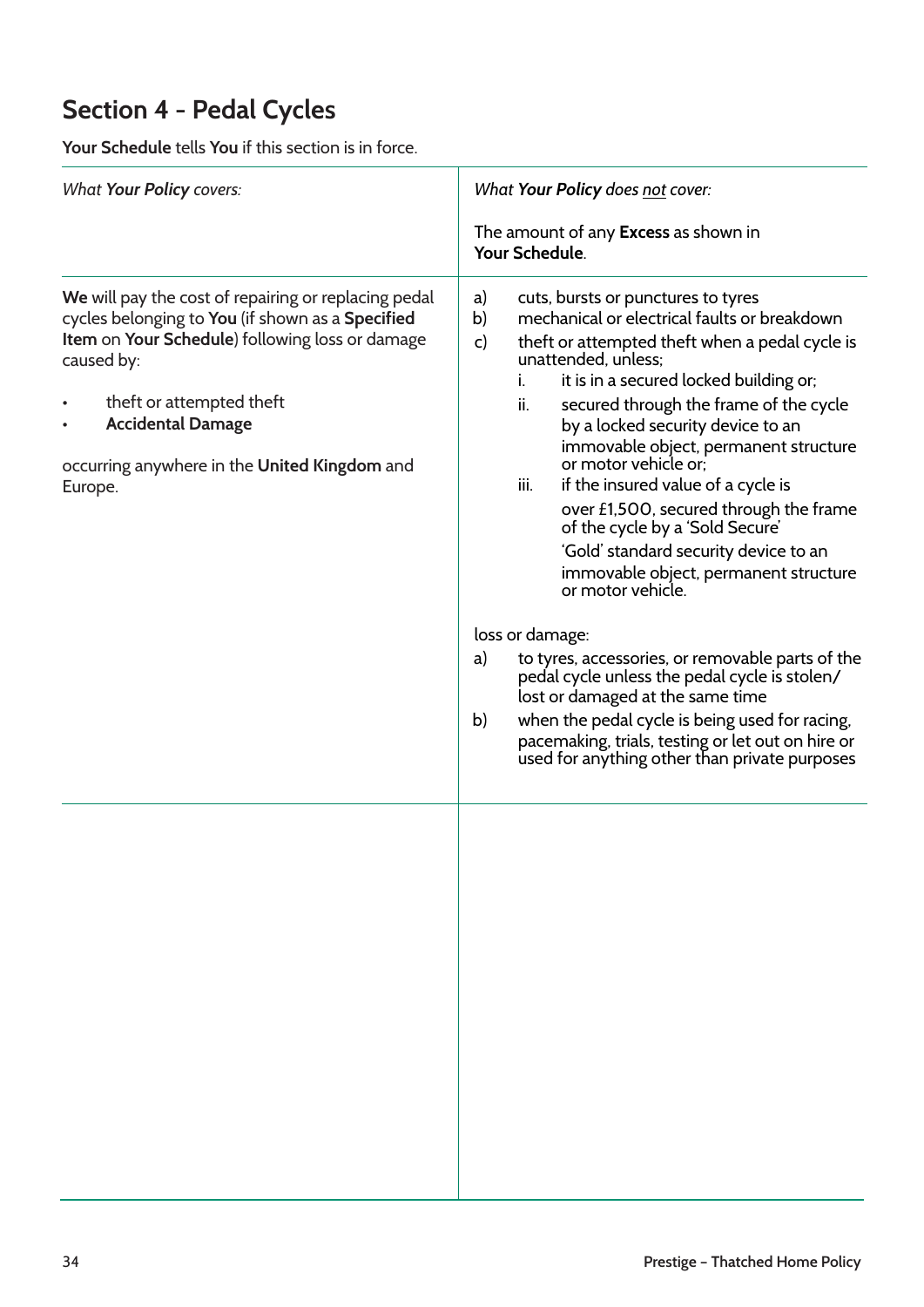## **Section 5 - Liability to Domestic Staff**

| <b>What Your Policy covers:</b>                                                                                                                                                                                                                                                                                                                                                                               | What Your Policy does not cover:                                                                                |
|---------------------------------------------------------------------------------------------------------------------------------------------------------------------------------------------------------------------------------------------------------------------------------------------------------------------------------------------------------------------------------------------------------------|-----------------------------------------------------------------------------------------------------------------|
| Up to £10,000,000 to indemnify You for any one<br>claim or series of claims arising from any one event<br>You become legally liable to pay (which includes<br>costs and expenses agreed by Us in writing) for<br>accidental death, Bodily Injury or illness occurring<br>within the United Kingdom, to any Domestic Staff<br>employed in connection with the Home<br>the Excess does not apply to this cover. | Bodily Injury (including death) sustained by Your<br>Domestic Staff involving any Motorised Vehicle<br>or Craft |
|                                                                                                                                                                                                                                                                                                                                                                                                               |                                                                                                                 |
|                                                                                                                                                                                                                                                                                                                                                                                                               |                                                                                                                 |
|                                                                                                                                                                                                                                                                                                                                                                                                               |                                                                                                                 |
|                                                                                                                                                                                                                                                                                                                                                                                                               |                                                                                                                 |
|                                                                                                                                                                                                                                                                                                                                                                                                               |                                                                                                                 |
|                                                                                                                                                                                                                                                                                                                                                                                                               |                                                                                                                 |
|                                                                                                                                                                                                                                                                                                                                                                                                               |                                                                                                                 |
|                                                                                                                                                                                                                                                                                                                                                                                                               |                                                                                                                 |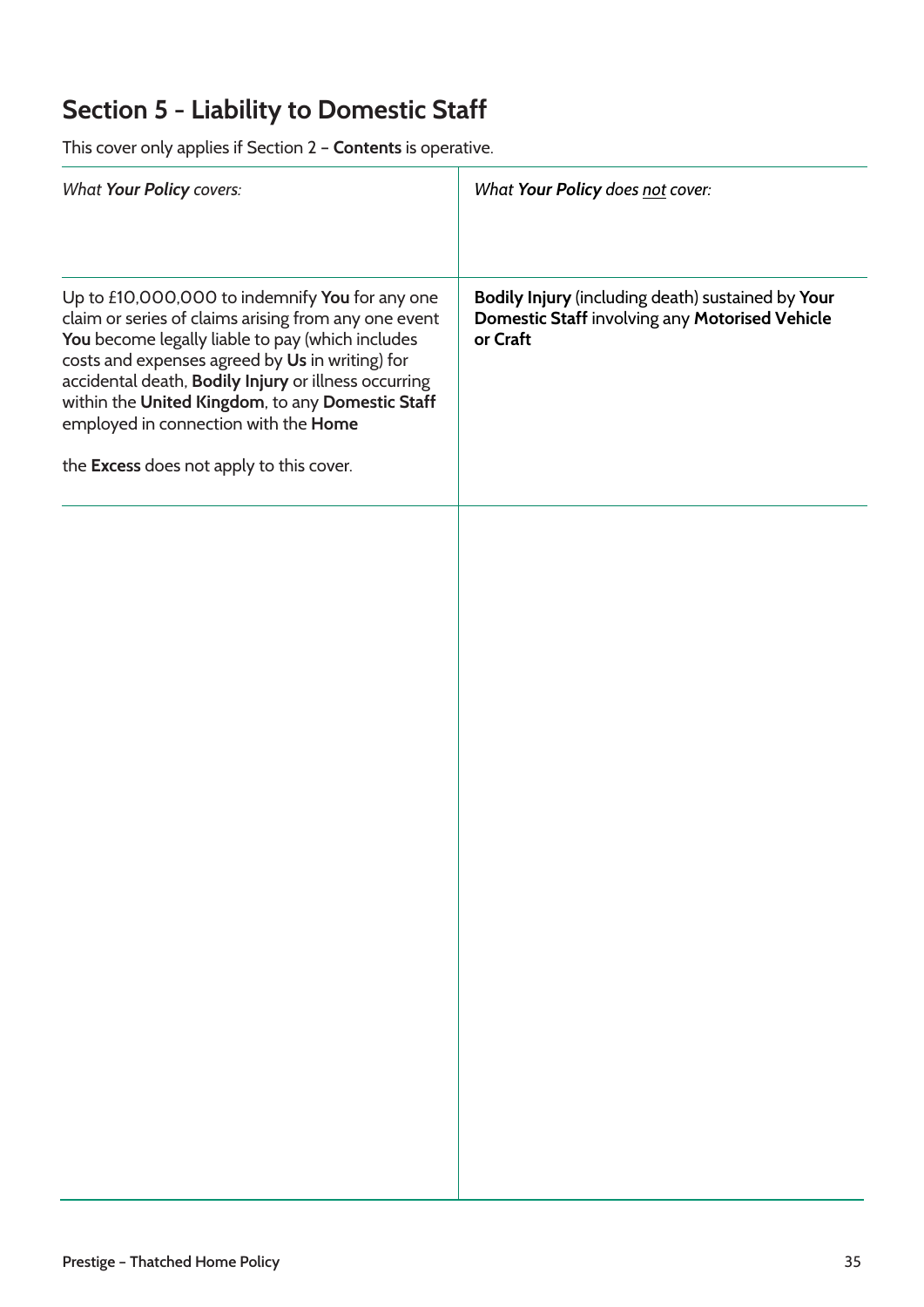## **Section 6 - Property owner's liability**

| This cover only applies if Section 1 - Buildings is operative                                                                                                                                                                                                                                                                                                                                                                                                                                                                                                                                                                                                     |                                                                                                                                                                                                                                                                                                                                                                                                                                                                                                                                                                                                                                                       |  |
|-------------------------------------------------------------------------------------------------------------------------------------------------------------------------------------------------------------------------------------------------------------------------------------------------------------------------------------------------------------------------------------------------------------------------------------------------------------------------------------------------------------------------------------------------------------------------------------------------------------------------------------------------------------------|-------------------------------------------------------------------------------------------------------------------------------------------------------------------------------------------------------------------------------------------------------------------------------------------------------------------------------------------------------------------------------------------------------------------------------------------------------------------------------------------------------------------------------------------------------------------------------------------------------------------------------------------------------|--|
| <b>What Your Policy covers:</b>                                                                                                                                                                                                                                                                                                                                                                                                                                                                                                                                                                                                                                   | What Your Policy does not cover:                                                                                                                                                                                                                                                                                                                                                                                                                                                                                                                                                                                                                      |  |
| We will indemnify You as owner of the Home for<br>any amount up to £2,000,000 that You become<br>legally liable to pay as damages in respect of<br>accidental:<br>Bodily Injury, death or disease<br>damage to property<br>occurring at the <b>Home</b> during the <b>Period of</b><br>Insurance.<br>We will also indemnify You for any amount up to<br>£2,000,000 that You become legally liable to pay<br>under section 3 of the Defective Premises Act 1972<br>or section 5 of the Defective Premises (Northern<br>Ireland) Order 1975 in connection with any home<br>previously owned and occupied by You.<br>the <b>Excess</b> does not apply to this cover. | Your legal liability to pay compensation or<br>costs arising directly or indirectly from:<br>any communicable disease or virus<br>a)<br>b)<br>any business, trade, profession or<br>employment of You<br>death, Bodily Injury or damage caused by<br>c)<br>lifts (other than stair lifts), hoists or Motorised<br><b>Vehicles or Craft</b><br>the cost of repairing any fault or alleged fault<br>d)<br>Your occupation of any land or building<br>$\epsilon$<br>Bodily Injury, death or disease to You or Your<br>f)<br>Domestic Staff<br>damage to property belonging to You or Your<br>g)<br><b>Domestic Staff, or in their control or custody</b> |  |
|                                                                                                                                                                                                                                                                                                                                                                                                                                                                                                                                                                                                                                                                   |                                                                                                                                                                                                                                                                                                                                                                                                                                                                                                                                                                                                                                                       |  |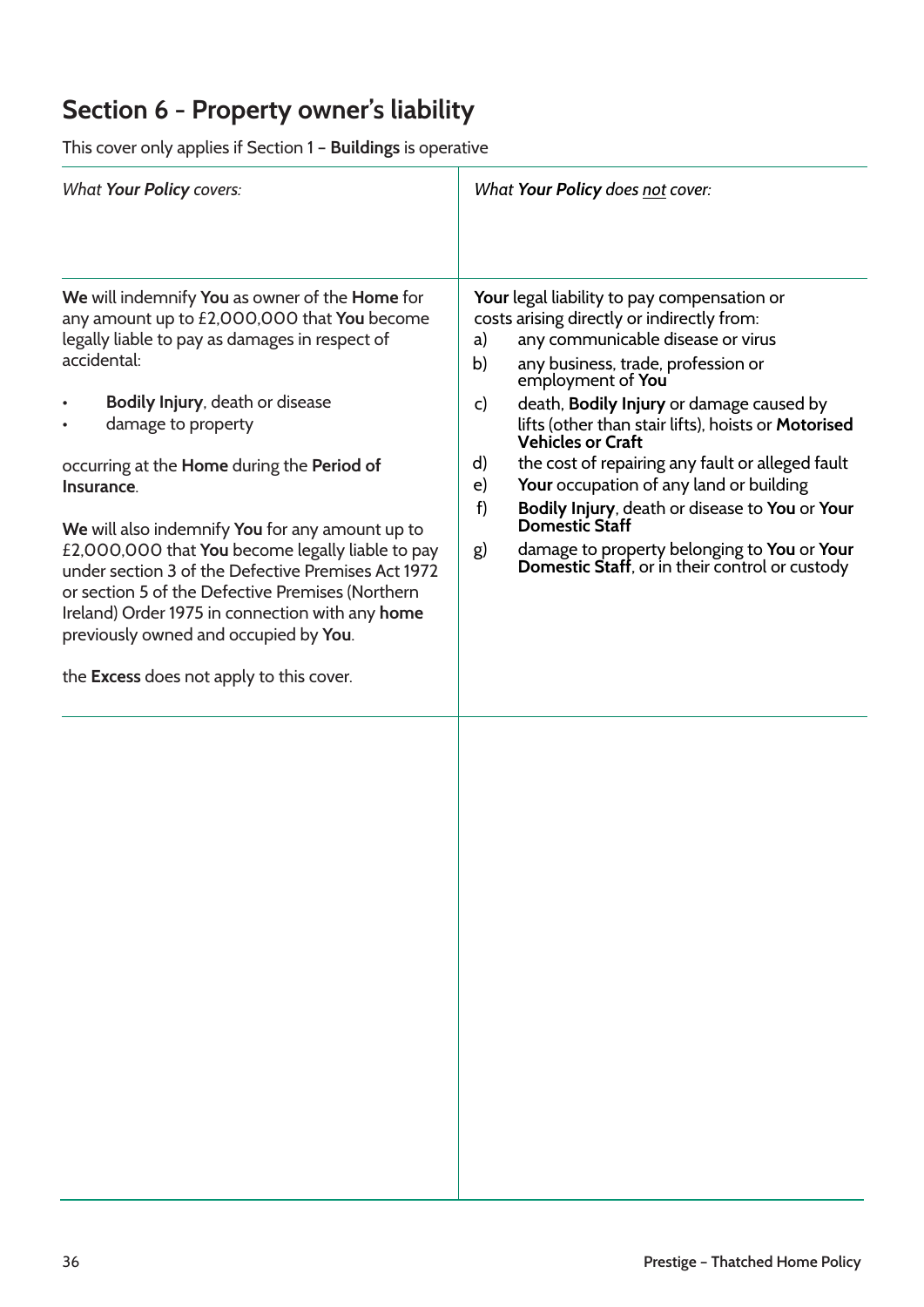## **Section 7 - Public liability**

| What Your Policy does not cover:                                                                                                                                                                                                                                                                                                                                                                                                                                                                                                                                                                                                                                                                                                                                                                                                                                               |
|--------------------------------------------------------------------------------------------------------------------------------------------------------------------------------------------------------------------------------------------------------------------------------------------------------------------------------------------------------------------------------------------------------------------------------------------------------------------------------------------------------------------------------------------------------------------------------------------------------------------------------------------------------------------------------------------------------------------------------------------------------------------------------------------------------------------------------------------------------------------------------|
| Your legal liability to pay compensation or<br>costs arising directly or indirectly from:<br>any communicable disease or virus<br>any business, trade, profession or<br>employment of You<br>any deliberate, willful or malicious act carried<br>out by You<br>Your occupation of any land or building other<br>than the <b>Home</b> or it's land or any temporary<br>holiday accommodation<br>ownership, possession or use of Motorised<br><b>Vehicles or Craft</b><br>ownership, possession or use of any animal<br>other than cats, horses or dogs which are not<br>designated as dangerous under the Dangerous<br>Dogs Act 1991 or any amending legislation<br>ownership, possession or use of any species of<br>animal not domesticated in the United<br>Kingdom<br>any action brought against You by You, Your<br>Domestic Staff and any person residing in the<br>Home. |
|                                                                                                                                                                                                                                                                                                                                                                                                                                                                                                                                                                                                                                                                                                                                                                                                                                                                                |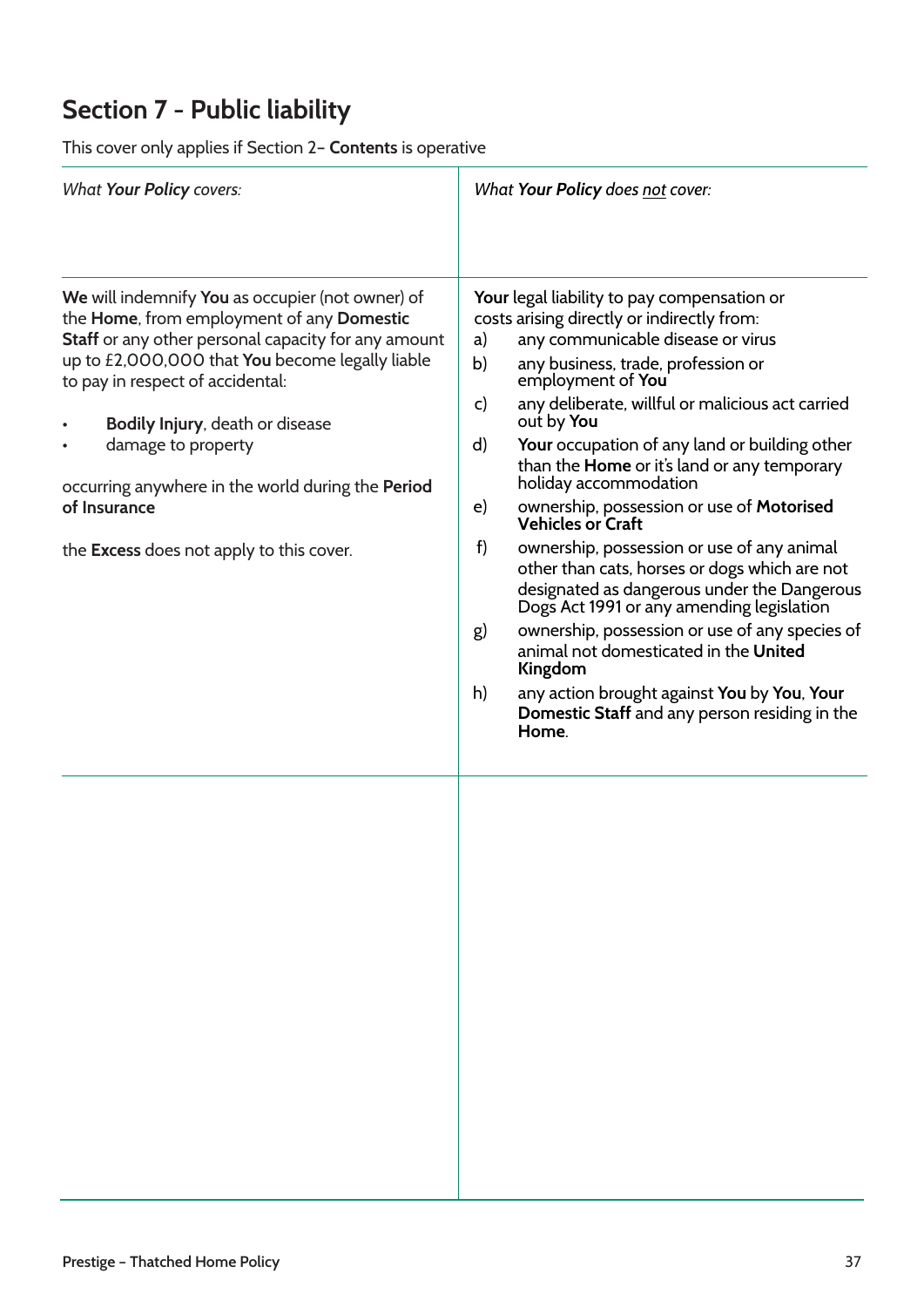## **Making a complaint**

**We** are committed to providing **You** with the highest standard of service at all times and if **Our** service doesn't meet **Your** expectations, **We** want to hear about it so **We** may try to put things right.

All complaints **We** receive are taken seriously and following the steps below, will help **Us** understand **Your** concerns and provide **You** with a fair response.

#### **Making your complaint**

If **Your** complaint relates to a claim on **Your Policy**, please contact the department dealing with **Your** claim.

If **Your** complaint relates to **Your Policy**, please contact **Us** or the insurer as shown on **Your Schedule**

#### **Contact details:**

Prestige Underwriting Services Ltd 4th Floor Lanyon Building, North Derby Street, Belfast, BT15 3HL

**Phone:** 08000 327327 **Email:** complaints@prestigeunderwriting.co.uk

When **You** make contact please provide the following information:

- **Your** name, address and postcode, telephone number and email address
- the address and postcode of the property insured if different to the above
- **Your Policy** and/or claim number and type of **Policy You** hold
- the name of **Your Broker or Agent**
- the reason for **Your** complaint

Telephone contact is often the most effective way to resolve a complaint quickly. Any written correspondence should be headed 'Complaint' and **You** may include copies of supporting material.

#### **Beyond the insurer**

Should **You** remain dissatisfied following **Our** final written response, **You** may be eligible to refer **Your** case to the Financial Ombudsman Service (F.O.S.) or an agreed Alternative Dispute Resolution Provider (ADRP).

The Financial Ombudsman Service is an independent body that arbitrates on complaints about general insurance products.

**You** have 6 months from the date of **Our** final response to refer **Your** complaint to the Financial Ombudsman Service. This does not affect **Your** right to take legal action.

The Financial Ombudsman Service Exchange Tower London E14 9SR Phone: 0300 123 9123 (calls to this number cost no more than calls to 01 and 02 numbers) or 0800 023 4567 (calls to this number are free on mobile phones and landlines) Fax: 020 7964 1001 Email: complaint.info@financial–ombudsman.org.uk Website: help.financial-ombudsman.org.uk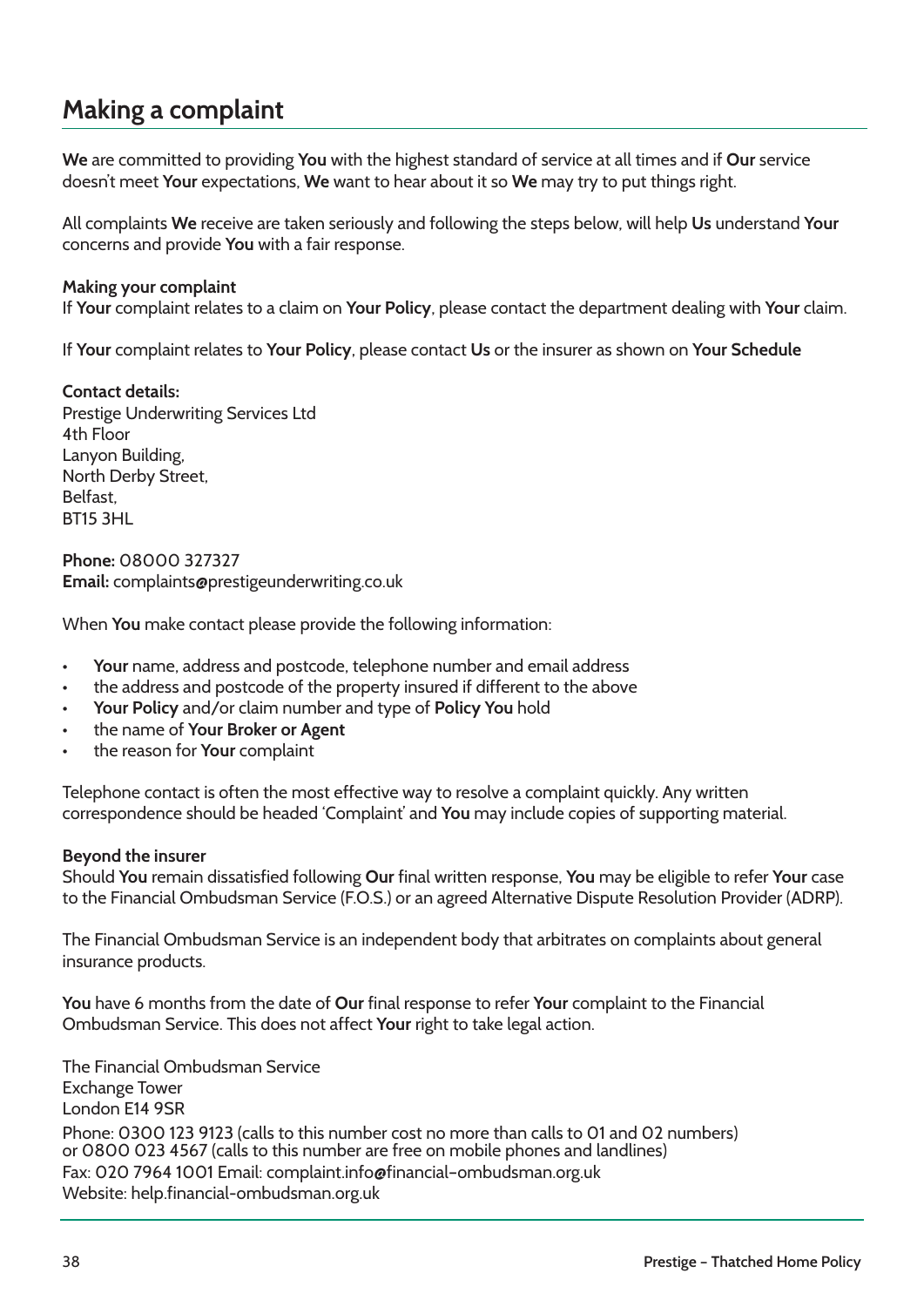## **Making a complaint** Cont.

If **We** or **Your Broker or Agent** agree to appoint an ADRP, **You** can make **Your** complaint within 12 months of receiving the final decision. A list of ADRPs can be found using the below link; www.tradingstandards.uk/advice/AlternativeDisputeResolution.cfm/.

**Our promise to You** 

**We** will:

- acknowledge all complaints promptly
- investigate quickly and thoroughly
- keep **You** informed of progress
- do everything possible to resolve **Your** complaint
- use the information from complaints to continuously improve **Our** service

#### **Financial Services Compensation Scheme (FSCS)**

Prestige Underwriting Services Ltd and the insurer shown on **Your Schedule** are covered by the Financial Services Compensation Scheme. **You** may be entitled to compensation from the scheme in the unlikely event that **We** cannot meet **Our** obligations to **You**. This depends on the type of insurance and the circumstances of the claim. Further information about the compensation scheme arrangements is available from the FSCS (www.fscs.org.uk).

Telephone calls are recorded and monitored for accuracy of information. Call charges may vary depending on **Your** service provider.

The European Commission has also provided an Online Dispute Resolution Service for logging complaints. To use this service please go to: http://ec.europa.eu/odr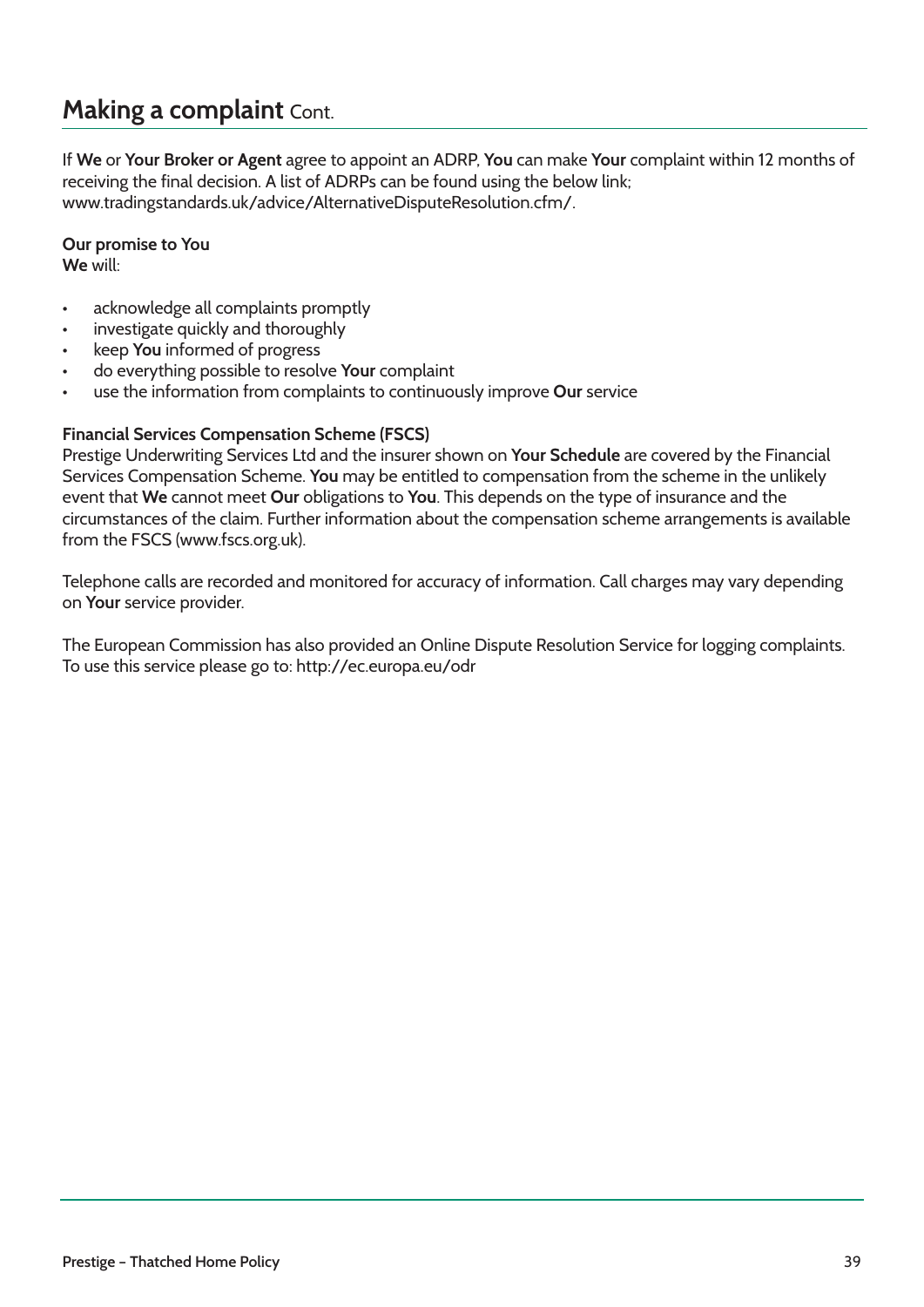## **Privacy Notice**

### **Our details**

Prestige Underwriting Services Limited is the Data Controller for any personal information you supply to us. If you would like to speak to us about how we use your information you can contact us on 08000 327327 or contact us by writing to the Data Protection Officer, Prestige Underwriting Services Limited, 10 Governors Place, Carrickfergus, BT38 7BN.

### **How we will use your information**

Your personal information may be used by Prestige Underwriting Services Limited for the following purposes that are necessary for the performance and management of your contract of insurance, to determine our underwriting and pricing strategies, for our legitimate interests as an underwriting agency and for compliance with any legal obligations.

- to make a decision whether we choose to accept or decline the proposed risk;
- to calculate your premium and policy terms;
- to service your policy:
- to maintain our records:
- to confirm your identity and to prevent fraud;
- to investigate and resolve any complaints;
- to deal with any claims you should submit under your policy;
- to verify the information you provide;
- to undertake internal quality monitoring and external audits;
- to carry out market research, pricing and underwriting strategies, statistical analysis and customer profiling;
- we may supply information to law enforcement agencies, our regulators and other statutory bodies when we believe it is necessary for the detection and prevention of crime and/or fraud and as otherwise required by or permitted by law.

### **The information we receive**

We may obtain personal information from you directly or from someone you have authorised to supply personal information on your behalf, such as your broker. This information is necessary for the performance and management of your contract of insurance, for our legitimate interests as an underwriting agency and for compliance with any legal obligation. This information may consist of the following:

- your name, contact details (including home address, telephone number and e-mail address) and date of birth;
- all other personal information that is provided to your broker when completing an application for any policy, including (as necessary) any sensitive information (e.g. information about your health and/or previous convictions);
- details of all policies held with us including cover dates, any lapsed policies and cancellations;
- details of claims on policies held with us;
- your payment history relating to policies held with us.

If you are unable to supply the required information we may be unable to offer you insurance or continue with cover.

We may also obtain information from third parties such as credit reference agencies, CUE – Claims and Underwriting Exchange Register, the police and other insurers (e.g.to confirm your personal data and verify claims information).

We retain information in line with provisions issued by our regulatory body the Financial Conduct Authority in order to manage your policy, deal with complaints and manage claims. We will only retain your personal data for as long as we are required by law.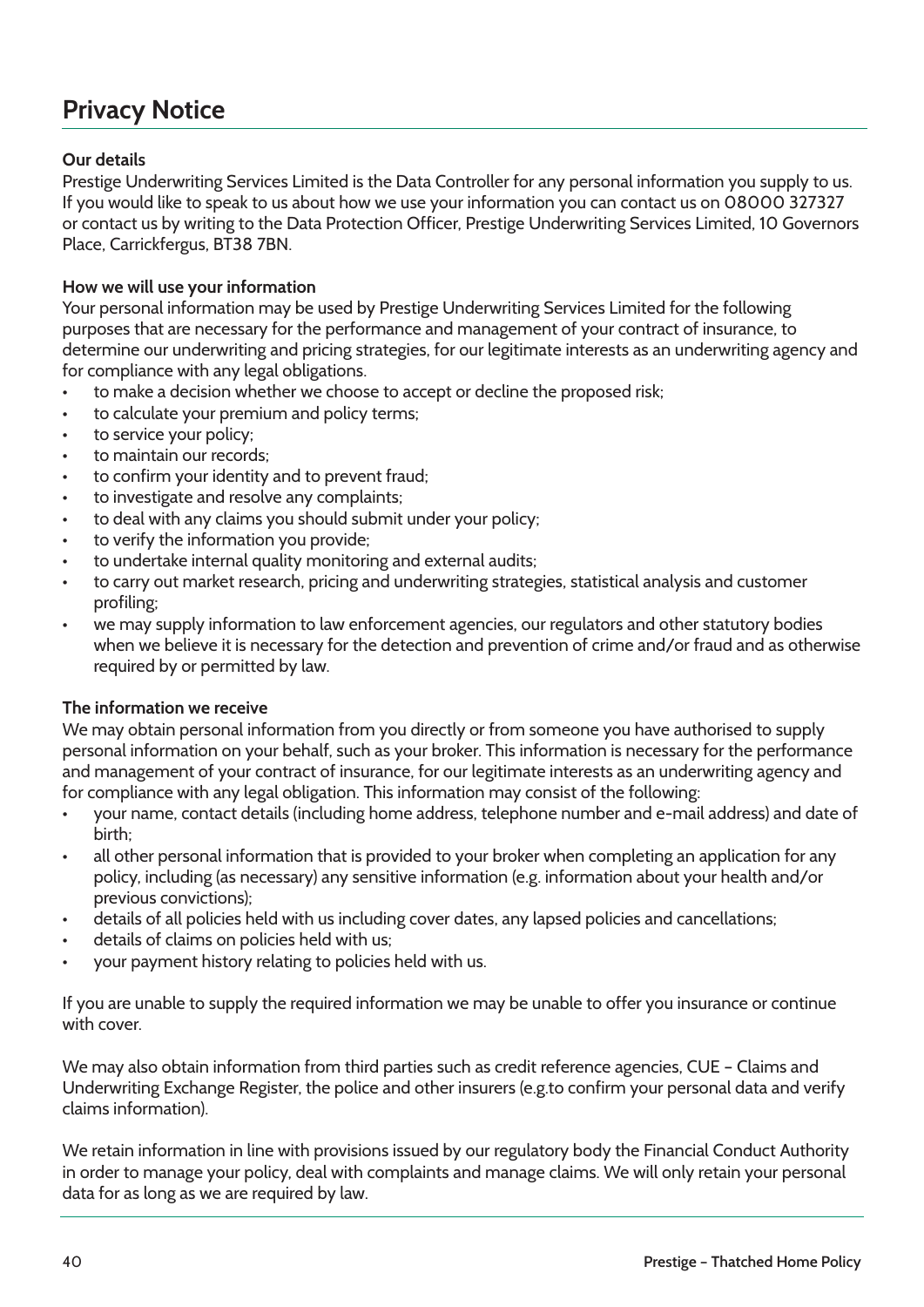## **Privacy Notice** Cont.

#### **Disclosing other peoples information**

You should show this privacy notice to anyone whose information is disclosed to us with your policy information, you must also obtain their consent to share their information. You must ensure all information provided to us is correct and to the best of your knowledge.

#### **Fraud prevention and detection**

It is important that you take reasonable care when providing us with information and answer any questions honestly and to the best of your knowledge. Providing fraudulent or incorrect information could affect the price of your policy, result in your policy being cancelled and claims being rejected or not fully paid.

As a condition of your policy, it is important that you report all incidents which may or may not give rise to a claim to us.

In order to prevent and detect fraud we may (at any time) share information about you with other organisations and public bodies (including the police) and check and/or file your details with fraud prevention agencies and databases. If you give us false or inaccurate information and/or we suspect fraud, we will record this. We can provide any details required by us under a court order.

We and other organisations may also search these agencies and databases to: help make decisions about the provision and administration of insurance, credit and related services (for you and members of your household), trace debtors or beneficiaries, recover debt, prevent fraud, manage your insurance policies, check your identity for the purposes of preventing money laundering (unless you furnish us with other satisfactory proof of identity) and undertake credit searches or additional fraud searches. On request, we can supply further details of the databases we access or contribute to.

Any information shared by us can be used by other bodies in their decision making process, as can information shared from other bodies be used in our decision making process.

### **Credit searches**

If you consent to a credit search it will be soft search which is only visible to you (if you request a copy of your credit file at the credit reference agencies) and is not visible to other organisations. This type of credit reference check will not affect your credit file. The search will be visible on your credit report but it won't affect your credit rating as it's not an application for credit. The credit references agencies may add the details of our searches and information to their records relating to you.

If you require further information on credit searches, please follow the ICO link on credit reference checks: https://ico.org.uk/media/for-the-public/documents/1282/credit-explained-dp-guidance.pdf

#### **Call recording**

Telephone calls with us may be recorded for training, monitoring, audit requirements, quality assurance purposes and fraud prevention and detection. Call recordings may also be supplied to third parties or your insurer as shown on your schedule if they request a call recording in order to investigate a claim, complaint or suspected fraud which we have made them aware of.

#### **Transfer to 3rd parties and outside the UK/EU**

In order to deliver our services to you, we may use third party processors (for example credit searches and fraud prevention agencies). Such processing is conducted under contract and we ensure that appropriate data protection and information security assurances are provided.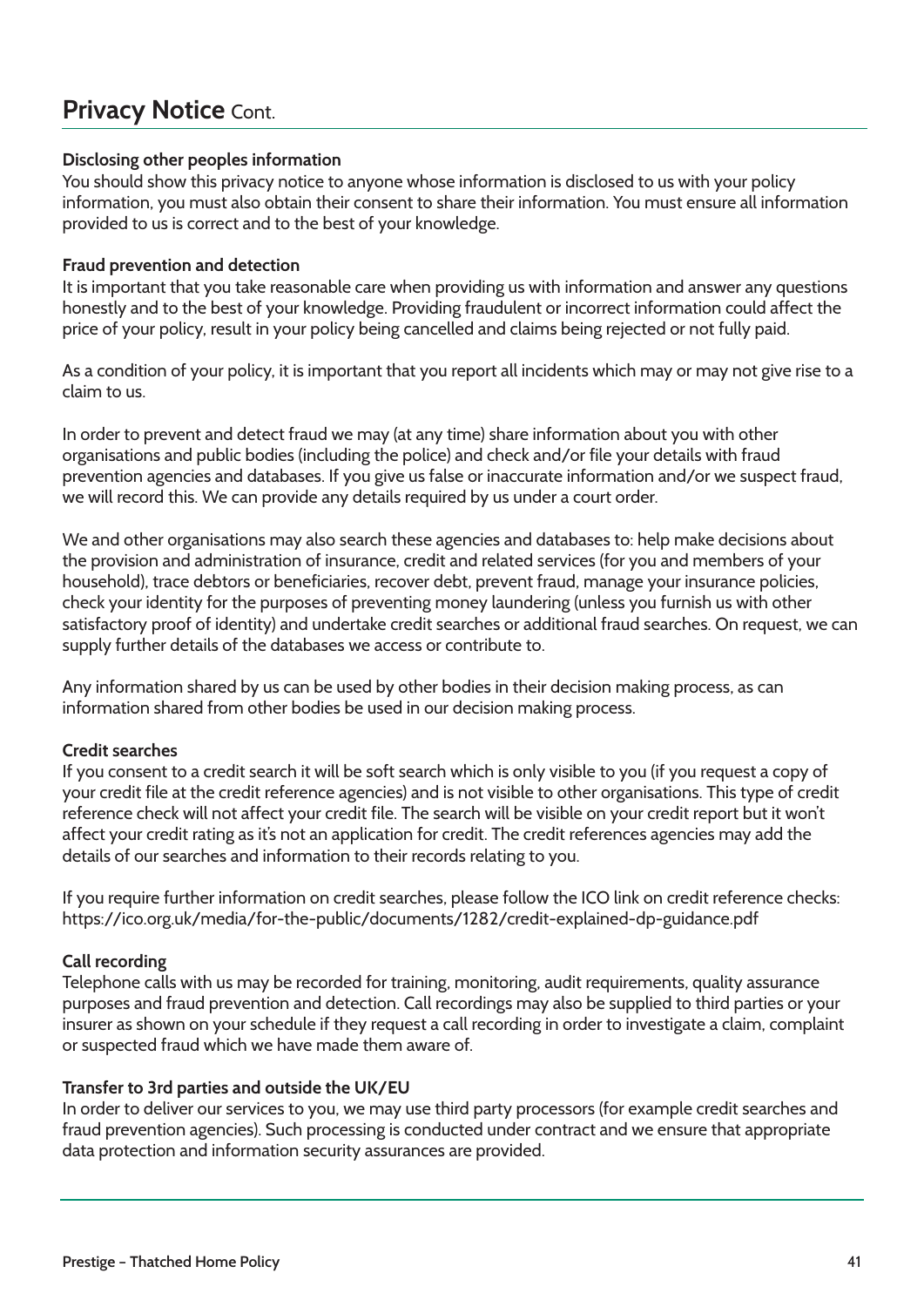## **Privacy Notice** Cont.

We may also share your information with an authorised third party supplier appointed by us during a claim, for example a loss adjustor, recovery agencies or approved repairer in order to assist with your claim or provide repair/replacement services. We will only share the information required by the third party and will ensure that appropriate data protection and information security assurances are in place.

In circumstances where we may need to process some of your information using third parties located in countries outside of the European Union, we will take all necessary steps to ensure it is adequately protected. This includes ensuring there is an agreement in place with the third parties which provides the same level of protection as required by the data protection regulations in the UK.

### **Your rights**

You have the right to access or obtain copies of the personal information held about you by us. A response to your request will be provided to you within one calendar month of us receiving a valid request.

You have the right to restrict processing of inaccurate information and request that we correct any inaccuracies in the information held about you. You may also have the right to erasure of data in certain circumstances.

Where we hold or process data on the basis of your consent you have the right to withdraw that consent.

You have the right to withdraw your consent for your information being used for market research, pricing strategies, underwriting strategies, statistical analytics and customer profiling.

If you wish avail of these rights please write to the Data Protection Officer, Prestige Underwriting Services Limited, 10 Governors Place, Carrickfergus, BT38 7BN or call us on 08000 327327 for more information.

### **The Information Commissioner**

You can find more details about data protection from the Information Commissioner's Office at www.ico.org.uk. You can also contact the Information Commissioner if you believe we have not complied with our obligations.